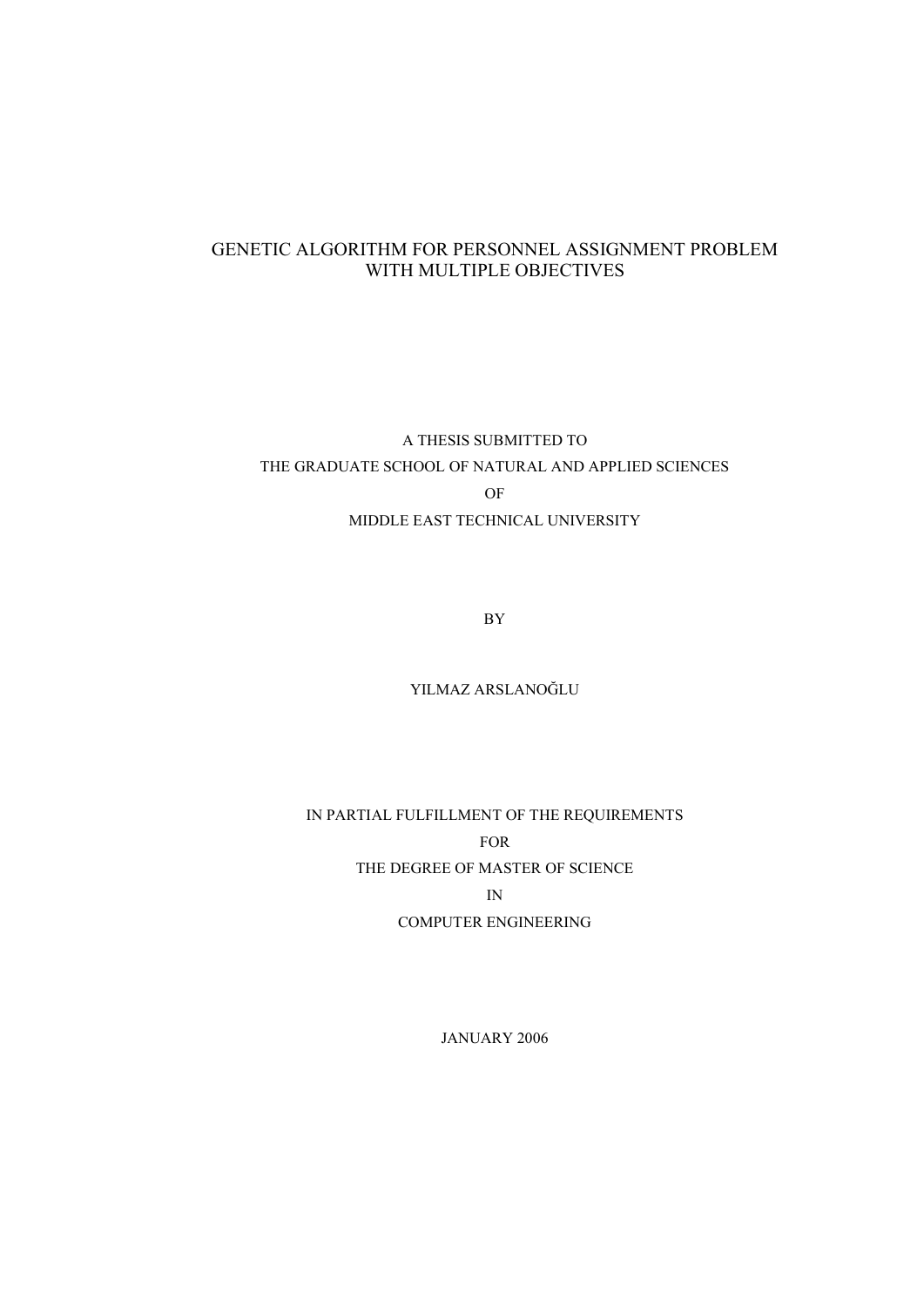Approval of the Graduate School of Natural and Applied Sciences

Prof. Dr. Canan Özgen Director

I certify that this thesis satisfies all the requirements as a thesis for the degree of Master of Science.

Prof. Dr. Ayşe Kiper Head of Department

This is to certify that we have read this thesis and that in our opinion it is fully adequate, in scope and quality, as a thesis for the degree of Master of Science.

> Assoc. Prof. Dr. İsmail Hakkı Toroslu Supervisor

#### **Examining Committee Members**

| Prof. Dr. Faruk Polat                 | (METU, CENG) |  |
|---------------------------------------|--------------|--|
| Assoc. Prof. Dr. İsmail Hakkı Toroslu | (METU, CENG) |  |
| Prof. Dr. Nur Evin Özdemirel          | (METU, IE)   |  |
| Assoc. Prof. Dr. Göktürk Üçoluk       | (METU, CENG) |  |
| Dr. Onur Tolga Şehitoğlu              | (METU, CENG) |  |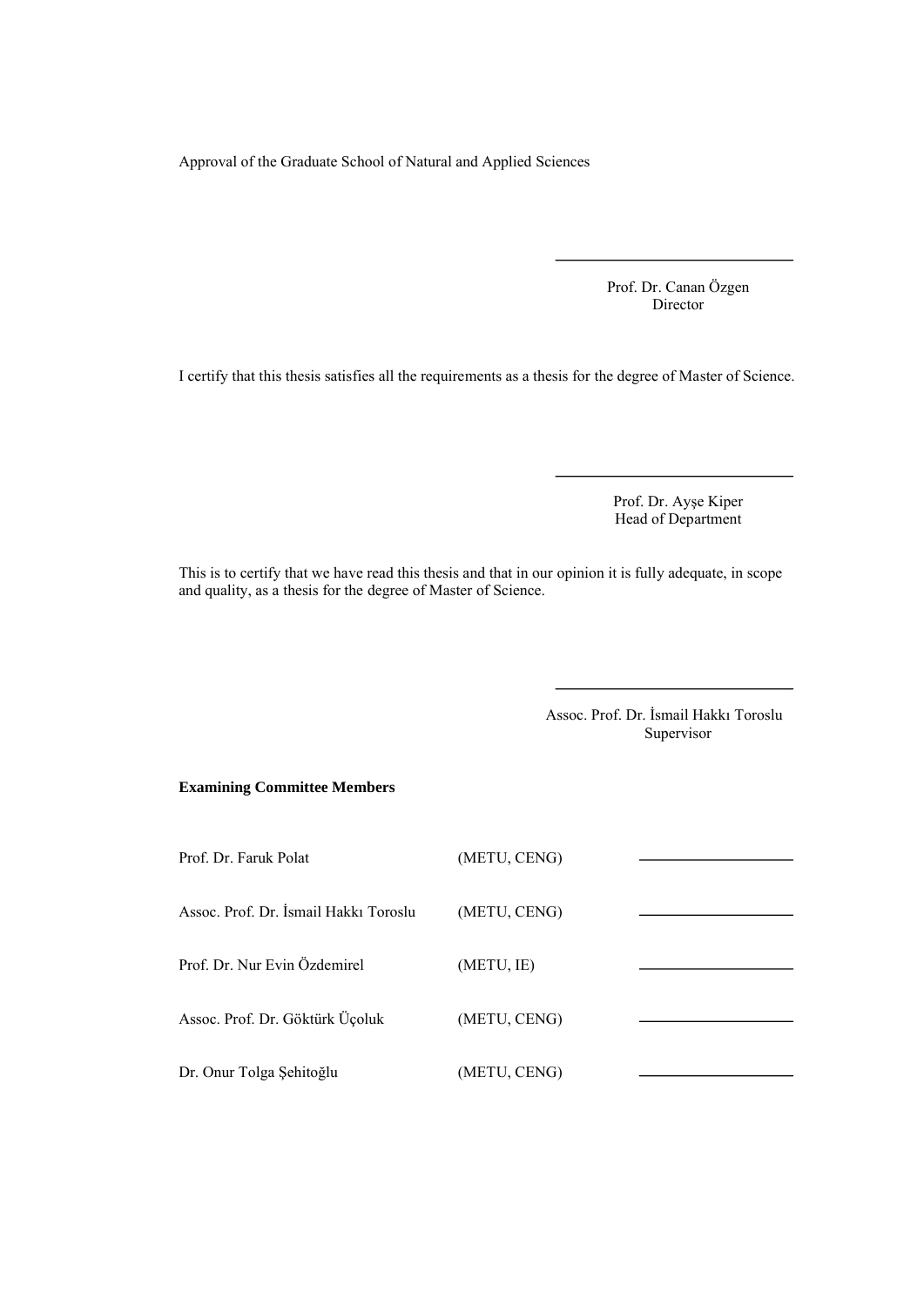**I hereby declare that all information in this document has been obtained and presented in accordance with academic rules and ethical conduct. I also declare that, as required by these rules and conduct, I have fully cited and referenced all material and results that are not original to this work.**

**Name, Last name:** Yılmaz Arslanoğlu

**Signature:**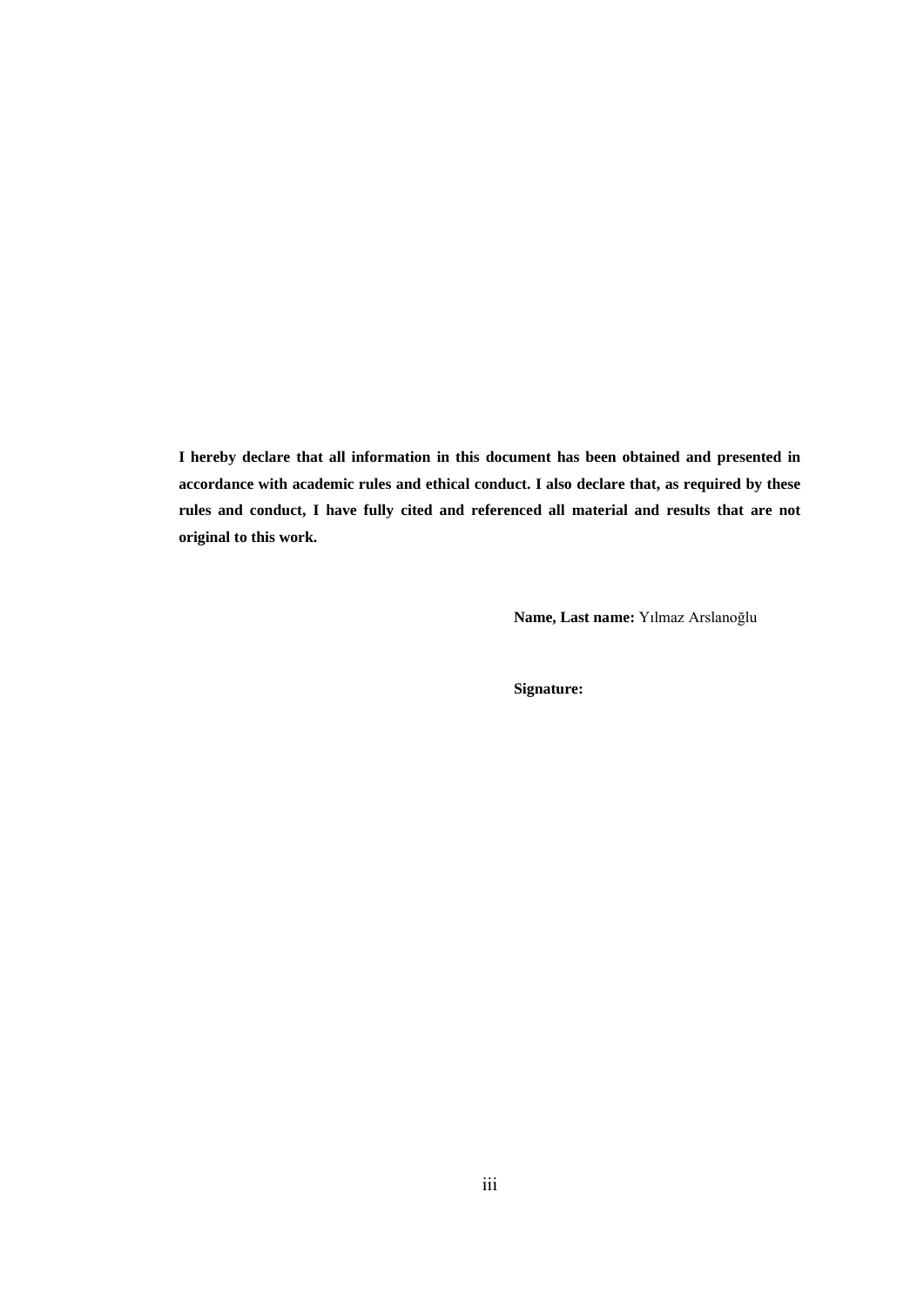## **ABSTRACT**

# GENETIC ALGORITHM FOR PERSONNEL ASSIGNMENT PROBLEM WITH MULTIPLE OBJECTIVES

ARSLANOĞLU, Yılmaz MS, Department of Computer Engineering Supervisor: Assoc. Prof. Dr. İsmail Hakkı Toroslu

January 2006, 68 pages

This thesis introduces a multi-objective variation of the personnel assignment problem, by including additional hierarchical and team constraints, which put restrictions on possible matchings of the bipartite graph. Besides maximization of summation of weights that are assigned to the edges of the graph, these additional constraints are also treated as objectives which are subject to minimization. In this work, different genetic algorithm approaches to multi-objective optimization are considered to solve the problem. Weighted Sum – a classical approach, VEGA - a non-elitist multi-objective evolutionary algorithm, and SPEA – a popular elitist multi-objective evolutionary algorithm, are considered as means of solution to the problem, and their performances are compared with respect to a number of multi-objective optimization criteria.

Keywords: Personnel Assignment Problem, Multi-Objective Optimization, Genetic Algorithms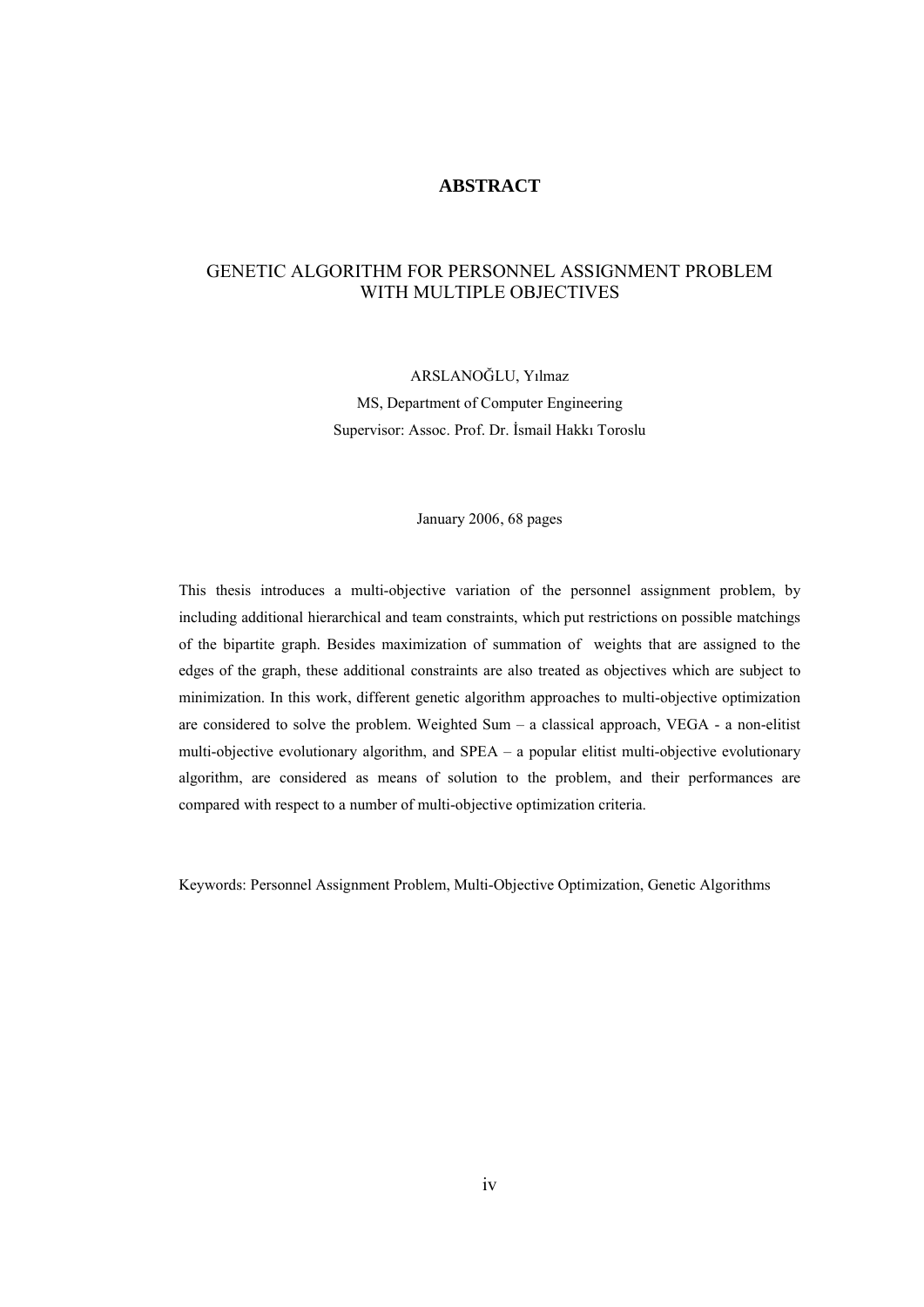# **ÖZ**

# ÇOKLU KRİTERLİ PERSONEL ATAMA PROBLEMİ İÇİN GENETİK ALGORİTMA

ARSLANOĞLU, Yılmaz

Yüksek Lisans, Bilgisayar Mühendisliği Bölümü Tez Yöneticisi: Doç. Dr. İsmail Hakkı Toroslu

Ocak 2006, 68 sayfa

Bu tez, personel atama problemine iki taraflı grafikte gerçekleştirilebilecek olası eşleştirmelere sınırlandırma getiren hiyerarşi ve takım kısıtlandırmaları ekleyerek, çoklu-kriterli bir türevini ileri sürmektedir. Grafiğin kenarlarına atanmış ağırlıkların toplamının ençoklanması kriterinin yanında, bu ek kısıtlamalar da enazlanması gereken kriterler olarak değerlendirilmektedir. Bu çalışmada, problemi çözmek için değişik çoklu-kriter genetik algoritma yaklaşımları gözönüne alınmaktadır. Klasik yaklaşım olan Ağırlıklandırılmış Toplam, seçkinci olmayan bir evrimsel algoritma olan VEGA ve popüler bir seçkinci evrimsel algoritma olan SPEA probleme çözüm yöntemleri olarak düşünülmüş, başarımları birtakım çoklu-kriter değerlendirme ölçütleri bakımından mukayese edilmiştir.

Anahtar Kelimeler: Personel Atama Problemi, Çoklu Kriter Eniyileme, Genetik Algoritma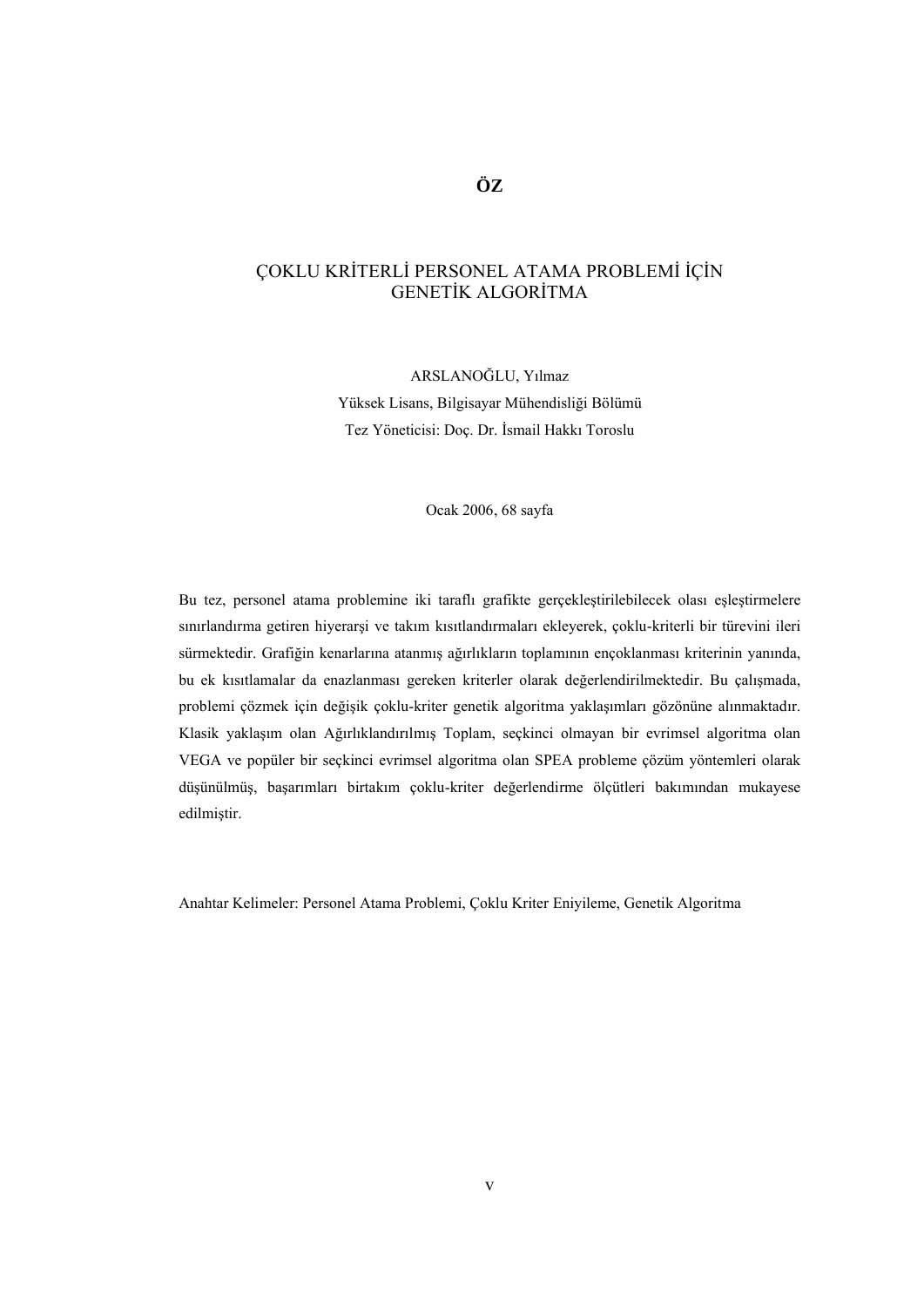*To my parents and teachers… (in the 22nd year of my studentship)*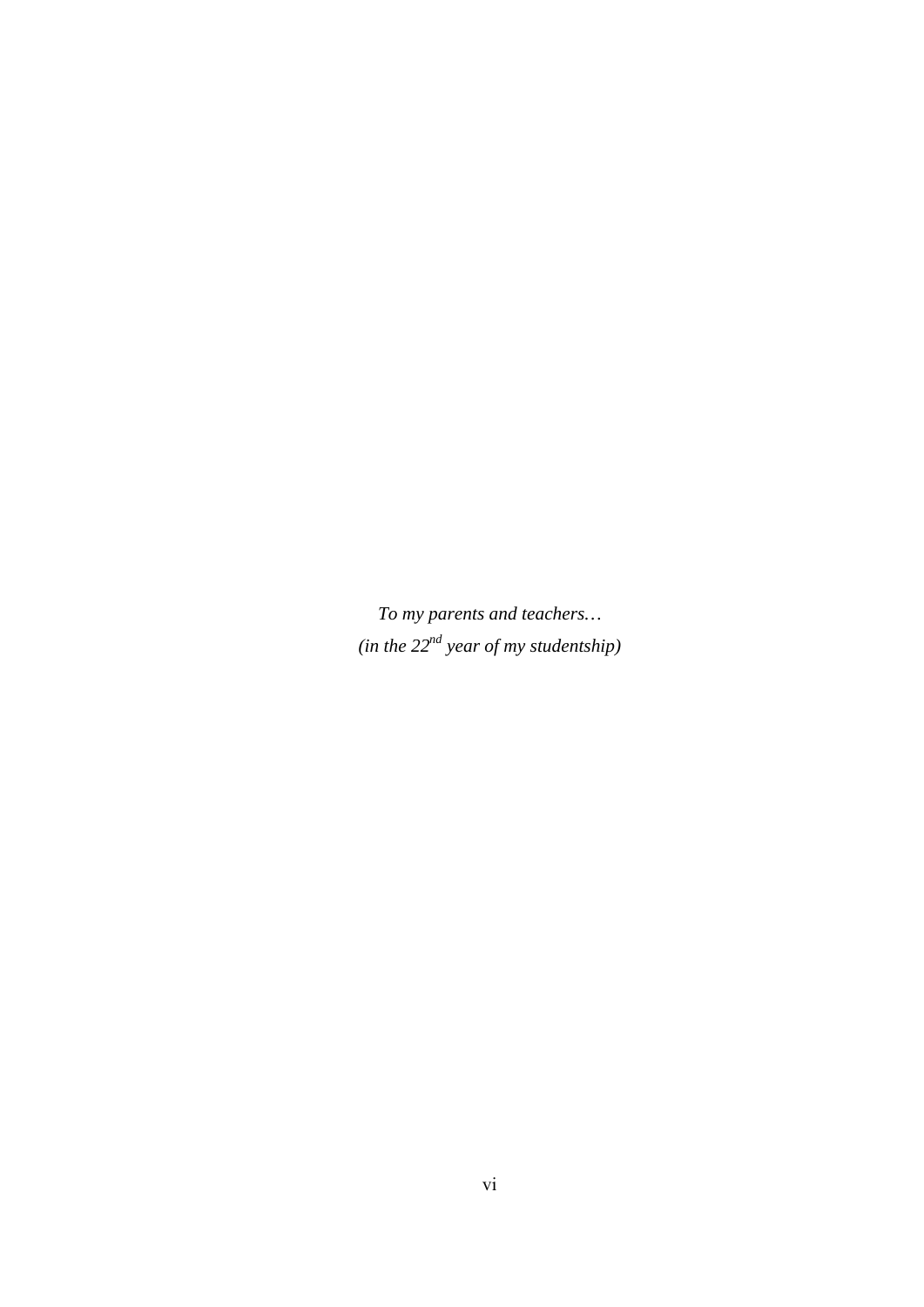# **ACKNOWLEDGMENTS**

For his guidance, support, encouragement and understanding, I would like to express my deepest gratitude to my thesis supervisor Assoc. Prof. Dr. İsmail Hakkı Toroslu, being a student of whom is definitely a great chance and opportunity.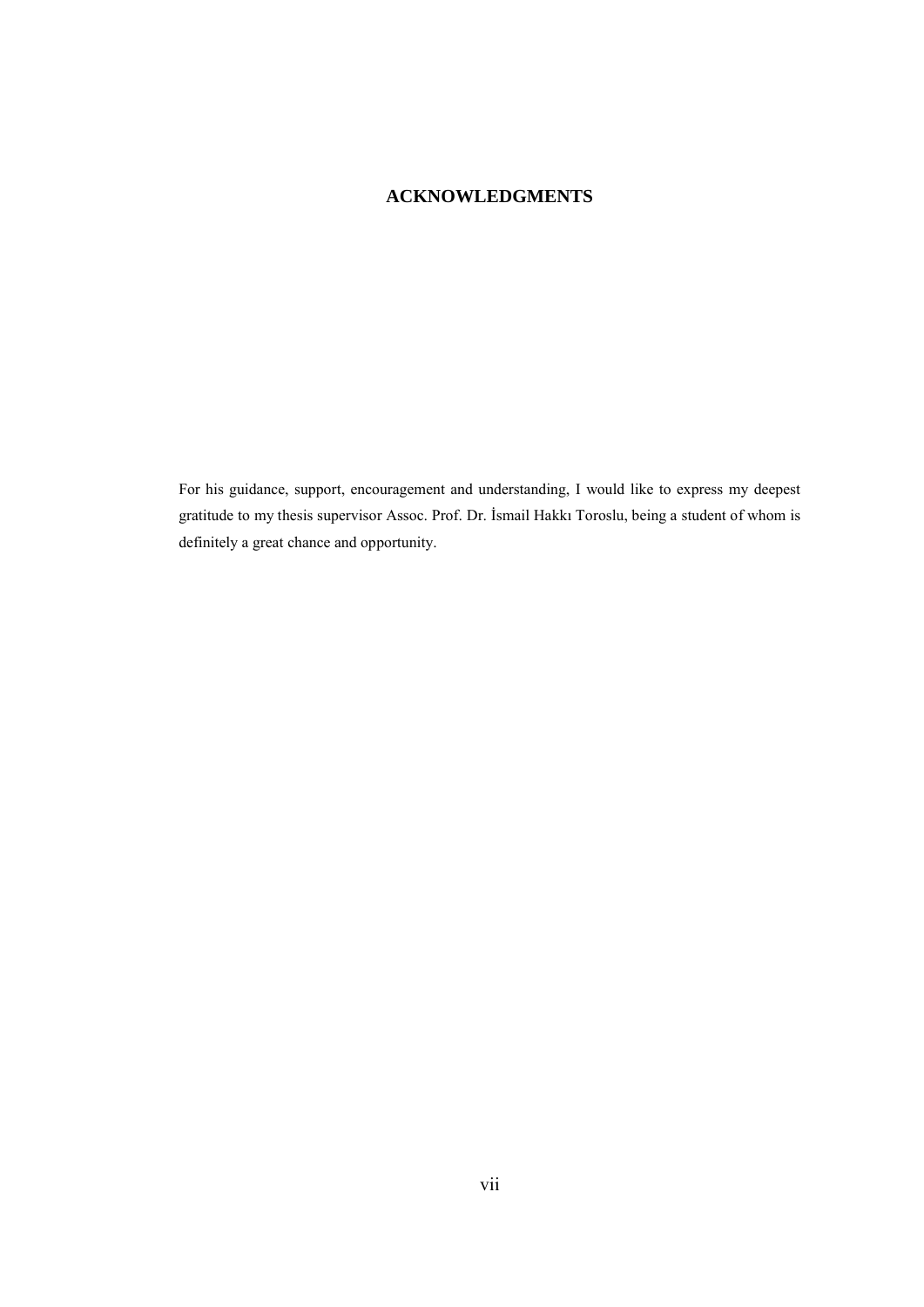# **TABLE OF CONTENTS**

| <b>CHAPTER</b> |  |
|----------------|--|
|                |  |
|                |  |
|                |  |
|                |  |
|                |  |
|                |  |
|                |  |
|                |  |
|                |  |
|                |  |
|                |  |
|                |  |
|                |  |
|                |  |
|                |  |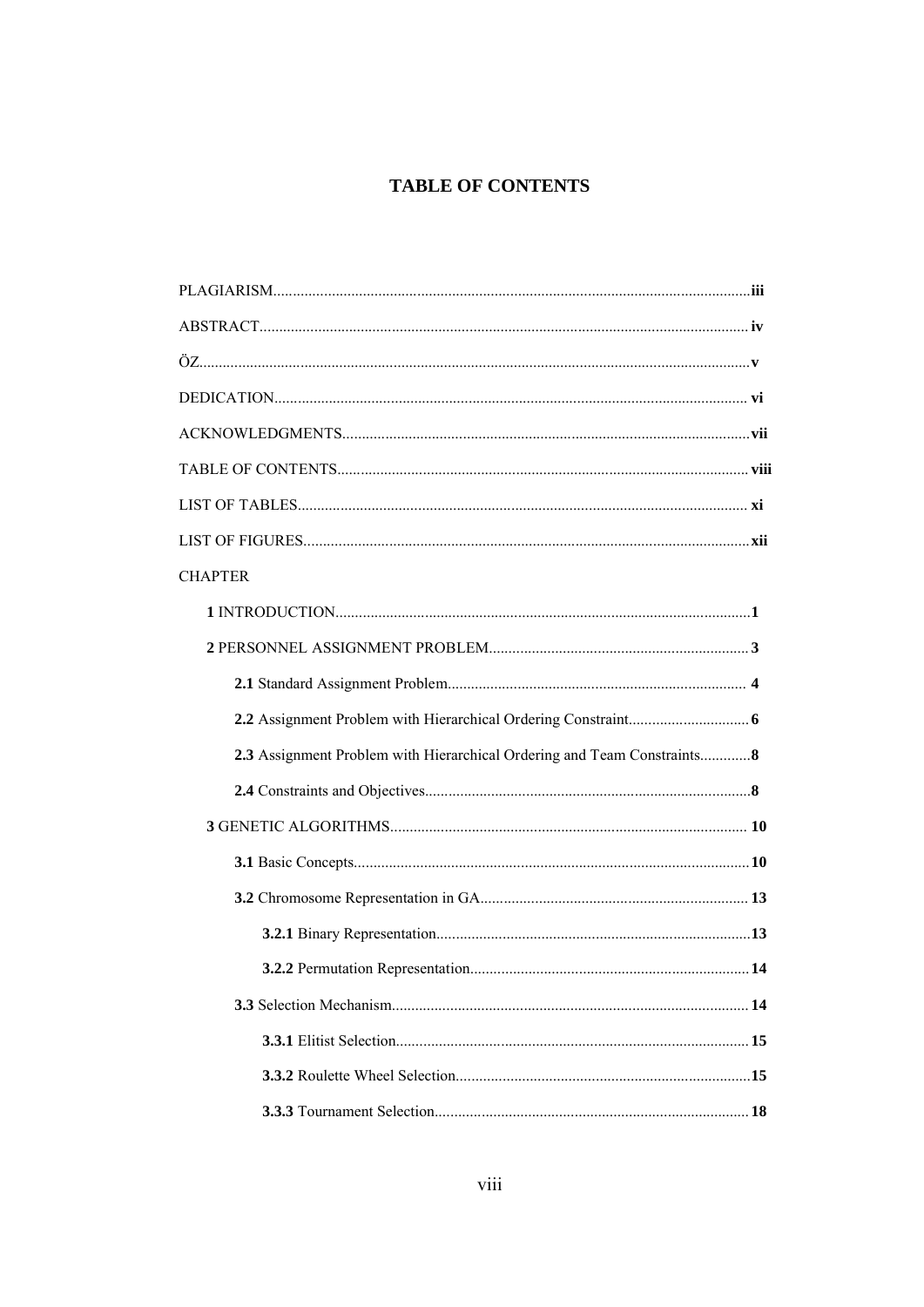| 5.3 Evolutionary Algorithms for Multi-Objective Optimization Problems 36 |  |
|--------------------------------------------------------------------------|--|
|                                                                          |  |
|                                                                          |  |
|                                                                          |  |
|                                                                          |  |
|                                                                          |  |
| 6.1 Performance Comparison of Weighted Sum, VEGA and SPEA 42             |  |
|                                                                          |  |
|                                                                          |  |
| 6.1.2.1 Average Euclidian Distance to the Utopian Objective Vector 45    |  |
|                                                                          |  |
|                                                                          |  |
|                                                                          |  |
|                                                                          |  |
|                                                                          |  |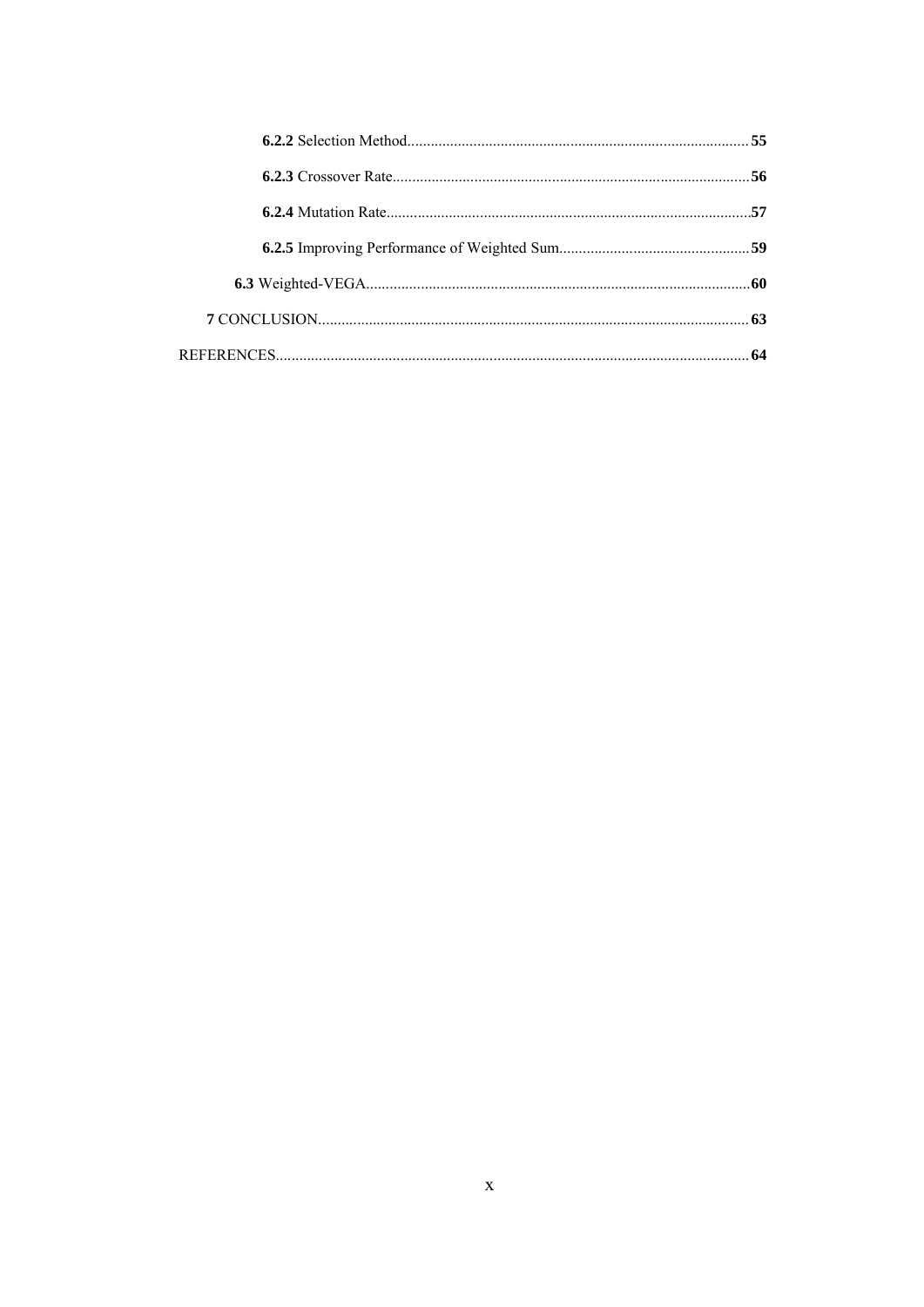# **LIST OF TABLES**

# TABLES

| <b>Table-10</b> Numerical Results of Weighted Sum with Improved Parameter Configuration 59 |  |
|--------------------------------------------------------------------------------------------|--|
|                                                                                            |  |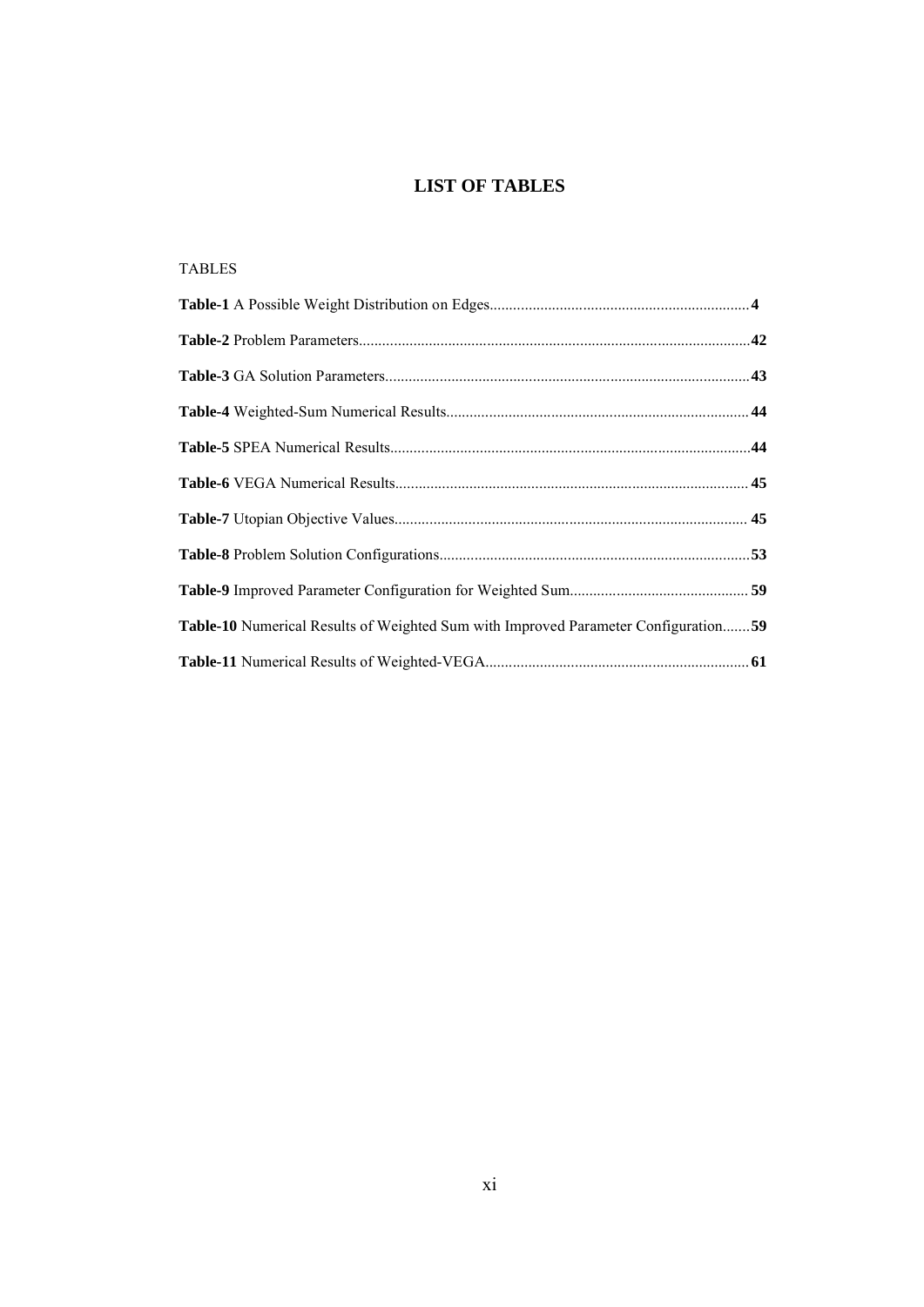# **LIST OF FIGURES**

# FIGURES

| Figure-18 Chromosome Representation of Personnel Assignment Problem32 |    |
|-----------------------------------------------------------------------|----|
|                                                                       |    |
| Figure-20 Convex and Non-Convex Functions.                            | 35 |
|                                                                       |    |
|                                                                       |    |
|                                                                       |    |
|                                                                       |    |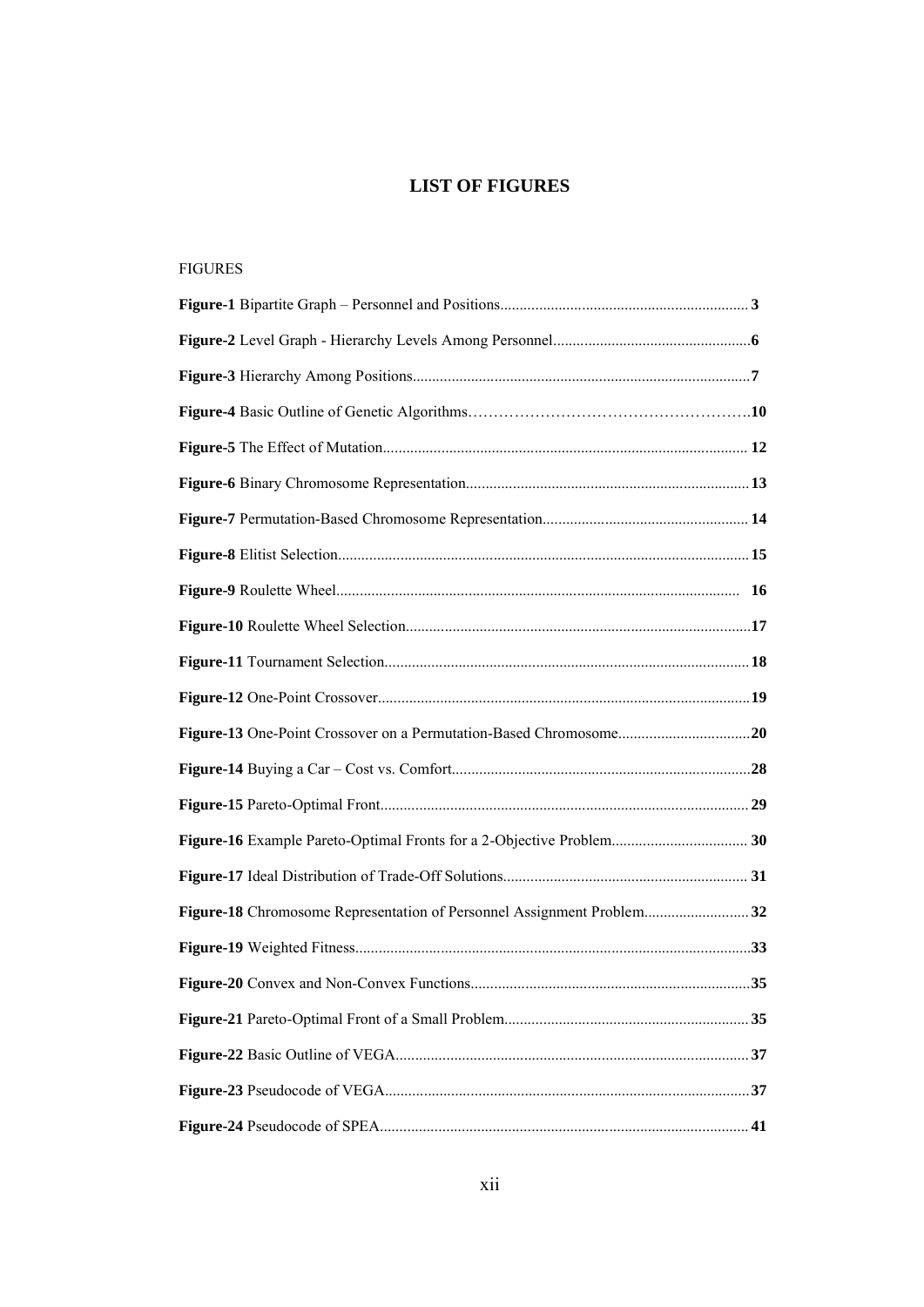| Figure-26 Distance Comparison on Non-Convex Pareto-Optimal Front 46     |  |
|-------------------------------------------------------------------------|--|
| Figure-27 Average Euclidian Distance to the Utopian Objective Vector 47 |  |
|                                                                         |  |
|                                                                         |  |
|                                                                         |  |
|                                                                         |  |
|                                                                         |  |
|                                                                         |  |
|                                                                         |  |
|                                                                         |  |
|                                                                         |  |
|                                                                         |  |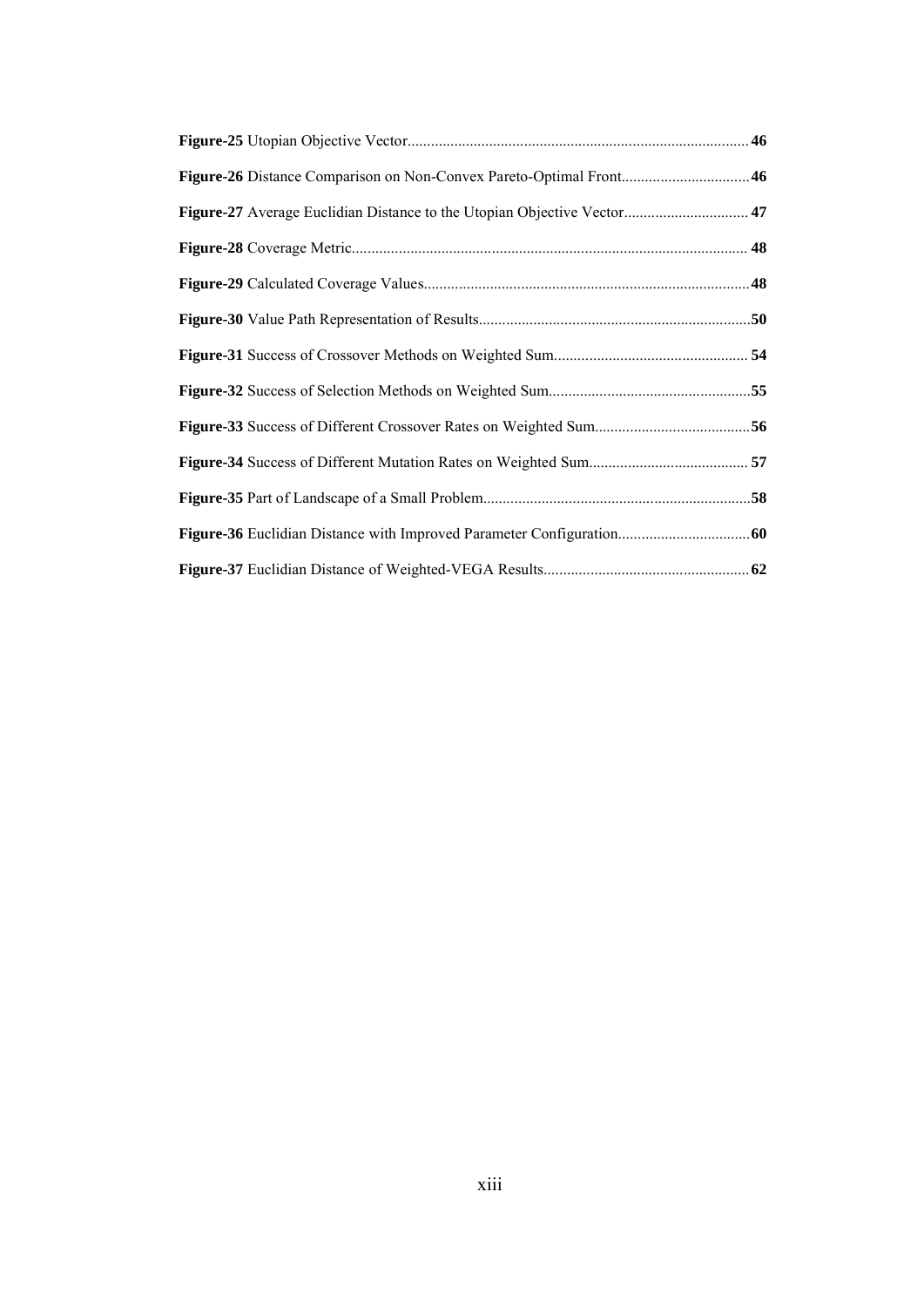### **CHAPTER 1**

### **INTRODUCTION**

Genetic Algorithm (GA) is a popular and successful means of solving optimization problems. In this work, a genetic algorithm solution is sought for *the personnel assignment problem with hierarchical ordering and team constraints,* which is a multi-objective extension of the personnel assignment problem.

Personnel assignment problem with hierarchical ordering and team constraints is a real life problem, which appears in personnel assignment of large hierarchical organizations, such as military. In such hierarchical organizations, the personnel to be assigned form a level graph reflecting the rank structures of personnel, and the positions to be filled form a forest, where each tree in the forest represents a set of hierarchically related positions. The matching should satisfy the hierarchical ordering constraints represented on two partitions, which means a person assigned to a superior position should have a higher rank. Also, the nodes of both partitions can form mutually exclusive sets, where all members of a set in the personnel partition are expected to be matched with members from the same set in the positions partition. On the personnel partition, these sets may represent families or teams that must be assigned together to the positions at the same location, and, on the positions partition, these sets may represent the locations of the positions. Finally, the weights on the edges connecting the personnel set to the positions set represent the expected performance of personnel on jobs.

Personnel assignment problem with hierarchical ordering and team constraints is a multi-objective optimization problem. Besides the objective of maximizing the sum of weights assigned to the edges of the bipartite graph, the hierarchical ordering and team constraints can also be treated as objectives which are subject to minimization. In order to solve this multi-objective optimization problem, three methods, each of which represent a different multi-objective evolutionary algorithm approach are employed. *Weighted Sum* is a classical approach, which combines the multiple objectives into a single one. *VEGA*, on the other hand, represents a non-elitist multi-objective evolutionary algorithm, which returns a set of trade-off solutions, instead of a single one. Finally,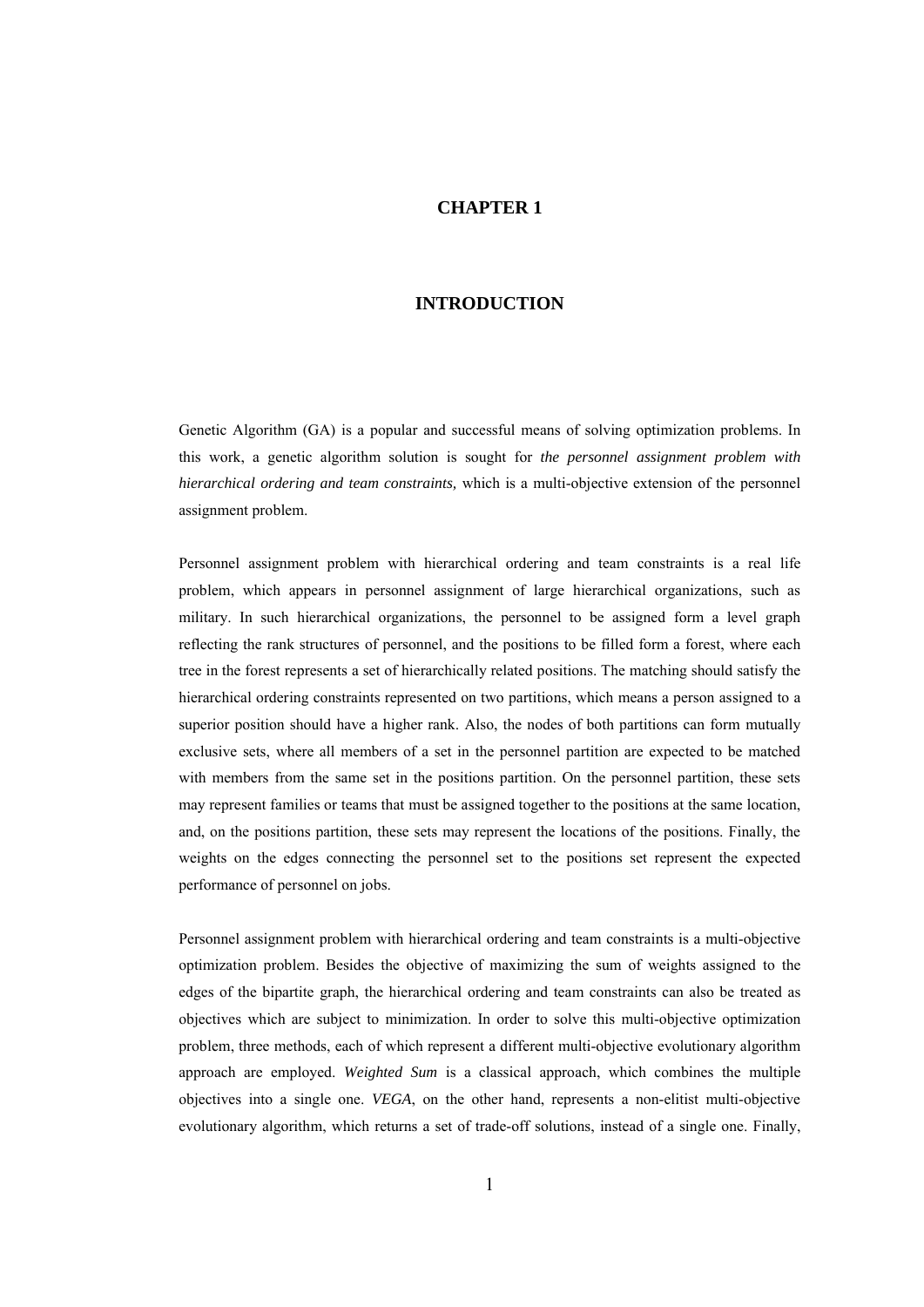*SPEA* is an elitist multi-objective evolutionary algorithm, which keeps track of and regularly updates a set of non-dominated solutions that have been encountered throughout the evolution process.

 In the second chapter, the personnel assignment problem and its variations are explained. In chapter 3, working principles of genetic algorithms are explained in detail. Since the assignment problem is permutation based, special crossover techniques for permutation based chromosomes are also introduced in this chapter. Multi-objective optimization concepts are introduced in the fourth chapter. In the fifth chapter, the aspects of the personnel assignment problem as a GA problem are considered, and the three approaches, namely, Weighted Sum, VEGA and SPEA are explained in detail. Finally, in chapter 6, a detailed analysis of performances of these methods are presented, with respect to a number of multi-objective optimization criteria, and afterwards, the conclusion of this thesis work is asserted in chapter 7.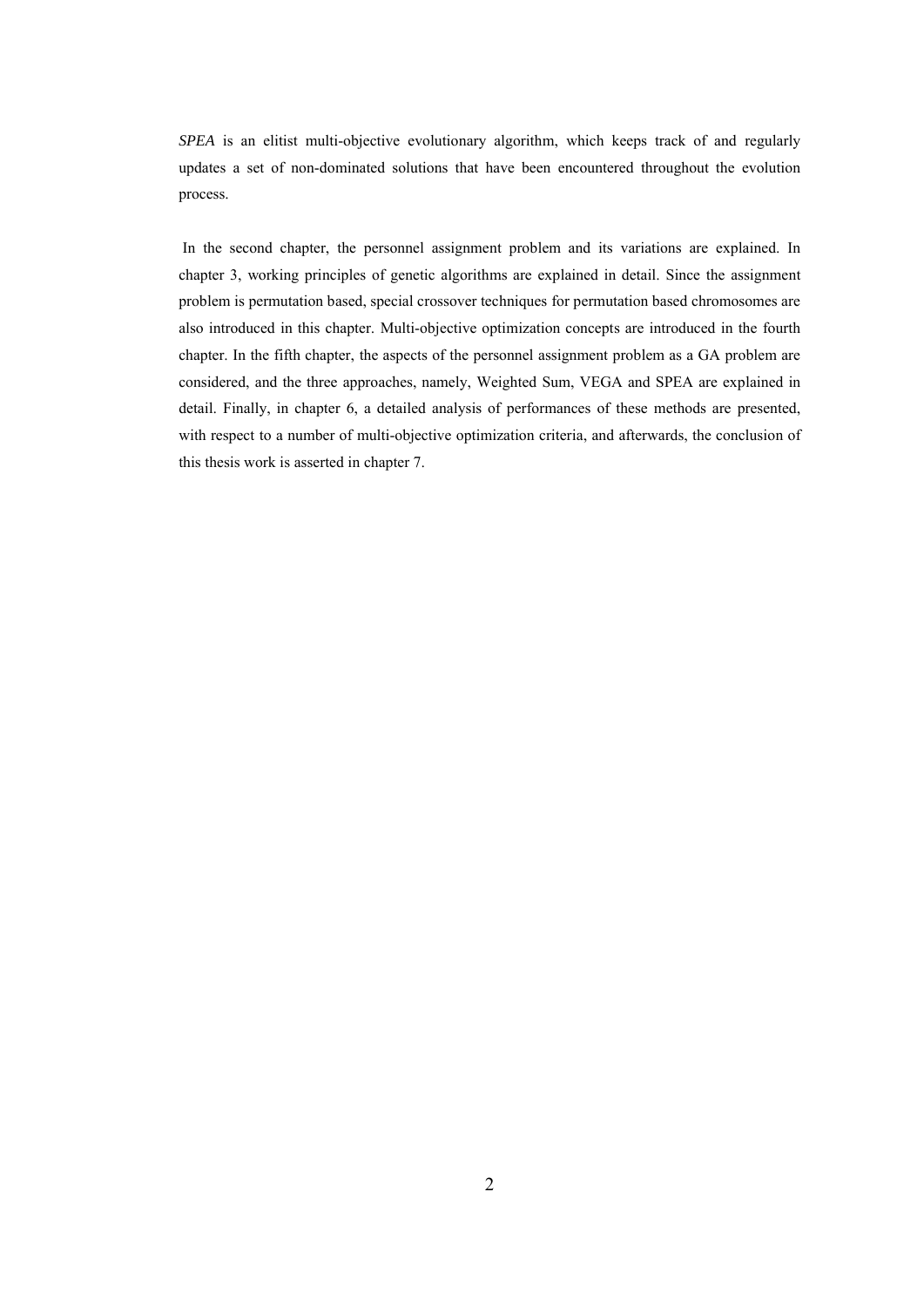## **CHAPTER 2**

## **PERSONNEL ASSIGNMENT PROBLEM**

In personnel assignment problem, the possible ways of assigning a set of personnel to available positions from a set with the same cardinality are sought, while taking also into account the weights each personnel is given with respect to each position. The weight value of a *<personnel*, *position>* tuple may keep information about the eligibility or the desire of the personnel for the position in subject, the resulting profit that would be gained, or something else, according to the nature of the problem.



**Figure-1** *Bipartite Graph – Personnel and Positions*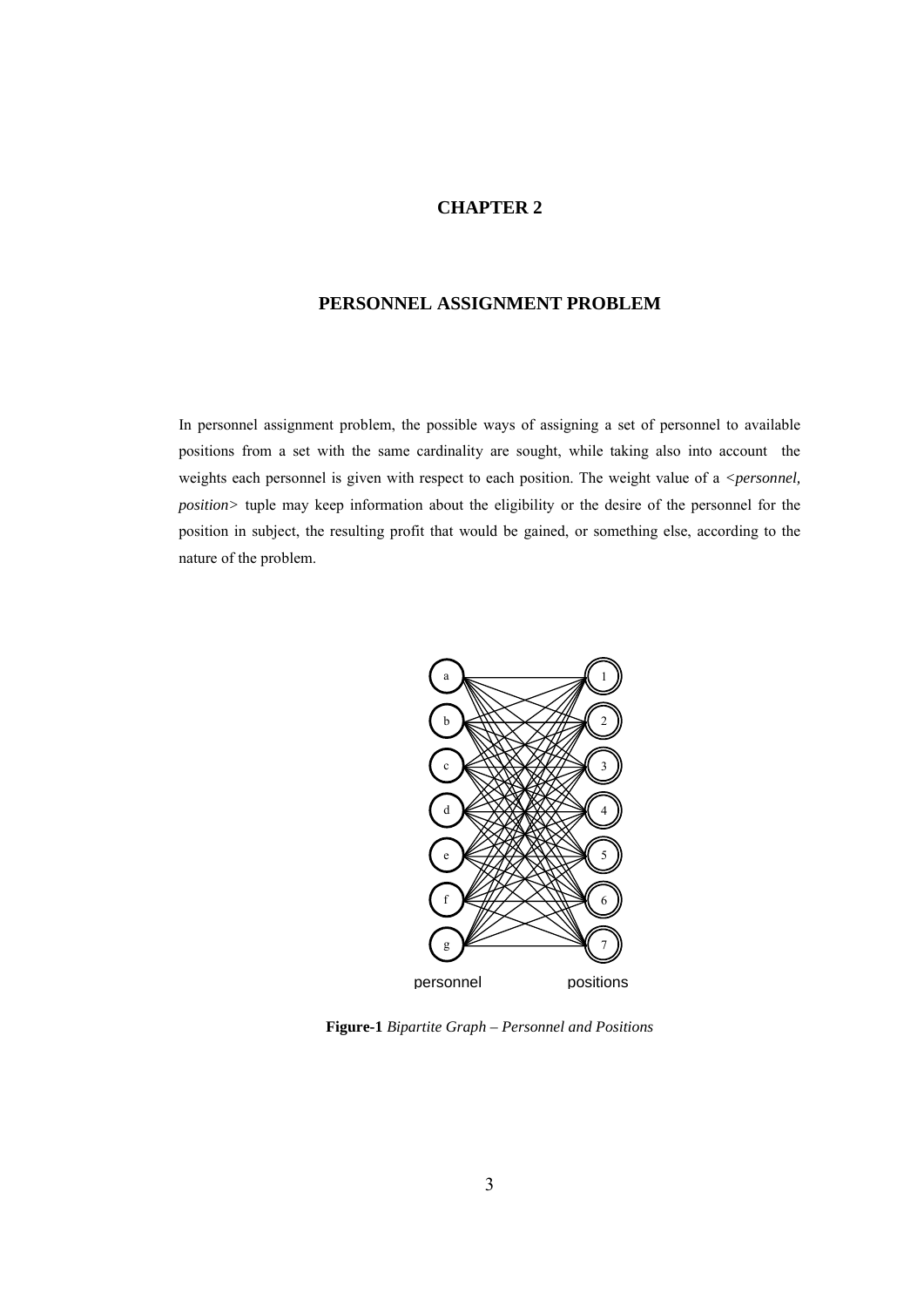The problem can be illustrated as in Figure-1. As it can be seen from this figure, there are two mutually exclusive sets, one with the personnel to be assigned, and the other with positions, as their elements. Moreover, each personnel from the first set is connected to each position in the second set with an *edge*, which has a corresponding weight value. A sample weight assignment to edges can be seen in Table-1.

|             | $\mathbf{1}$     | $\overline{2}$ | 3                | $\overline{\mathbf{4}}$ | 5            | 6        | 7                |
|-------------|------------------|----------------|------------------|-------------------------|--------------|----------|------------------|
| $\bf{a}$    | $\bf{0}$         | 6              | $\boldsymbol{2}$ | 4                       | 6            | 6        | 1                |
| $\mathbf b$ | $\boldsymbol{2}$ | $\mathbf{1}$   | $\bf{0}$         | $\boldsymbol{2}$        | $\bf{0}$     | 6        | $\boldsymbol{2}$ |
| $\mathbf c$ | $\mathbf{1}$     | 4              | 7                | 3                       | $\mathbf{1}$ | 3        | 0                |
| $\mathbf d$ | 7                | $\bf{0}$       | $\bf{0}$         | $\boldsymbol{2}$        | 5            | $\bf{0}$ | $\boldsymbol{2}$ |
| $\mathbf e$ | 5                | $\mathbf{1}$   | $\boldsymbol{2}$ | 6                       | 4            | $\bf{0}$ | $\boldsymbol{2}$ |
| f           | $\boldsymbol{2}$ | 4              | $\bf{0}$         | $\mathbf{1}$            | 7            | 5        | 0                |
| g           | 3                | 1              | $\boldsymbol{2}$ | 3                       | $\mathbf 5$  | 5        | 6                |

**Table-1** *A Possible Weight Distribution on Edges*

In this problem, the aim is to match each person from the personnel set with one of the elements from the positions set in such a way that, the sum of the weights of the corresponding edges resulting from this assignment will be the maximum available. Obviously, this problem is a bipartite graph matching, with weights on edges. In the literature, this is also known as the *standard assignment problem*, or *perfect maximum weighted bipartite graph matching*, which is a well known problem in graph theory. **[Mehlhorn & Näher 1999]**

## **2.1 Standard Assignment Problem**

A *graph* G(V, E) is a data structure, which can be represented by a set of vertices V and a set of edges E, which connect any two vertices in V.

A *matching* M in a graph  $G = (V, E)$  is a subset of E such that, no two edges in E share a common vertex from V.

A matching M is called *perfect*, if it covers all vertices in V. That is, in order M to be perfect, for each vertex  $\nu$  in V, there should be an edge in M which covers  $\nu$  as one of its ending nodes.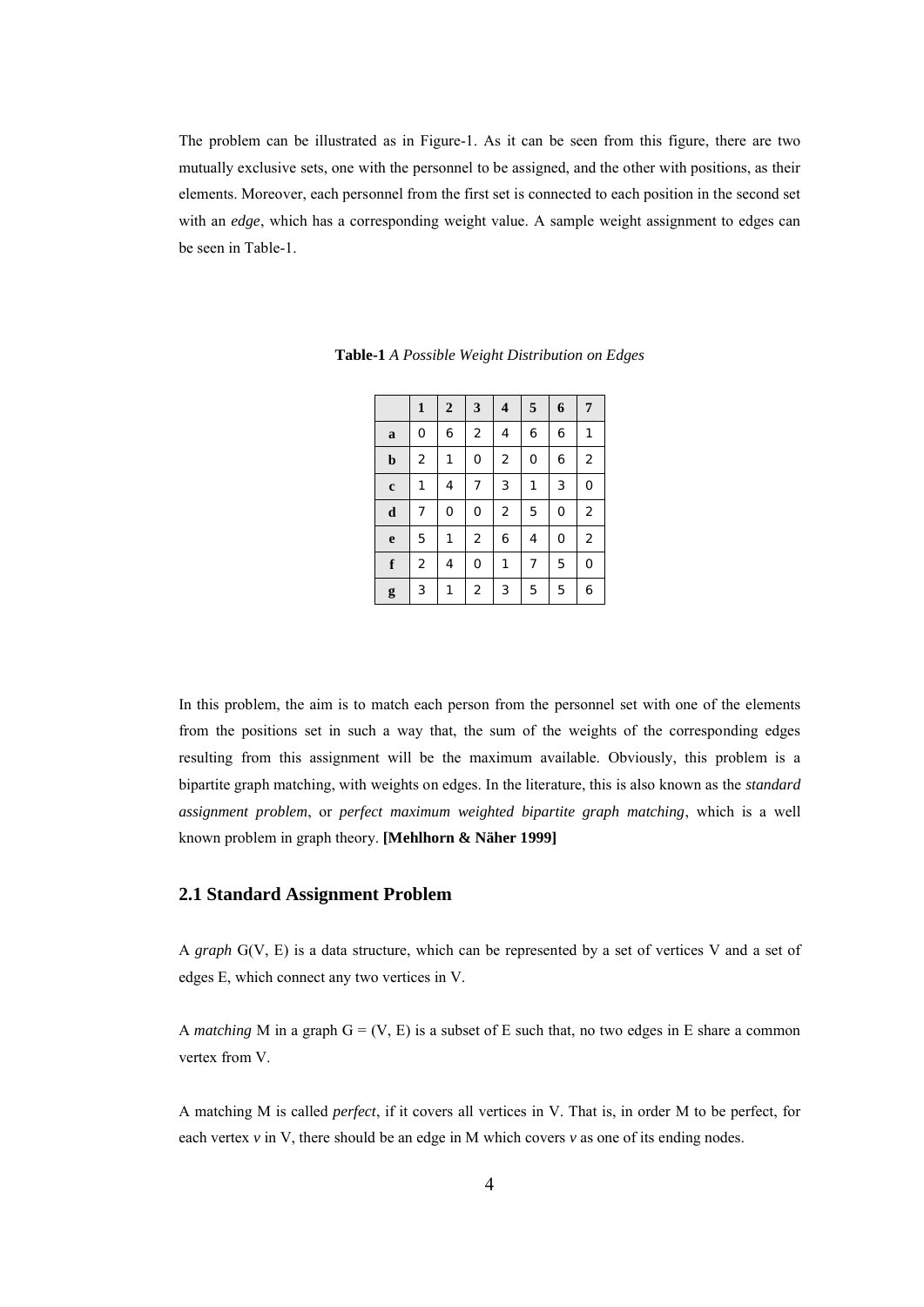A graph is called *bipartite* if and only if its vertex set V can be divided into two disjoint sets X and Y such that no two vertices from the same set are connected by an edge in E. Figure-1 constitutes an example to a bipartite graph.

A *maximum weighted matching* M in a graph  $G = (V, E)$  along with a weight function  $w: E \to R$  is a matching where summing up  $w(e)$  values for all  $e \in M$  will result in the maximum possible sum, when applied over all possible subsets of E that represents a proper instance of matching.

From these definitions, *perfect maximum weighted bipartite graph matching* can be automatically defined. A perfect maximum weighted bipartite graph matching M in bipartite graph  $G = (V = (X,$ Y), E) is a subset of E such that:

- no two edges in M share a common vertex
- all of the vertices from X and Y are covered by an edge in M
- the edges in M start from and end with vertices from distinct sets
- $\bullet$  the cardinalities of X and Y are equal.

According to this definition, the *standard assignment problem* automatically constitutes an instance of perfect maximum weighted bipartite graph matching. It can be represented according to this formalization:

- X is the set of personnel
- Y is the set of positions
- E is the set of edges that connect each personnel to each position
- Weight table (given in Table-1) is the weight function  $w: E \to R$
- Finally, M is the *<personnel, position>* assignments, which is expected to maximize the *"profit"*.

In the literature of graph theory, there exists a number of ways to solve the perfect weighted bipartite graph matching problem in polynomial time. The most classical algorithm is due to Edmonds [**Edmonds 1965**], which solves the problem in  $O(V^3)$  time. This algorithm is based on the Hungarian method **[Kuhn 1955, Munkres 1957]**. More sophisticated and efficient algorithms can also be found in the literature. **[Galil 1986]**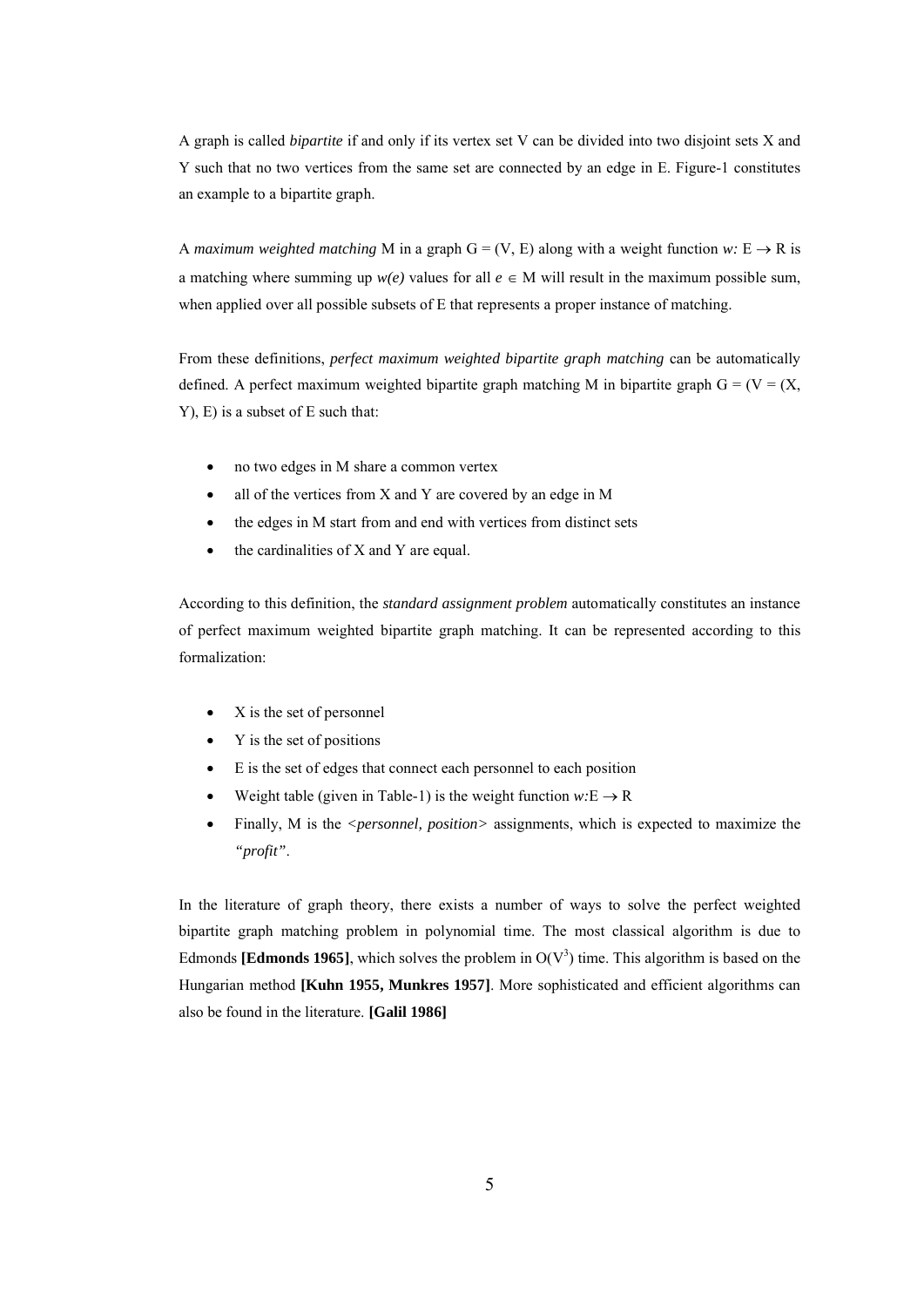### **2.2 Assignment Problem with Hierarchical Ordering Constraint**

In the standard version of the assignment problem, there are no restrictions on possible matchings of the bipartite graph. That is, any vertex from  $X$  can be matched with a vertex in Y without any restriction. The only objective is to maximize the weights on edges. However, personnel assignment problem is a real-life problem encountered in hierarchical organizations such as military. In such a real-life problem, it is natural to expect constraints on possible matchings. For example, as a military organization, the Turkish Armed Forces assign thousands of personnel to vacant positions every year, and want to utilize the personnel to a maximum extent by assigning the right person to the right job, while taking into consideration the *hierarchy constraint*. **[Dinc & Oguztuzun 1998, Cimen 2001]**

According to this variation of the assignment problem, there is a hierarchy among the elements of both the set of personnel and the set of positions.



**Figure-2** *Level Graph - Hierarchy Levels Among Personnel*

The hierarchy among the personnel of military is obvious: as it can be seen from the *level graph* in Figure-2, there are some levels in military organizations, where every person can be a member of exactly one of the levels (ranks) in the level graph, and a member of an upper level *dominates* all members in lower levels.

The set of positions also has a hierarchical structure among its elements (Figure-3). Intuitionally, this may be interpreted as a hierarchy in the case of a general manager, managers and their subworkers.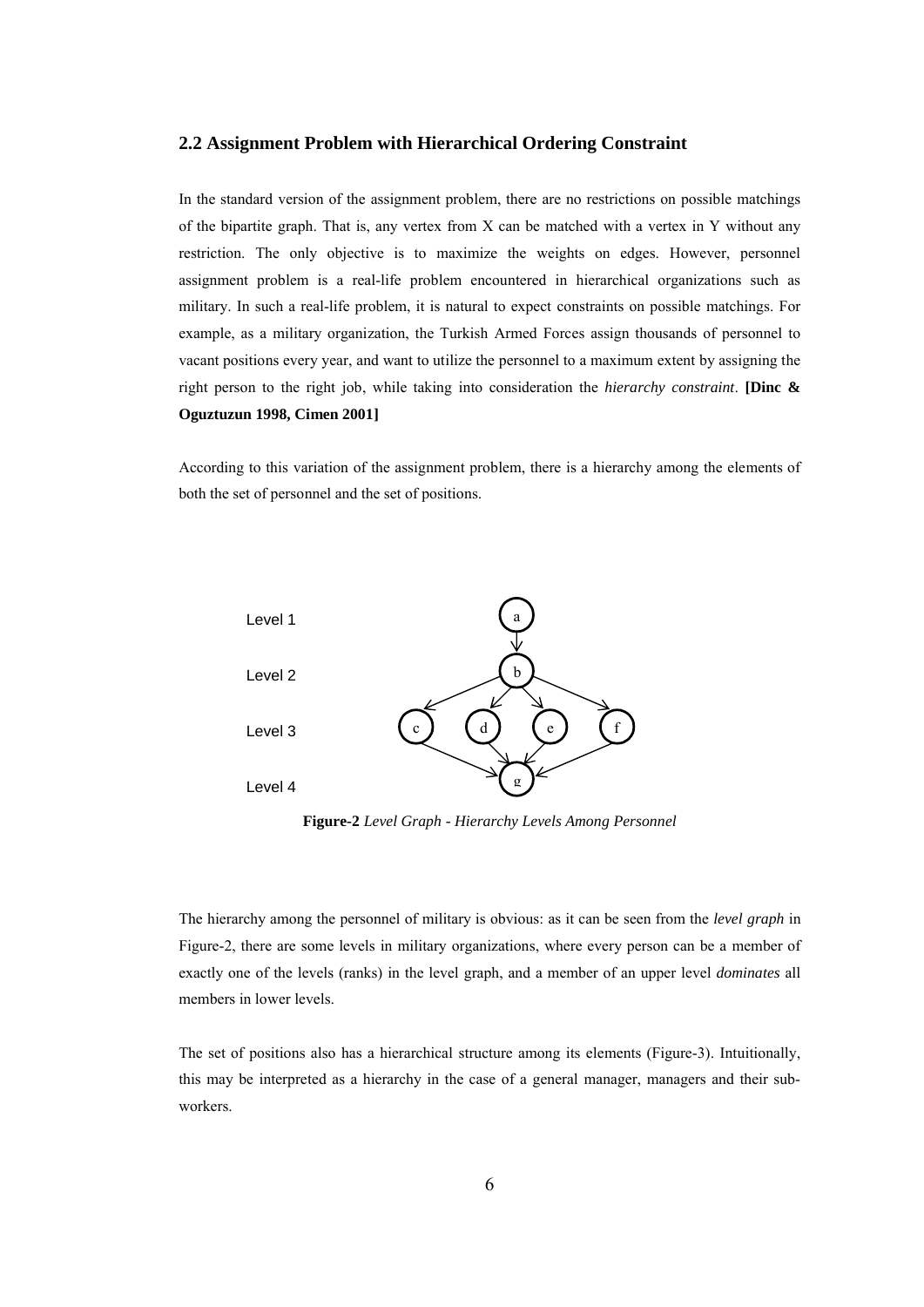

**Figure-3** *Hierarchy Among Positions*

However, in the case of positional hierarchy, as opposite to personnel hierarchy, there does not exist the notion of levels. Instead, the hierarchical structure is represented as a *tree*, where a position *only* dominates the positions that could be reached by following its branches. Since, obviously, there may be irrelevant positions which do not originate from the same single root, we may have a number of trees (a *forest*) instead of a single tree structure.

- A person *A* dominates the person *B* (*A > B*) if and only if the rank of *A* is higher than the rank of *B*.
- A person *A* is equivalent to the person *B* ( $A = B$ ) if and only if they share the same level.
- A position *Q* dominates the position *R* ( $Q > R$ ), if and only if, following the branches, the node that represents the position R on the positional hierarchy tree could be reached, starting from the node that represents the position *Q* on the tree.

According to these definitions, the concept of *hierarchical violation* may be introduced as follows:

The number of hierarchical violations in matching M is the number of edge pairs  $\langle e_1, e_2 \rangle$  in M, where the starting vertex (position)  $v_1$  of  $e_1$  dominates the starting vertex  $v_2$  of  $e_2$  ( $v_1 > v_2$ ), but the ending vertex (person)  $y_1$  of  $e_1$  *does not dominate* or *is dominated by* the ending vertex  $y_2$  of  $e_2$  ( $y_2$  $> y_1$  or  $y_2 = y_1$ ). That is, a general cannot be assigned to a position that is supposed to serve a position occupied by a private.

Along with the bipartite graph and weights, having also the personnel ranks and positional hierarchy structure in hand, this version of the assignment problem is known as the *Assignment Problem with Hierarchical Ordering Constraint*, APHOC, due to Toroslu **[Toroslu 2003]**. In this natural variation of the standard assignment problem, the objective remains the same: finding a perfect matching on the bipartite graph that maximizes the weights. The actual distinction in this version is introduced by the single constraint of *minimizing the number of hierarchical violations*.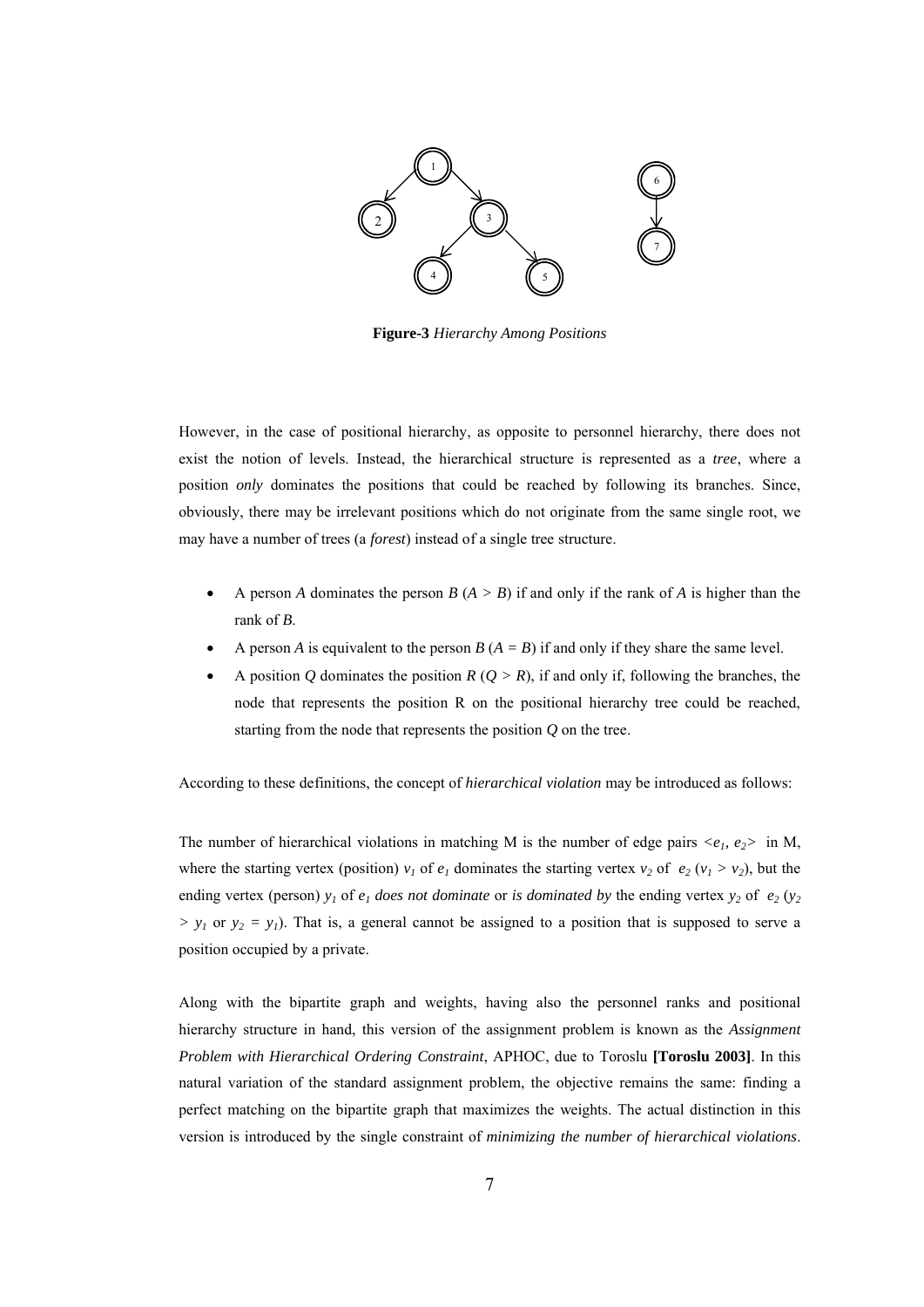In his work, Toroslu proves the NP-completeness of this variation of the problem and proposes an efficient approximation algorithm.

#### **2.3 Assignment Problem with Hierarchical Ordering and Team Constraints**

In real life, when a person is assigned to a position, he / she must relocate to the city in which the position is located. Sometimes, there may be married couples in the personnel set. Therefore, in the assignment task, it also becomes necessary to assign such couples to positions that are located in the same city.

In this extension of the problem, while trying to maximize the weights, this new constraint along with the hierarchical ordering constraint also needs to be taken into account. This new version of the problem is called *Assignment Problem with Hierarchical Ordering and Team Constraints*. The new constraint is called *the team constraint*, because, the concept of couples is generalized to teams, in order to add more challenge to the problem.

According to this new version of the personnel assignment problem, there must be additional location information for positions. Moreover, there is a number of teams, each of which has a number of members greater than two. All members of a team must be assigned to positions such that they will be able to live in the same location.

 In this thesis work, a genetic algorithm solution is sought for the Assignment Problem with Hierarchical Ordering and Team Constraints.

#### **2.4 Constraints and Objectives**

In an optimization problem, generally a set of constraints accompanies the problem, which restricts the whole search space of decision variables to a subset of it. If a solution that is found does not fall into this restricted region, such a solution is called *infeasible* and is not accepted as a solution. This kind of constraints that affect the acceptability of a solution are called *hard constraints*. However, there may also be a number of constraints that should be respected, but which will not affect the acceptability of the solution. Such constraints are called *soft constraints*.

In the assignment problem with hierarchical ordering and team constraints, these constraints are stated as follows: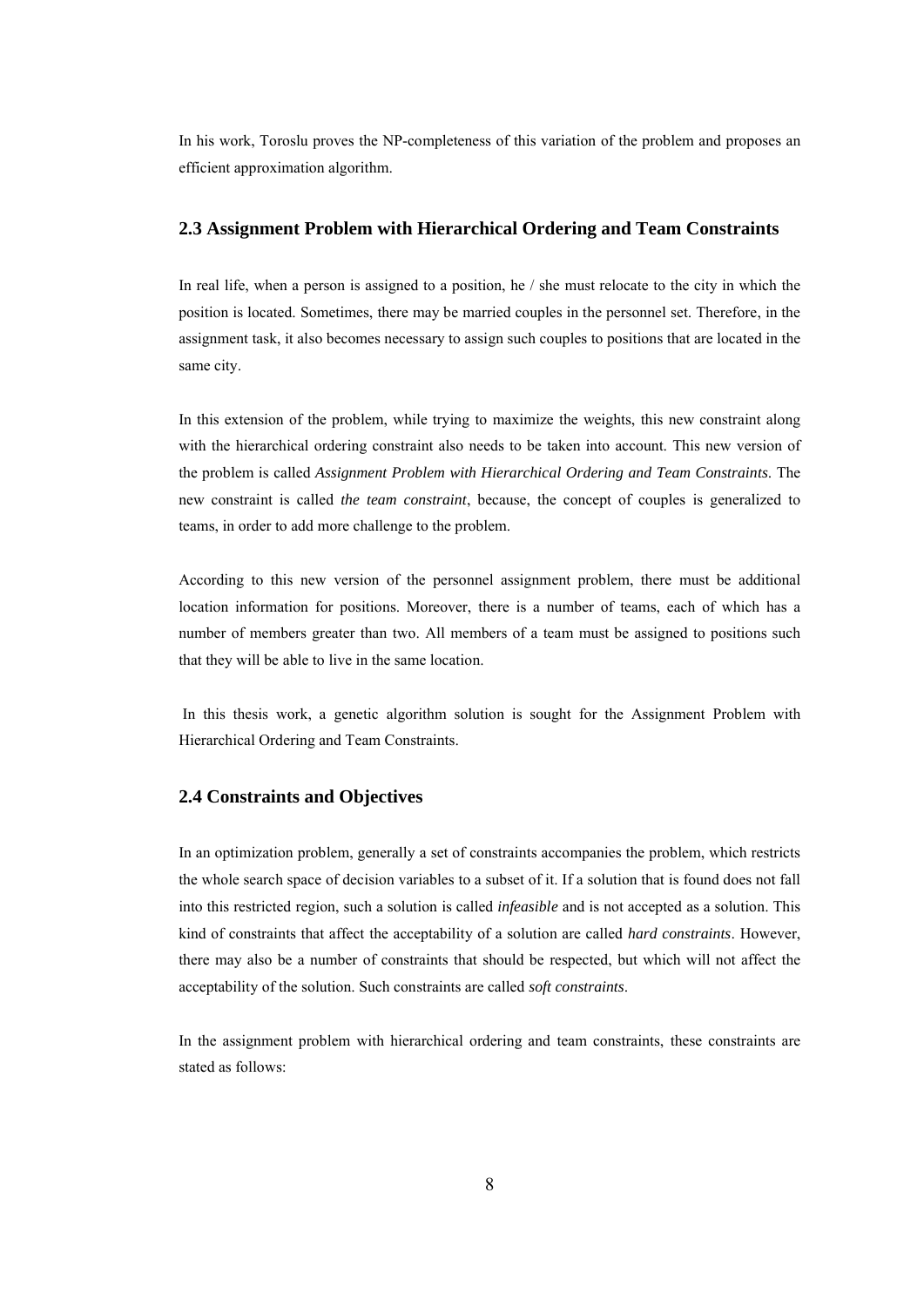- The solution should not lead to hierarchical violations
- The solution should not lead to team violations

There is also a single objective function:

• The solution should maximize the weight total

However, if these constraints are treated as hard constraints, in most of the problem instances, the search space will be tiny or almost an empty set, which will lead to infeasibility. For this reason, the problem is redefined as follows:

- The solution should maximize the weight total
- The solution should minimize hierarchical violations
- The solution should minimize team violations

According to this scheme, the constraints are also treated as objectives, which are subject to minimization.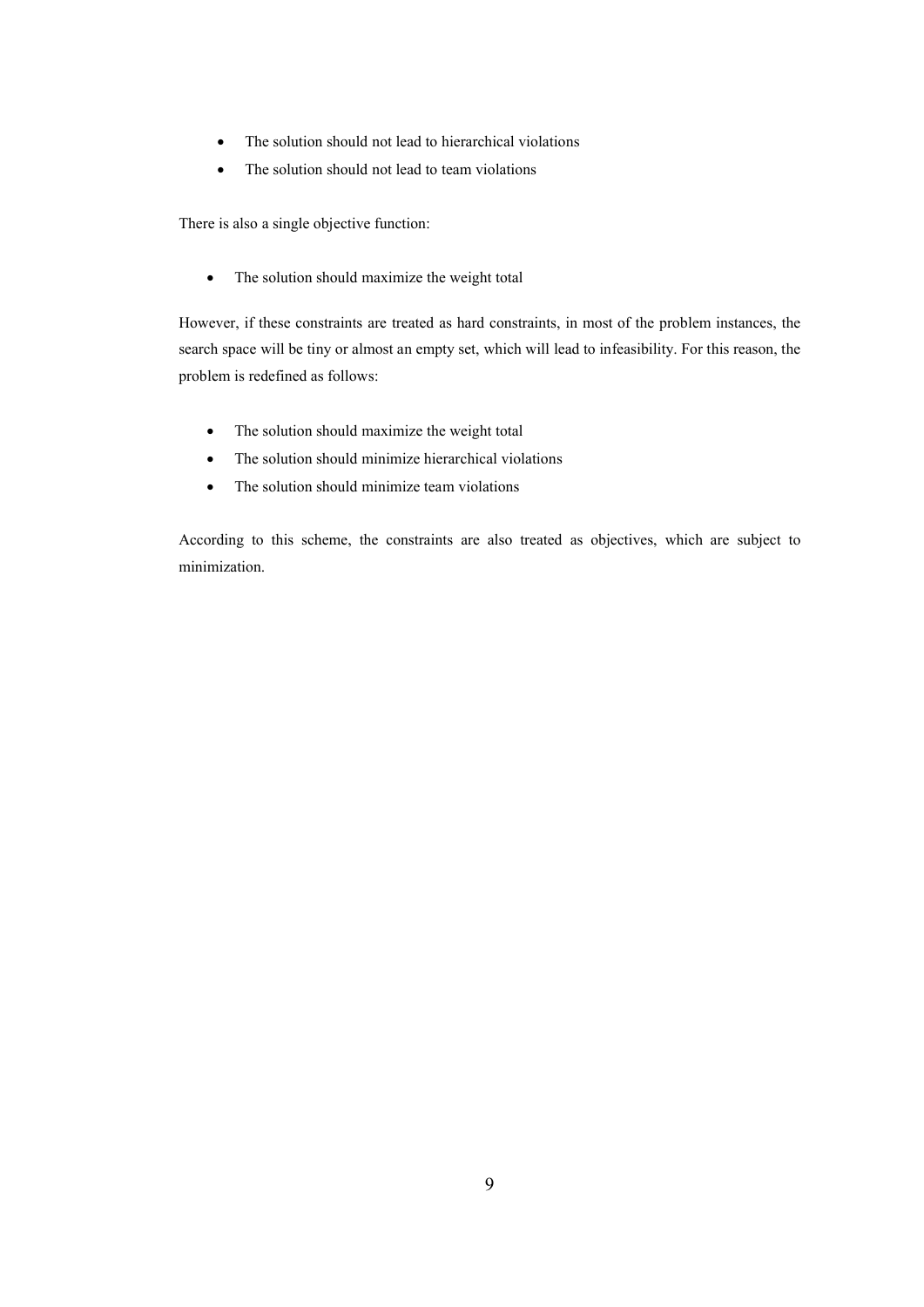#### **CHAPTER 3**

## **GENETIC ALGORITHMS**

The main idea in the *Evolution Theory* of Charles R. Darwin is the *survival of the fittest*, which is also known as *natural selection* **[Darwin 1859]**. According to this theory, in a population of living things, fitter *generally* have a better chance to stay alive. Therefore, they, and their offspring who inherit their genetic content partially or completely from their parents, have a higher probability to go into next generations, and thus have a higher chance to transfer their genetic material to individuals which will appear in successor generations. *Genetic Algorithms*, which is also known as *Evolutionary Algorithms*, is a well known and widely accepted local search algorithm, which tries to simulate this theory. **[Holland 1975]**

### **3.1 Basic Concepts**

```
GeneticAlgorithm (Integer populationSize,
                  Probability reproductionProbability,
                  Probability mutationProbability)
begin
      create Population p of populationSize
            and populate it with randomly generated individuals;
     while stopping condition not met do
      begin
            evaluate the fitness of individuals in population p;
            // start new generation
            create an empty Population temp of populationSize;
            // populate new generation
            while capacity of temp is not full do
            begin
                  assign Boolean doReproduction randomly,
                  according to reproductionProbability; 
                  if doReproduction is TRUE then
```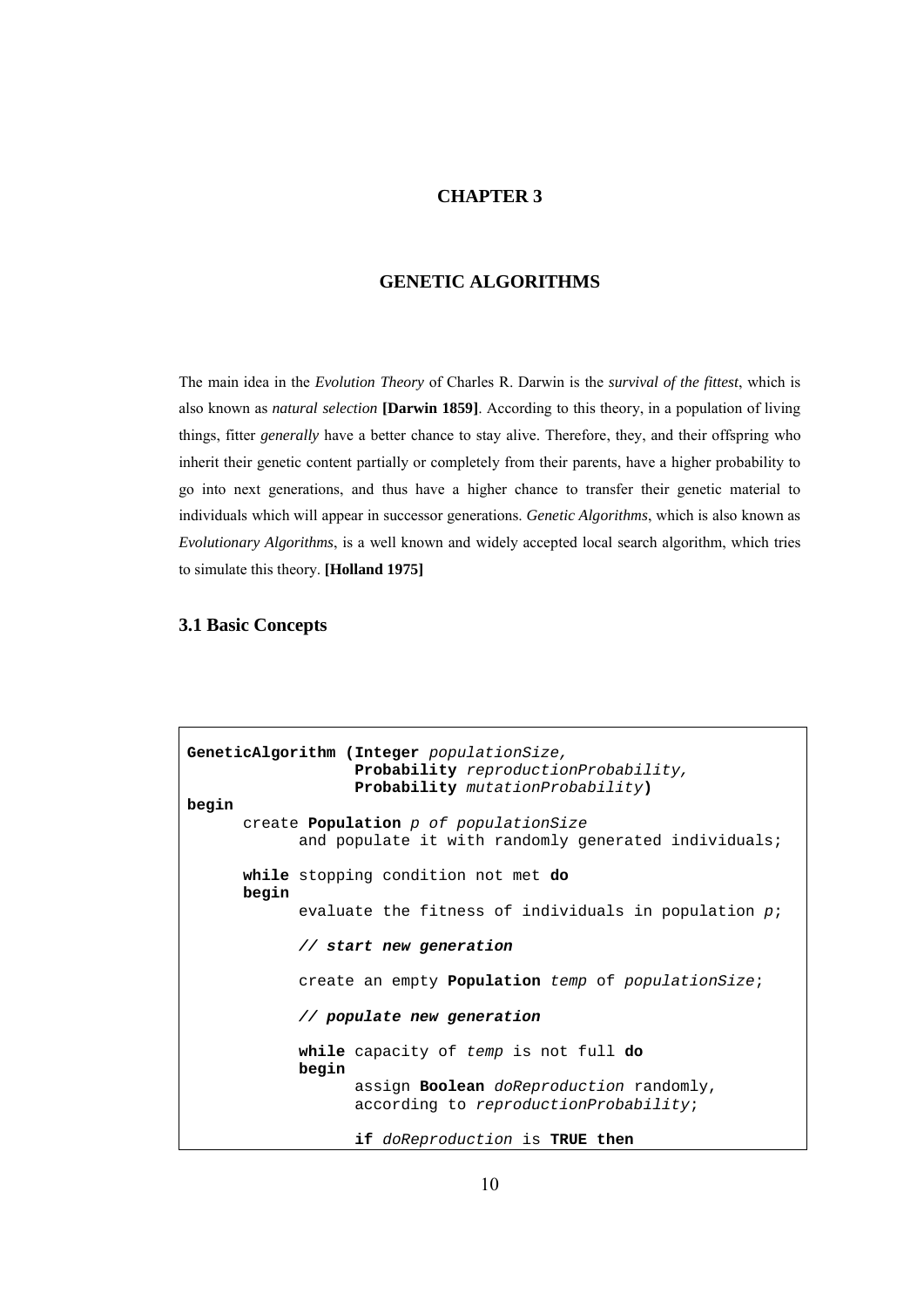```
begin
                        select an individual from p
                        and assign it to Individual firstParent;
                        select an individual from p
                        and assign it to Individual secondParent;
                        reproduce firstParent, secondParent
                        and get Individual newIndividual;
                  end
                  else
                        select an individual from p
                        and assign it to 
                        Individual newIndividual;
                  assign Boolean doMutation randomly,
                  according to mutationProbability;
                  if doMutation is TRUE then
                        mutate newIndividual;
                  insert newIndividual to population temp;
            end;
            discard population p;
            set p as temp;
      end; 
end;
```
**Figure-4** *Basic Outline of Genetic Algorithms*

A genetic algorithm explores a number of potential solutions in parallel. It initially creates a *population*. A population is a set of *individuals*, each of which has its own genetic content: *chromosome*. In genetic algorithms, this genetic content, which is represented as a string over a finite alphabet, corresponds to a potential solution instance to the problem, and is coded according to a problem-specific coding scheme. In the initial population creation process, the genetic contents of individuals, that is, chromosomes, are generally produced in a randomized fashion in order to assure diversity in the initial population. Afterwards, in a loop of *evolution*, individuals and their offspring are transferred to new generations, taking into consideration the quality of their chromosomes, which is called *fitness*. Fitness is the objective function which takes an individual as an argument, evaluates its eligibility as a solution to that problem by examining its genetic content (chromosome), and assigns a fitness value to the individual as a result. The better fitness value gives to an individual a better chance to be selected for survival or reproduction.

An individual that exists in the current generation may be selected directly, or it may be matched with another individual and the resulting offspring may be transferred to the next generation.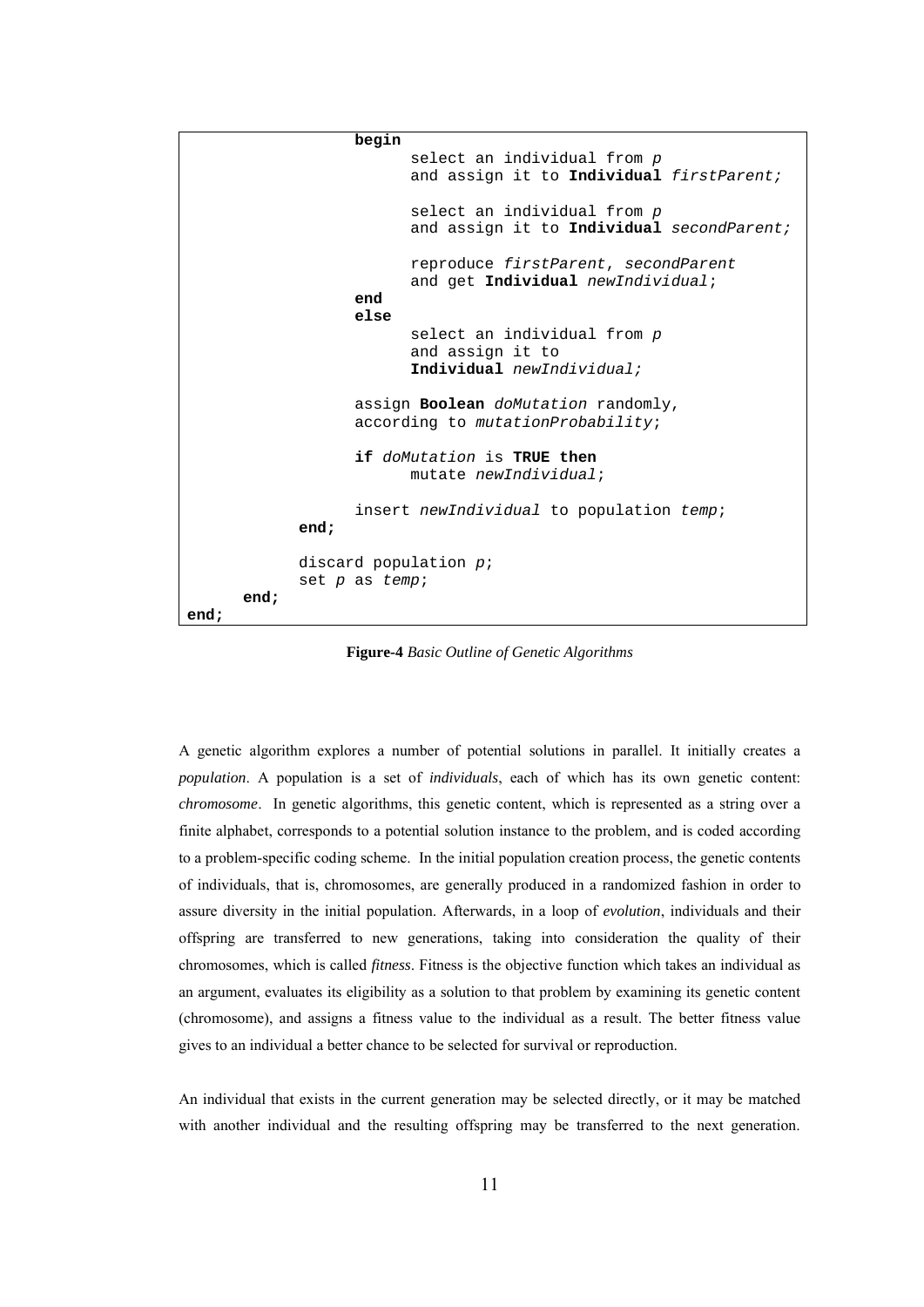*Reproduction probability* is the parameter that determines what percentage of the new generation will be composed of the individuals directly transferred from the previous generation, and what percentage will be composed of newly produced offspring.

A genetic algorithm should stop the simulation of the evolution process at some point. It may be terminated after exceeding a predetermined time threshold, producing a predetermined number of generations or reaching a desired fitness threshold. However, a genetic algorithm is generally terminated when it *converges*. Convergence occurs when most of the individuals in a population have very similar genetic content. In some situations, this may happen very rapidly so that it becomes impossible to reach to the optimal solution. This problem, which is called *premature convergence*, is similar to the problem of getting stuck on a local maximum that is encountered in local search methods. In order to overcome the problem of premature convergence, another natural mechanism which is observed in evolution can be employed: *mutation*.

During the transfer of genetic contents from parents to offspring, something may go wrong, and random changes may occur in chromosome. Such changes may also occur when an individual is exposed to extreme conditions such as radiation. As a result, the fitness value of the individual may degrade considerably. However, this helps to keep diversity in population and such changes may lead to very good results in the next generations.

In genetic algorithms, the concept of mutation is employed by introducing a *mutation probability* parameter. Before inserting an individual to the next generation, random changes on its chromosome is performed according to this probability.

The effect of mutation can be visualized in the following way:



**Figure-5** The Effect of Mutation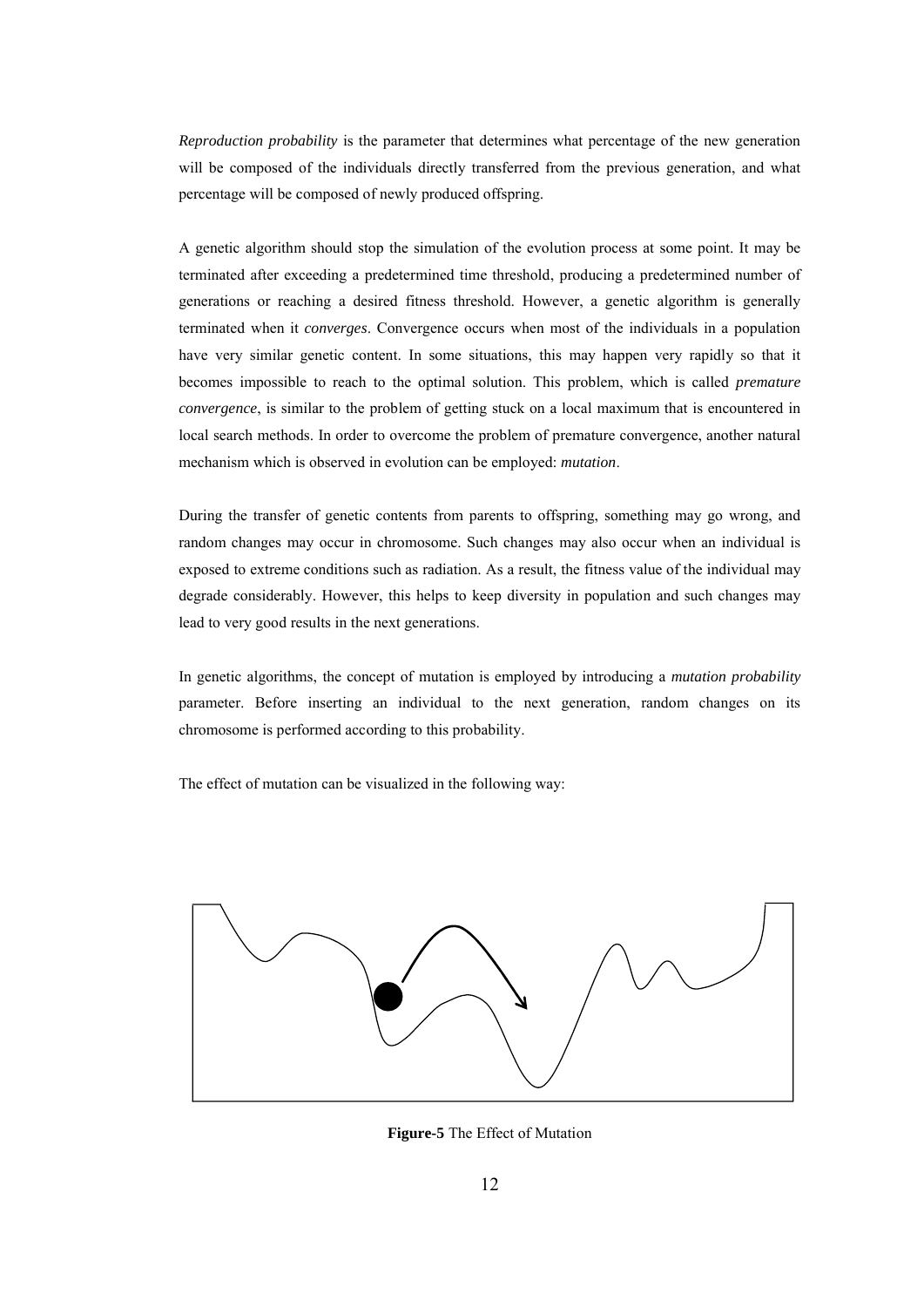Assume that there is a ball and a box with the given shape in Figure-5. The aim is to make the ball go to the deepest location (global minimum) of this box. However, there is only a hole on the top of the box to let the ball in, and the actual shape of the surface inside cannot be seen. If the ball is let from the hole, it can go to a local minimum and stop there. If the box is shaken, the ball can dislocate from the local minimum and can have a chance to find its way to the global minimum. But if the box is shaken too hard, the ball can dislodge from the global minimum, if it was already located there.

In a similar way, in order to prevent premature convergence, mutation can be employed (shaking the box), but it must be done rarely enough, so that the population can finally converge to a solution.

## **3.2 Chromosome Representation in GA**

In genetic algorithms, each individual that is a member of the population represents a potential solution to the problem. This solution information is coded in the associated chromosome of that individual. A chromosome is a string of *gene* positions, where each gene position holds an *allele*  value that constitutes a part of the solution to the problem. Allele value at a gene position represents an element from a finite alphabet. This alphabet depends on the nature of the problem. There is a number of possible chromosome representations, due to a vast variety of problem types. However, there are two representation types which are most commonly used: *binary representation* and *permutation representation*.

#### **3.2.1 Binary representation**

The most common chromosome representation used in genetic algorithms is the *binary representation*. In this representation, the finite alphabet domain which each allele at each gene position takes its value from is the set  $\{0, 1\}$ . If the chromosome length is fixed (which is generally true), each chromosome will be a string of  $\{0, 1\}^n$ , where n represents the chromosome length.



**Figure-6** *Binary Chromosome Representation*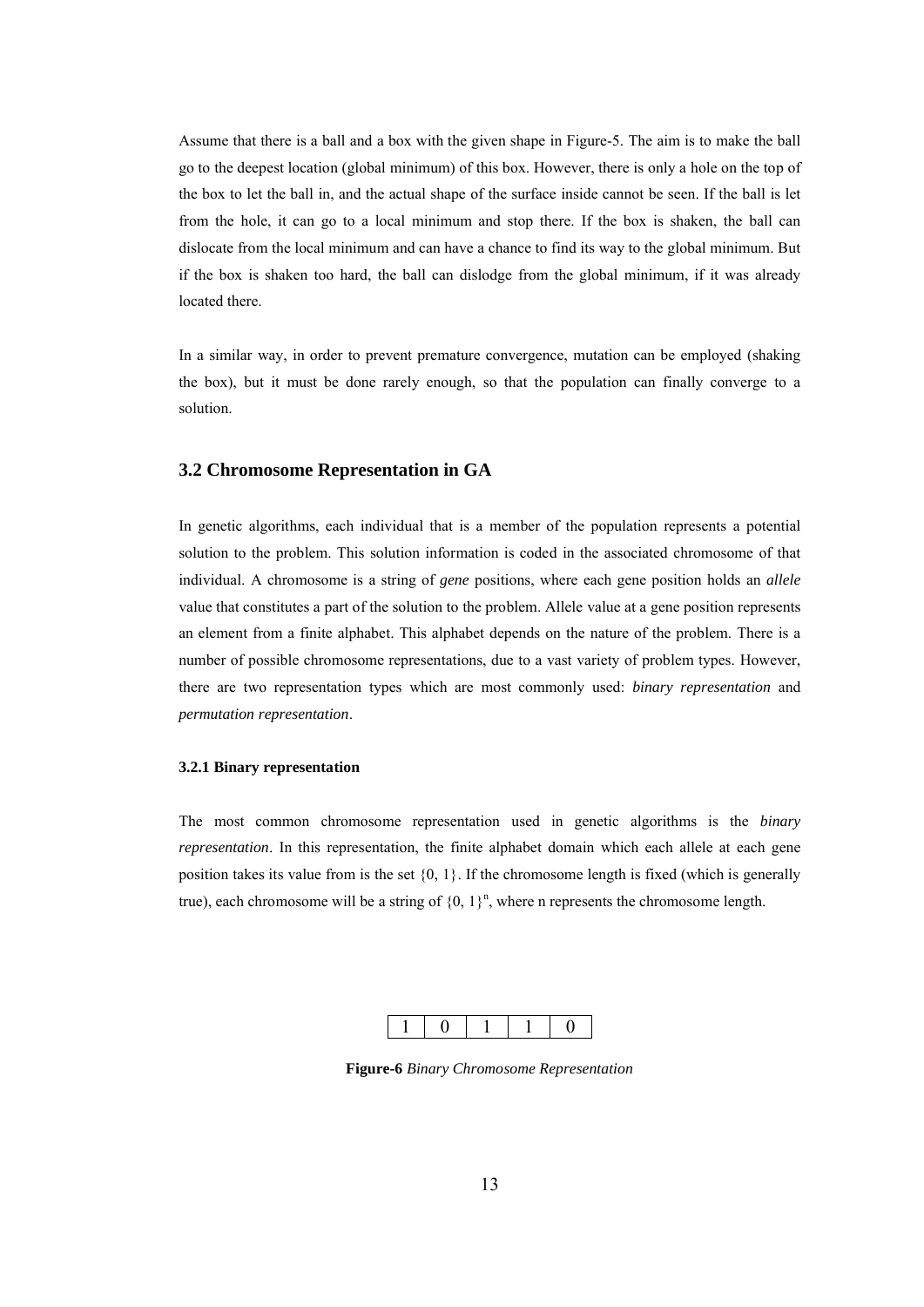The chromosome given in Figure-6 may hide a completely different information, depending on the problem. If the problem is concerned with finding the maximum value of the function  $f(x)$ :  $\{0, 31\}$  $\rightarrow$  R, then the chromosome given in Figure-6 would be representing the decimal value of 22.

#### **3.2.2 Permutation Representation**

In the Travelling Salesman Problem (TSP), there are a number of cities, where each pair of cities has a corresponding distance **[Lawler et al. 1985]**. The aim is to visit all the cities such that the total distance travelled will be minimum. Obviously, a solution, and therefore a chromosome which represents that solution to the TSP, can be given as an order, that is, a permutation, of the cities.

|--|

**Figure-7** *Permutation-Based Chromosome Representation*

The chromosome given in Figure-7 represents a solution such that the cities should be visited in this order: fourth, first, third, fifth and second.

## **3.3 Selection Mechanism**

To mate the individuals for reproduction to create new offspring, or to transfer a part of the existing population to the next generation, we need a mechanism to select individuals. It is possible to perform the task of selection completely in a randomized fashion, which is called *uniform selection*. This selection mechanism will eventually cause the algorithm reach the global maximum. However, according to this scheme, convergence of the population will almost be impossible, and termination will take a considerably long time.

The main advantage of genetic algorithms comes from being able to calculate the eligibility of individuals as a potential solution to the problem, producing better generations at each time by making use of these fitness values, and thus converging to an optimal solution in the search space. For this reason, most selection mechanisms make use of the fitness values of individuals. Some of the most preferred selection schemes are the *elitist selection*, *roulette wheel selection* and *tournament selection*.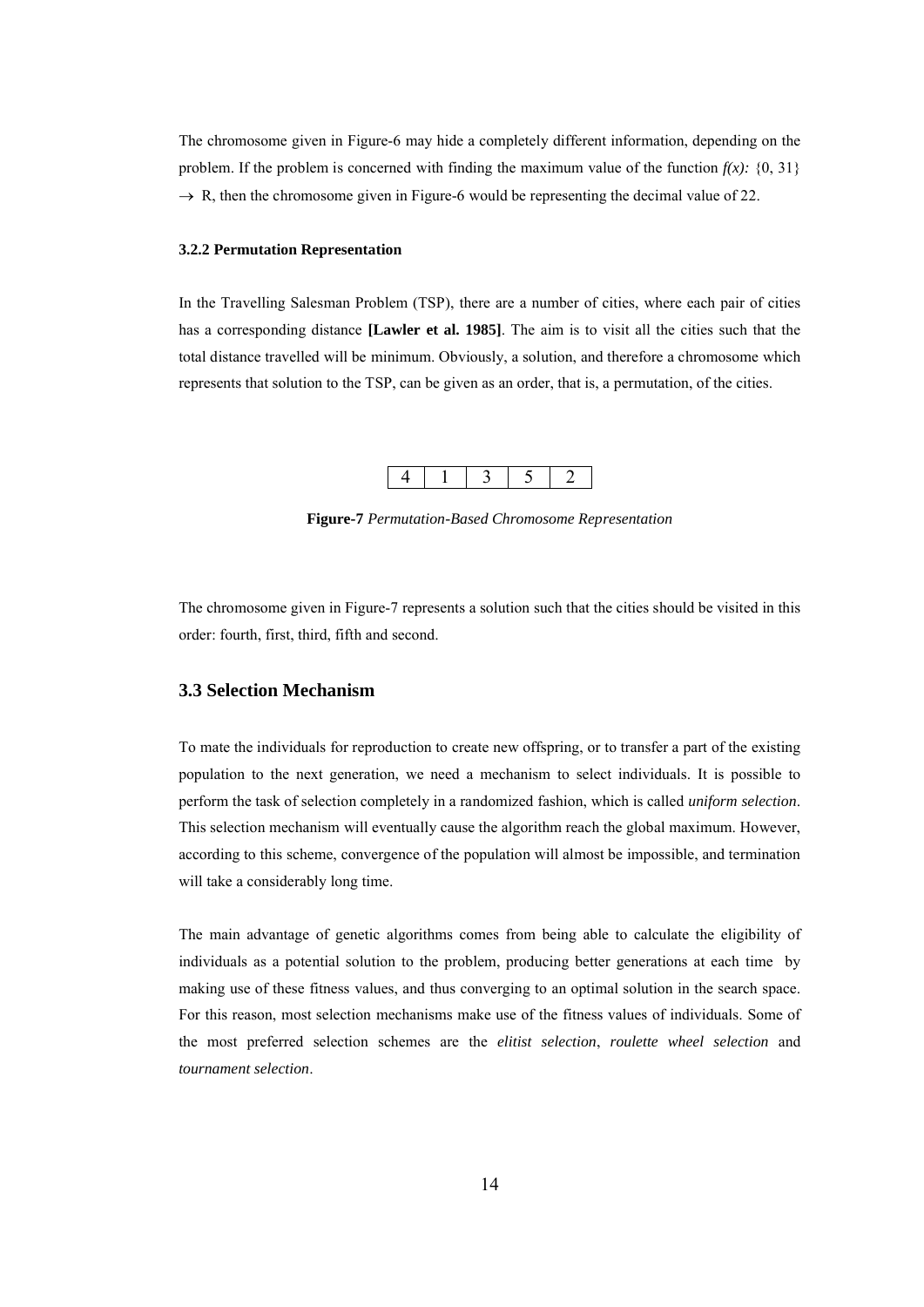#### **3.3.1 Elitist Selection**

Elitism is a general concept and there exists a number of ways to employ elitism in genetic algorithms **[Deb 2001]**. One of the ways to realize this is to favor the top individuals and to ignore the remaining ones. According to this selection scheme, individuals in the population are sorted according to their fitness values. The best *n* individuals are included in the selection process and the remainings are discarded. The selection among the best *n* individuals is realized just as in the way it is done in uniform selection. That is, each individual that belongs to top *n* has a probability of (1 / n) of being selected. The pseudocode given in Figure-8 illustrates the mechanism:

```
ElitistSelection (Population p, Integer n) : returns an Individual
begin
      sort population p according to fitness values 
      of individuals in descending order;
      assign Integer i a random number from the range [0, n-1];
      return the ith individual of population p; 
end;
```
#### **Figure-8** *Elitist Selection*

This selection method is widely used for its contributions in the speed of convergence, because of obvious reasons. However, it should be used carefully, in order not to encounter premature convergence.

#### **3.3.2 Roulette Wheel Selection**

Consider a roulette wheel with a number of slices on it, each of which has an associated width (Figure-9).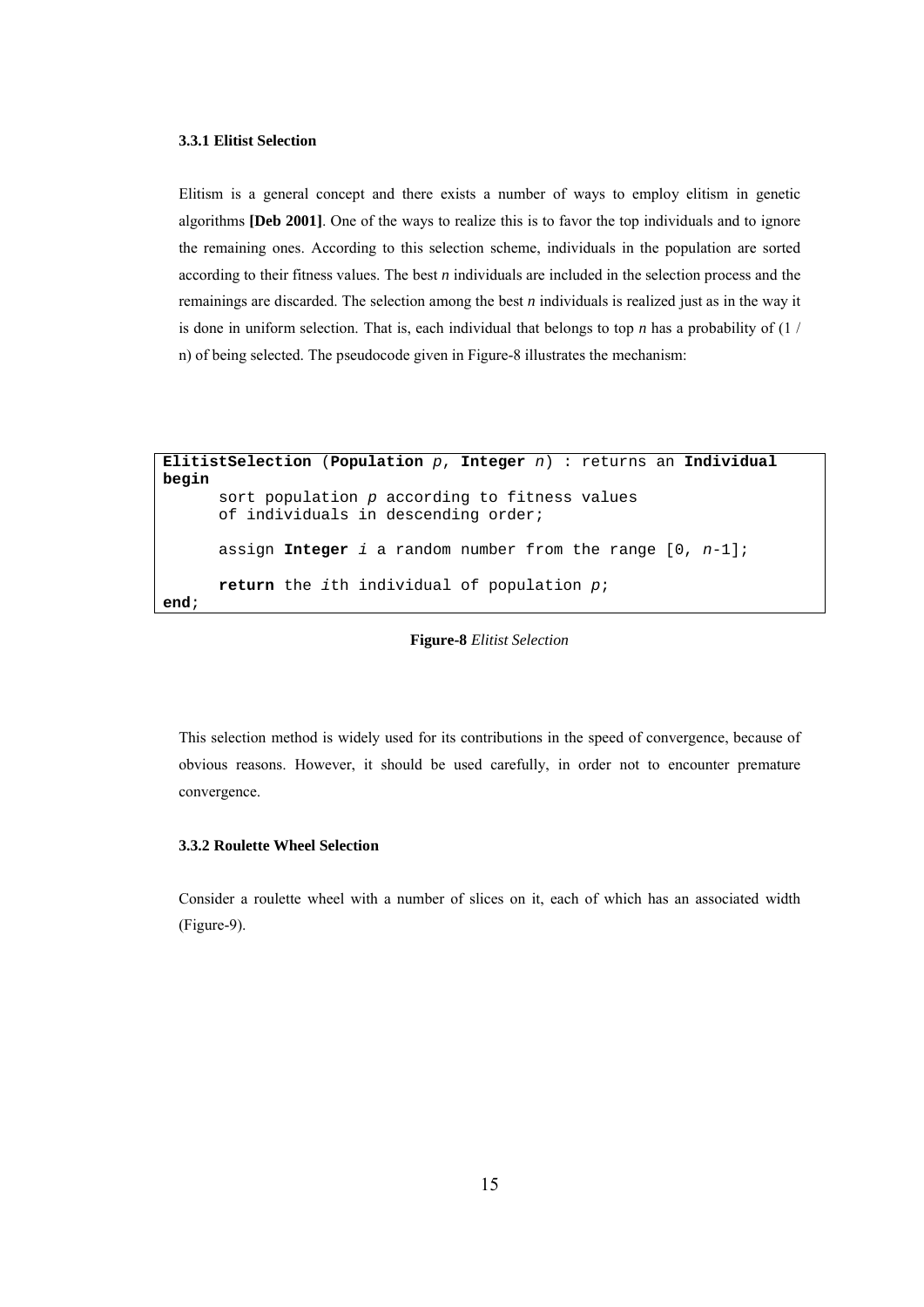

**Figure-9** *Roulette Wheel*

If a ball is put on this wheel and the wheel is rotated, the ball will finally stop on one of the slices, most probably on one of the widest ones. However, all slices have a chance, with a probability that is proportional to its width. Roulette wheel selection attempts to simulate this behaviour. The pseudocode given in Figure-10 illustrates this mechanism: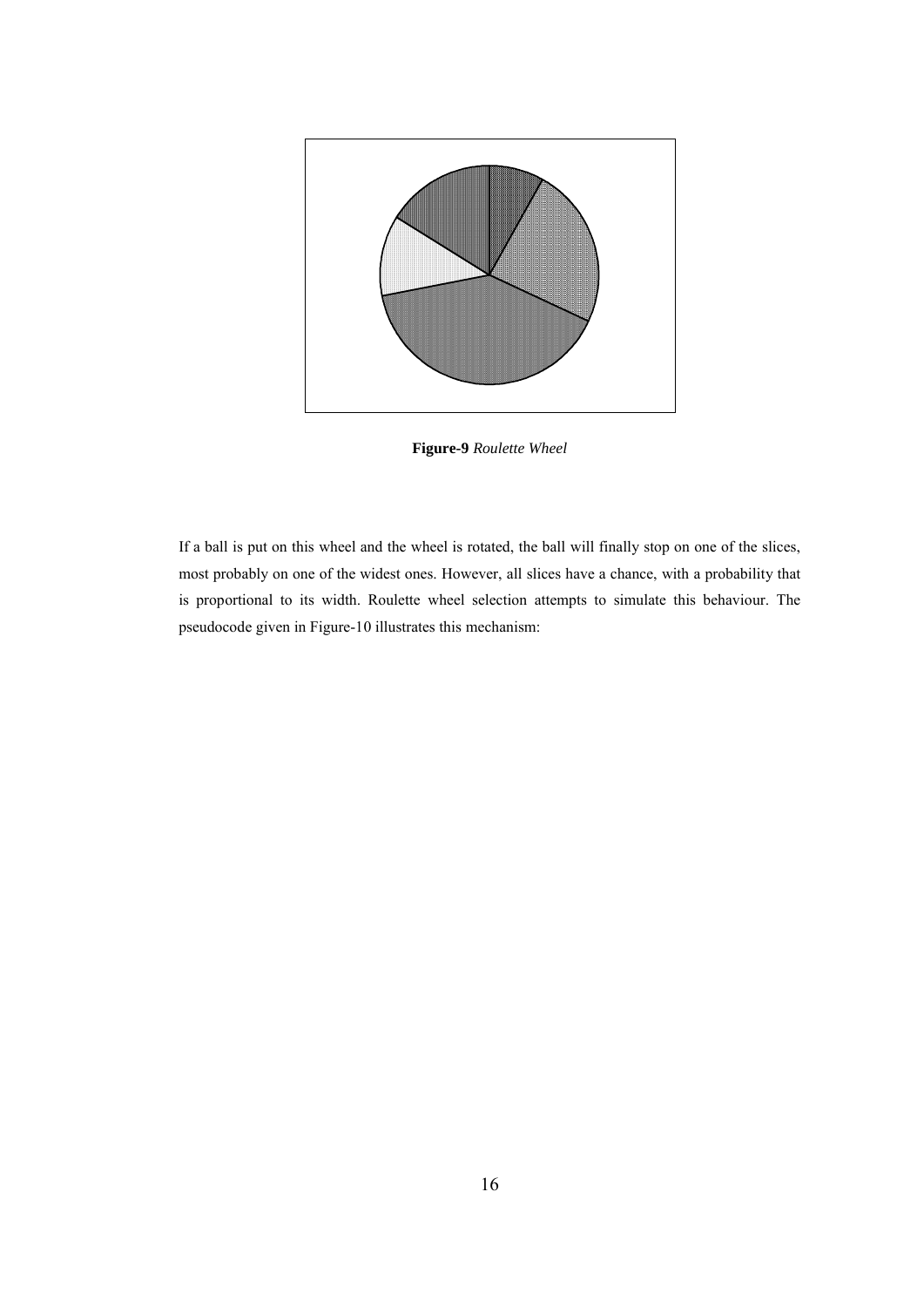```
RouletteWheel (Population p) : returns an Individual
Begin
      // first of all, calculate the sum of fitness values of all
      // individuals, if it is not known beforehand
      initialize Real fitnessSum as 0.0;
      for all Individual ind of population p, increase
            fitnessSum with the fitness value of ind;
      // randomly assign a value to determine 
      // how much the wheel will turn
      assign Real threshold a random turn amount by
            fitnessSum * (a random real number from range [0.0, 1.0]);
      // find the partition where the ball on the wheel will stop
      initialize Real cumulative as 0.0;
      for each Individual ind of population p do
      begin 
            increase cumulative by the fitness value of ind;
            if cumulative >= threshold then
                  return ind; 
            else
                  continue with other individuals in p;
      end; 
end;
```
**Figure-10** *Roulette Wheel Selection*

Obviously, this selection mechanism cannot be used directly with a genetic algorithm where negative fitness values are allowed. In order to employ roulette wheel selection in such situation, a *transformation* over the fitness values can be applied.

The basic advantage of roulette wheel selection is in the way that it discards none of the individuals in the population and gives a chance to all of them to be selected. Therefore, diversity in the population is preserved. That is, the individuals other than the best ones also have the chance to transfer their genetic content to next generations, some of which may be hiding very valuable alleles. If it were not so, none of the gamblers would put their money into danger by selecting a slice on the wheel other than the widest one.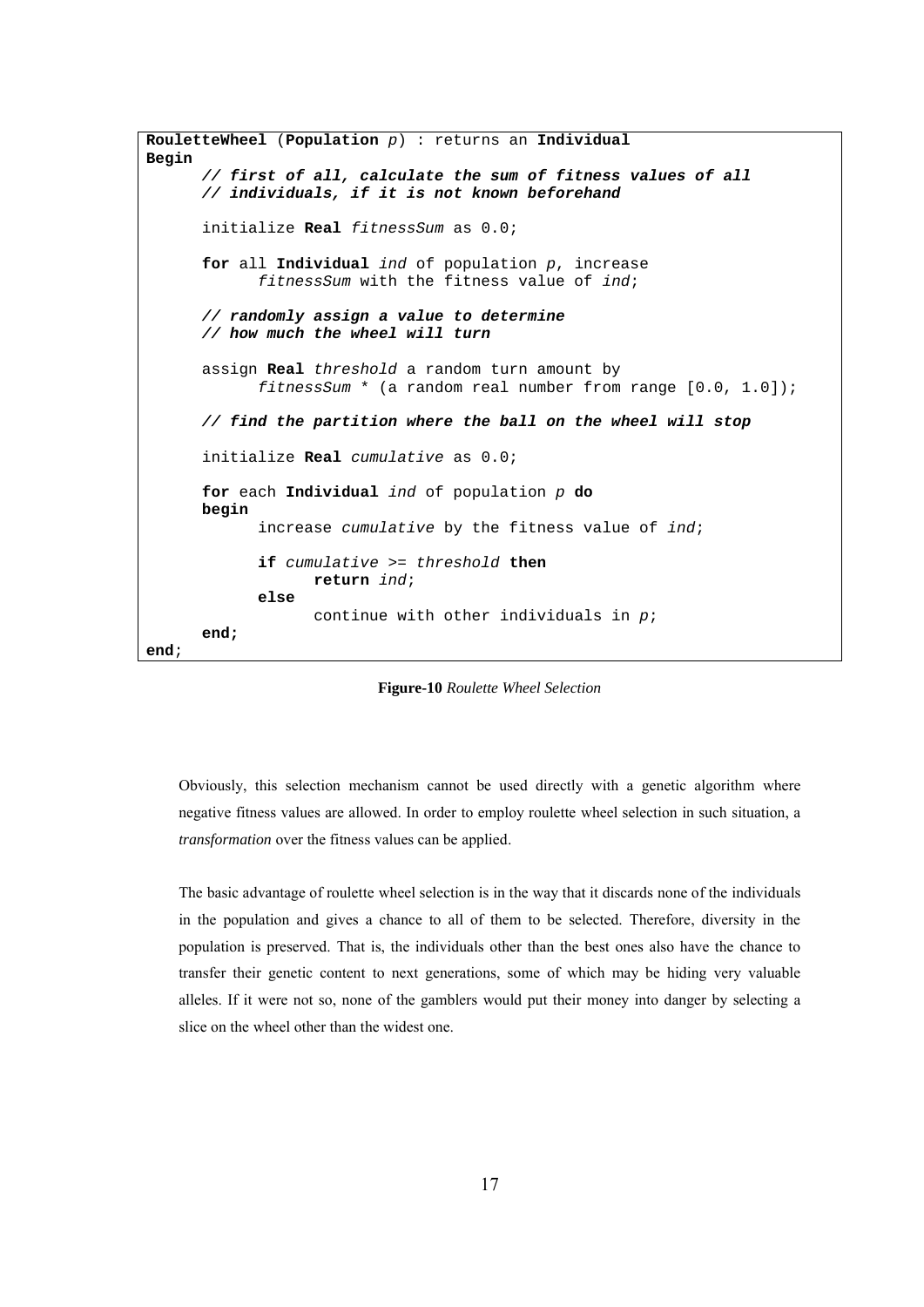#### **3.3.3 Tournament Selection**

In tournament selection technique, *n* individuals are selected randomly from the population and the one with the highest fitness value is returned. The parameter *n* represents the tournament size. The pseudocode given in Figure-11 illustrates this selection technique:

```
TournamentSelection (Population p, Integer tournamentSize) : 
                              returns an Individual
begin
      // select an individual randomly as the current winner
      assign Integer i a random number in the range
                        [0, (size of p) - 1];
      initially set Individual winner as the ith individual
                        of population p; 
      // at each remaining tournament step, select an individual 
      // randomly. If it is better, update the the winner
      initialize Integer tournamentStep as 1;
      while tournamentStep < tournamentSize do
      begin
            assign Integer i a random number in the range
                        [0, (size of p) - 1];
            if fitness value of the ith individual of population
            p is better than fitness of the current winner then
                  change winner as the ith individual of p;
            increment tournamentStep by 1;
      end;
      return winner;
end;
```
**Figure-11** *Tournament Selection*

In the pseudocode given in Figure-11, an individual can be compared with itself, although this may sound weird in a real tournament. However, among all randomness in GA processes, this situation can simply be ignored.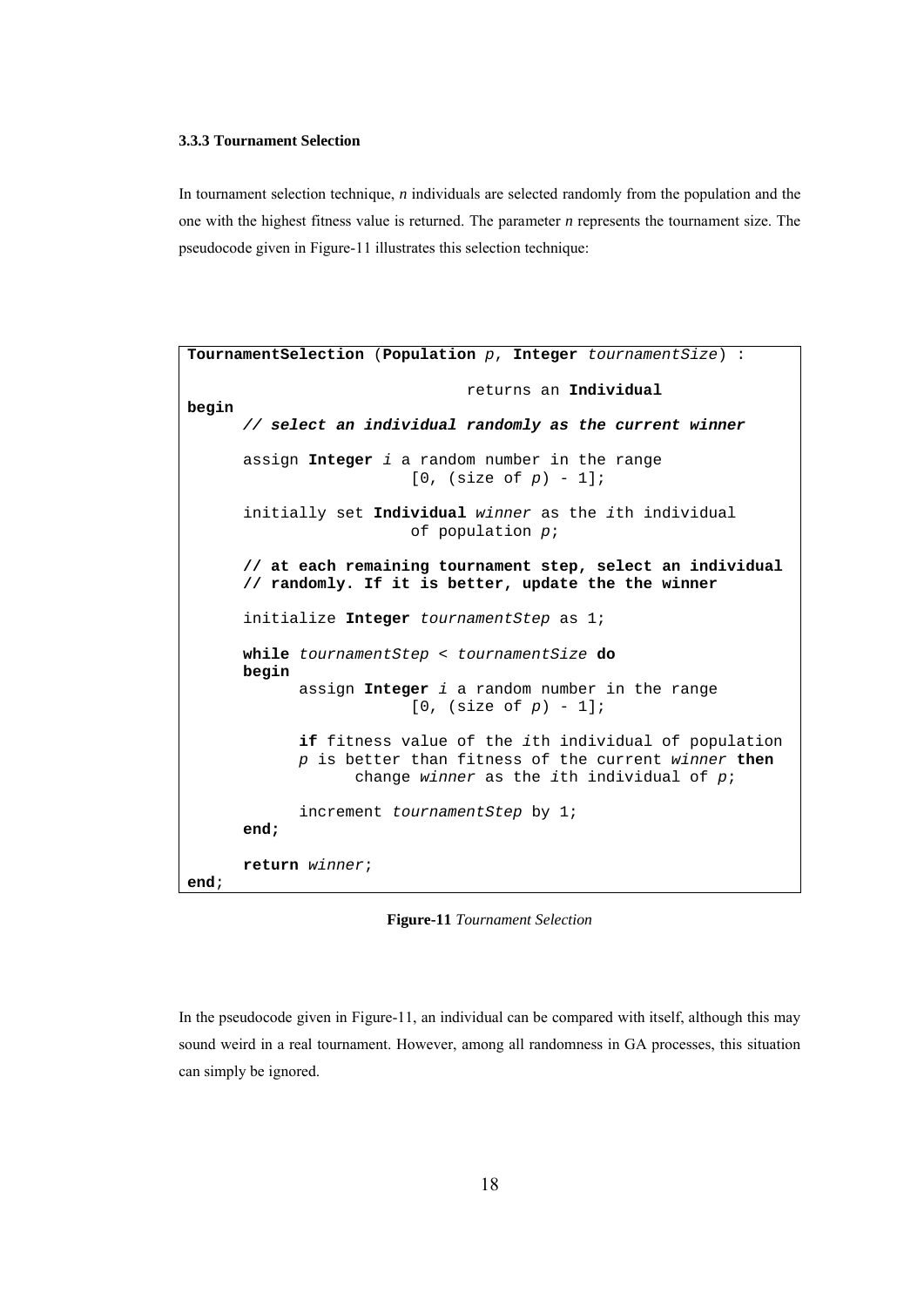Again, as in the case of roulette wheel selection, tournament selection also gives a chance to all individuals to be selected and thus it preserves diversity, although keeping diversity may degrade the convergence speed. However, diversity may be favored up to some extent because of its obvious advantages.

#### **3.4 Reproduction Mechanism**

As it can also be seen in the pseudocode of the main body of a genetic algorithm given in Figure-4, newly produced offspring constitute a part of the new generation, according to the given *ReproductionProbability* parameter. According to this probability, two parents are selected at each time and their chromosomes are *blended* and assigned to the new offspring. This blending process is performed according to a *Reproduction Mechanism*, which is called *crossover* in biology.

In the nature, although it may be much more complicated, crossover basically occurs as follows: Chromosomes of both parents are randomly divided from the same gene positions into a number of segments and the corresponding segments are exchanged and copied to the chromosome of the newly created offspring. Therefore, the offspring inherit traits from both parents.

In genetic algorithms, using binary string representation, the crossover process can be visualised as follows:



**Figure-12** *One-Point Crossover*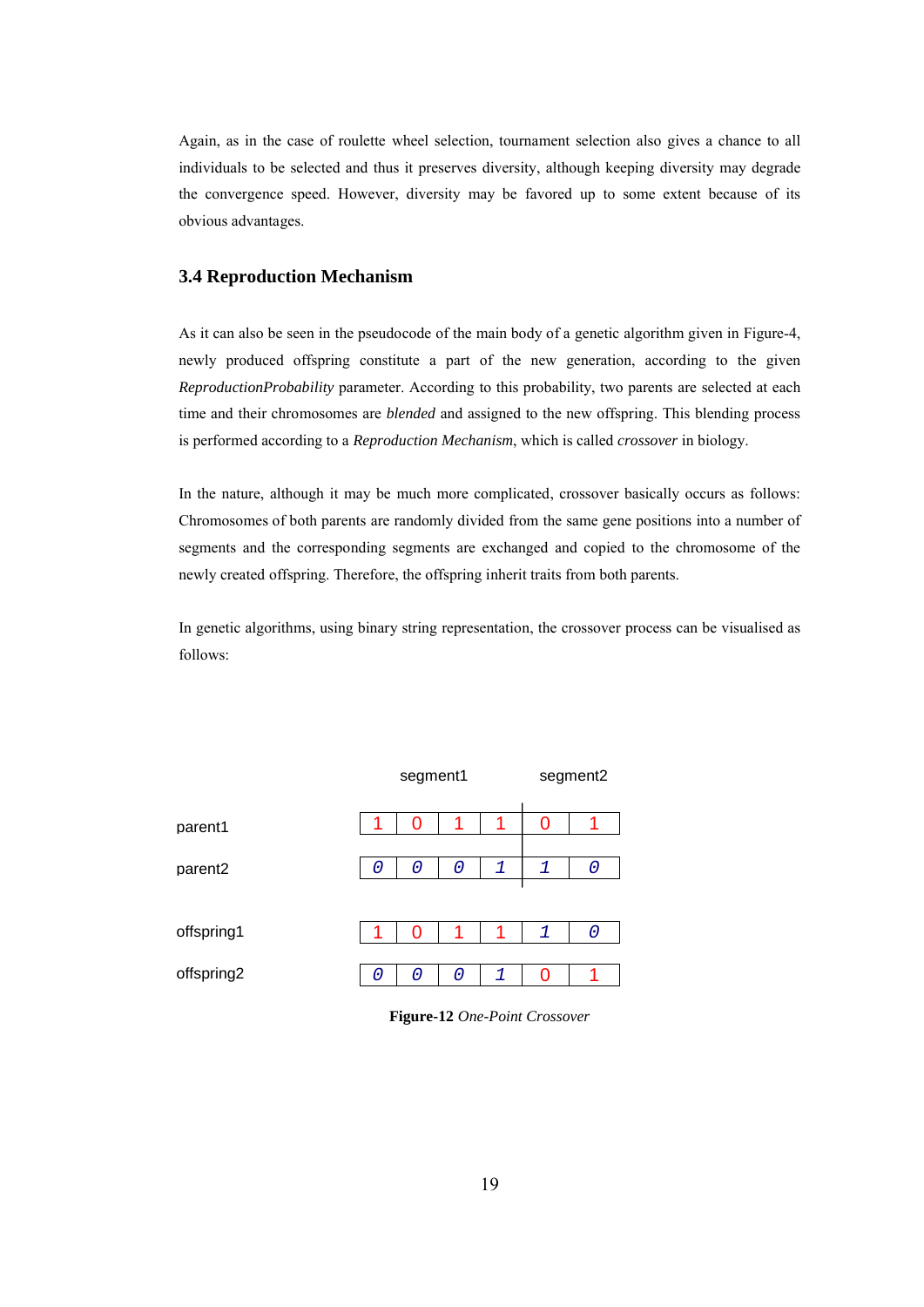This crossover technique is called *one-point crossover*, because the chromosomes are divided into two segments at a single gene position. Variations of this technique such as two-point (can also be generalized to *n*-point) also exist in the literature.

#### **3.4.1 Permutation Based Crossover Techniques**

If classical crossover techniques are applied on a permutation-based chromosome,



**Figure-13** *One-Point Crossover on a Permutation-Based Chromosome*

invalid offspring may result, as illustrated in Figure-13. Such crossover techniques cannot preserve permutations. For this purpose, special techniques for permutation-based chromosomes are deployed, which ensure that, when applied on two permutation-based chromosomes, the chromosomes of the resulting offspring are also valid permutations. Beyond problem-specific special crossover methods, *Partially Mapped Crossover (PMX)*, *Ordered Crossover (OX)* and *Cycle Crossover(CX)* are the most popular generic permutation-based crossover techniques used in genetic algorithms. **[Goldberg & Linge 1985, Davis 1985, Oliver et al. 1987]**

#### *3.4.1.1 Partially Mapped Crossover (PMX)*

The main purpose of a crossover operator is to create offspring that inherit traits from both parents. *Partially Mapped Crossover (PMX)* tries to obey this rule as much as it can, and it basically works like traditional crossover techniques like one-point crossover, while repairing damages instantly, that may occur on the permutation structure during the crossover process.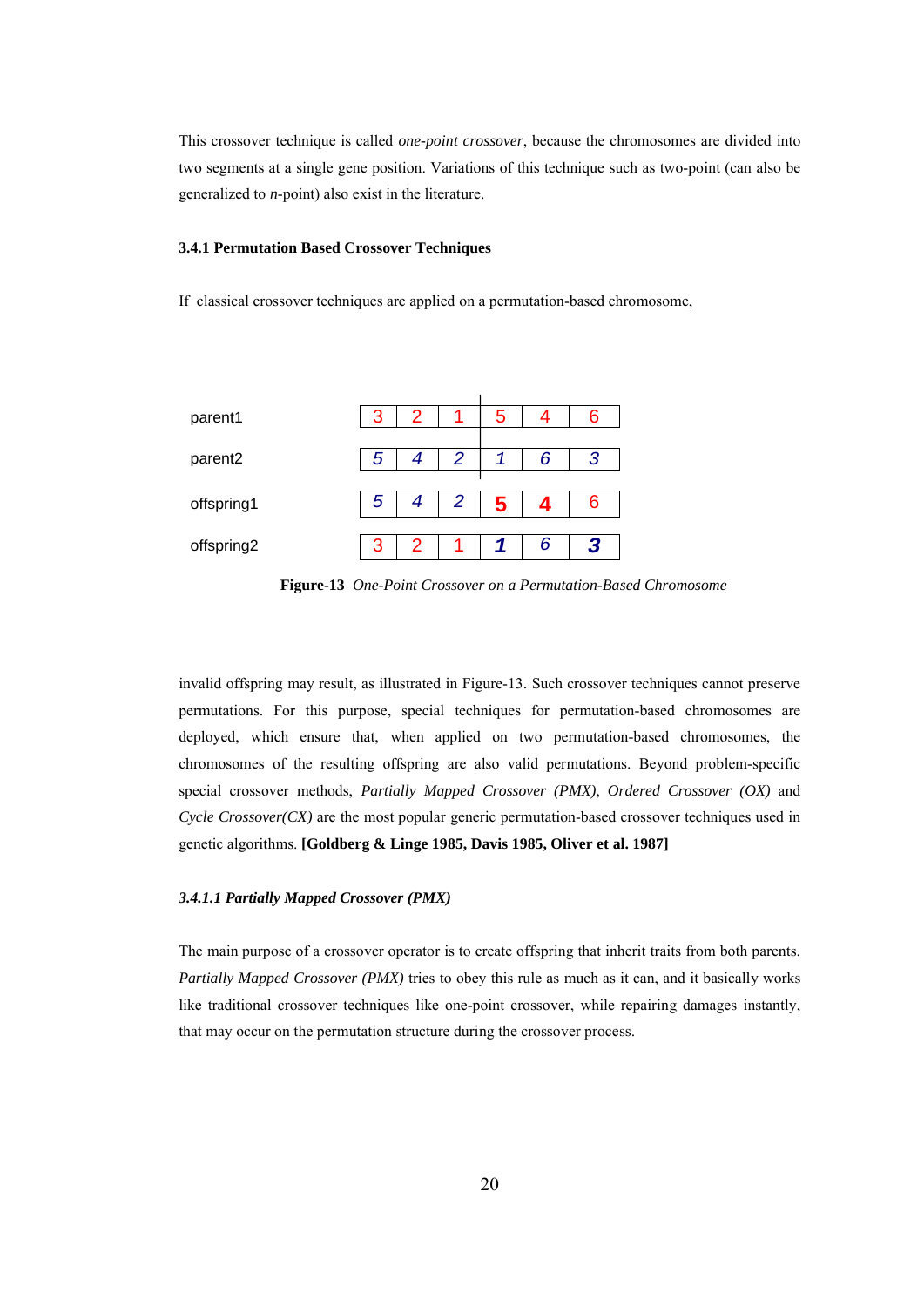| parent1 |  |  |  |
|---------|--|--|--|
| parent2 |  |  |  |

On these two parent chromosomes, the allele values at the first three gene positions will be swapped.

 $\overline{1}$ 

Starting from the first gene position, values are swapped:

| offspring1 |  |  |  |
|------------|--|--|--|
| offspring2 |  |  |  |

and the damage, emphasised with underlines, is repaired in a straightforward way:

| offspring1 |  |  |  |
|------------|--|--|--|
| offspring2 |  |  |  |
|            |  |  |  |

The allele values in the second and the third gene positions are swapped and the damages are repaired in a similar way:

*swap allele values at the second gene positions:*

| offspring1 |  |  |  |
|------------|--|--|--|
| offspring2 |  |  |  |
|            |  |  |  |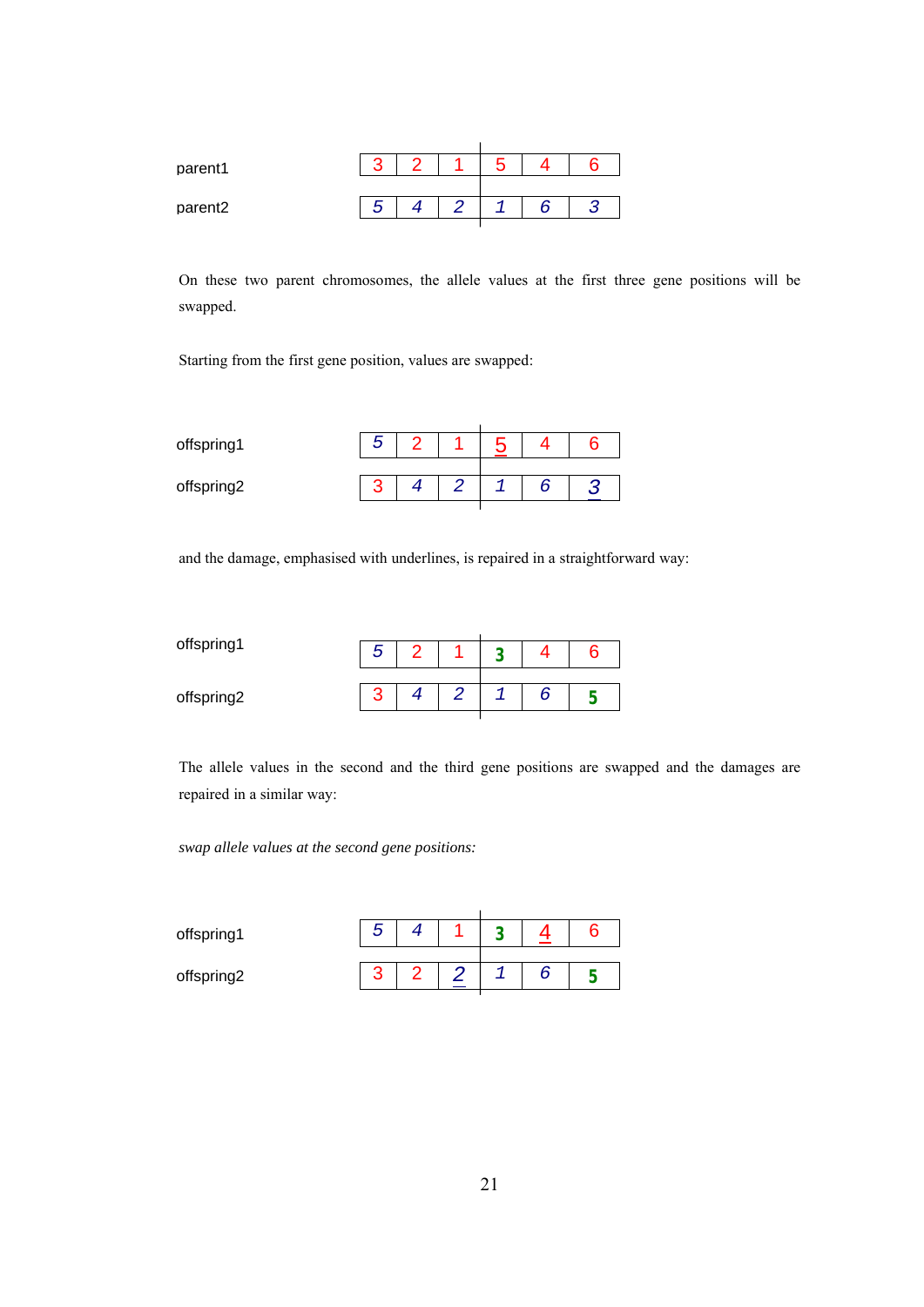*repair:*

| offspring1 | כ |  |  |  |
|------------|---|--|--|--|
|            |   |  |  |  |
| offspring2 | ⌒ |  |  |  |
|            |   |  |  |  |

swap allele values at the third gene positions:

| offspring1 | 5 | 4 | 4 | 3 | $\overline{2}$ | 6 |
|------------|---|---|---|---|----------------|---|
|            |   |   |   |   |                |   |
| offspring2 | 3 | 2 | 1 | 1 | 6              | 5 |
| repair:    |   |   |   |   |                |   |
| offspring1 | 5 | ◀ | 4 | 3 | $\overline{2}$ | 6 |
|            |   |   |   |   |                |   |
| offspring2 | 3 | 2 |   | 4 | 6              | 5 |

PMX tries to inherit traits from both parents as much as possible, but it cannot escape from introducing new traits that exist in the genetic content of none of the parents.

### *3.4.1.2 Order Crossover (OX)*

In some permutation-based problems like TSP, relative order of allele values may be more important than absolute allele values at gene positions. Besides keeping traits from parents, *Order Crossover (OX)* takes also this aspect into account while performing the crossover operation. The following example illustrates how OX works:

| parent1 |  |  |  |
|---------|--|--|--|
| parent2 |  |  |  |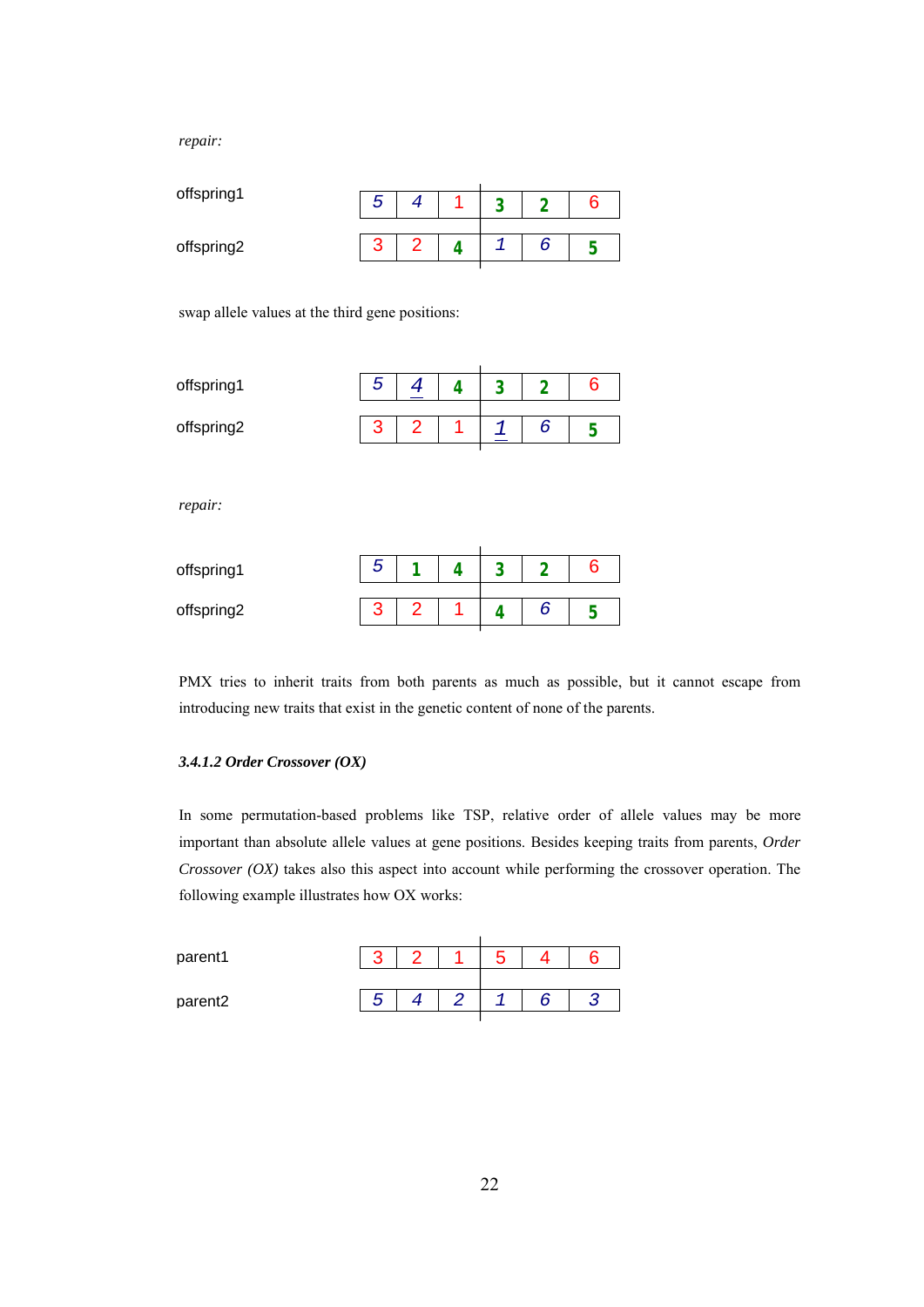Firsly, selected segments are exchanged:

| offspring1 | ∽ |  |  |  |
|------------|---|--|--|--|
| offspring2 |   |  |  |  |

Then, empty gene positions of the first offspring are filled with the remaining possible values (1, 3, 6)

using the relative order in the first parent:

| parent1                 |   |   |   | C |  |
|-------------------------|---|---|---|---|--|
| the first offspring is: |   |   |   |   |  |
| offspring1              | 5 | 4 | 2 | ર |  |

Similarly, empty gene positions of the second offspring are filled with the remaining possible values (4, 5, 6) using the relative order in the second parent:

| parent <sub>2</sub>      |  | 2 |   |  |
|--------------------------|--|---|---|--|
| the second offspring is: |  |   |   |  |
| offspring2               |  |   | 5 |  |

As in the case of PMX, OX may also introduce traits that come from none of the parents (as it can be seen in offspring1, shown with a different font in boldface), but it preserves some of the relative orderings from either parent.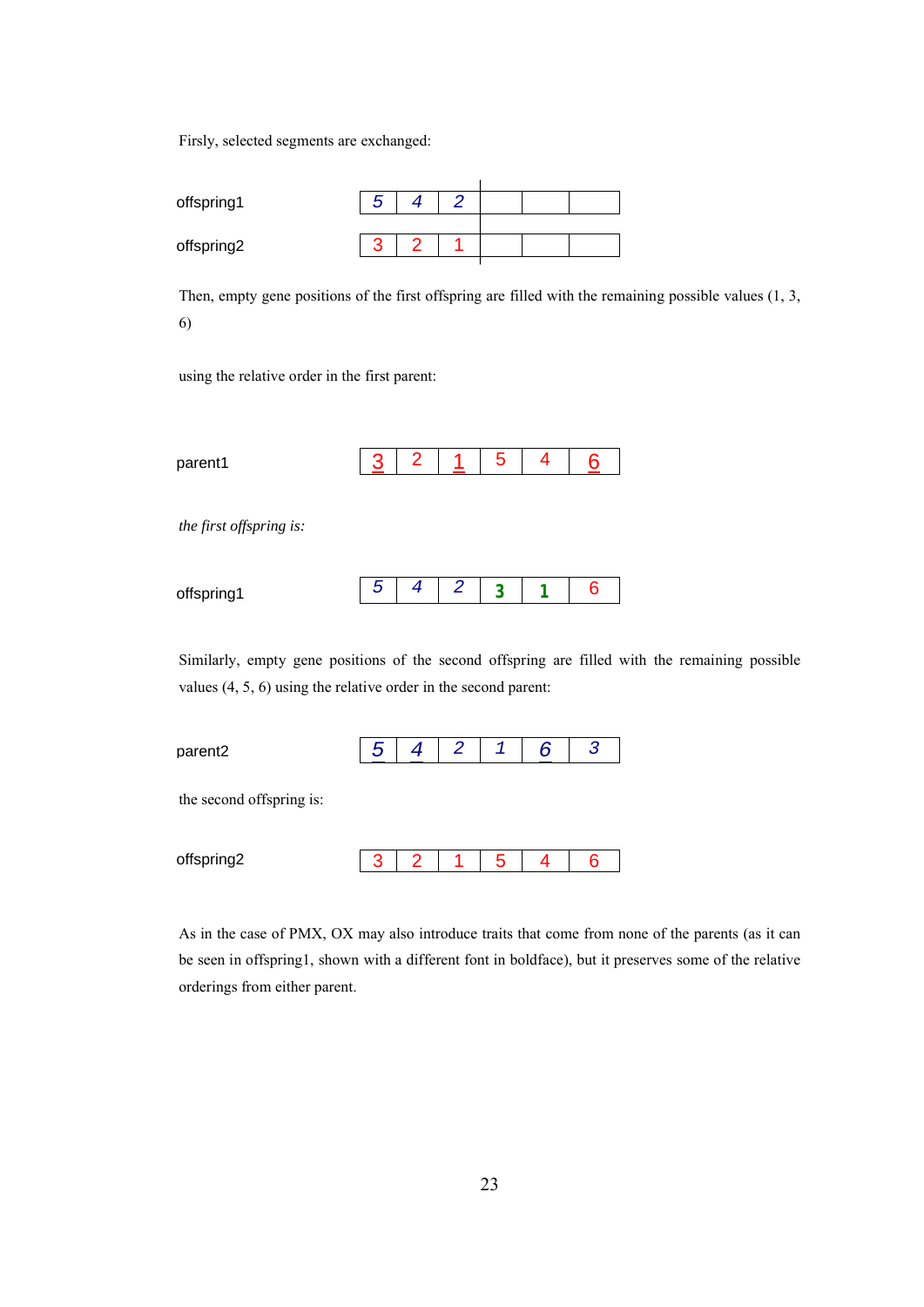#### *3.4.1.3 Cycle Crossover (CX)*

In both PMX and OX, it is possible to introduce traits that exist in none of the parents. *Cycle Crossover (CX)* is designed to guarantee that each allele value at each gene position of the offspring chromosomes comes from one of the parents.

| parent1 | e             |        | Ē |   |                |                               |        |
|---------|---------------|--------|---|---|----------------|-------------------------------|--------|
| parent2 | $\Omega$<br>c | $\sim$ |   | a | $\overline{ }$ | $\overline{\phantom{0}}$<br>۔ | -<br>∽ |

As opposite to PMX and OX, the chromosomes are not splitted to form segment(s) to swap. Just starting from the first gene position from the first parent, the following procedure is applied till the end:

For the first offspring, the allele value at the first gene position of the first parent is copied:

| nffsnring1 |  |  |  |  |  |
|------------|--|--|--|--|--|
|            |  |  |  |  |  |

The second offspring has a single chance for its first gene position, and that is the allele value at the first gene position of parent2. Because, otherwise an additional trait will be introduced:

| ~"<br>$- \cdot -$ |  |  |  |  |  |  |
|-------------------|--|--|--|--|--|--|
|                   |  |  |  |  |  |  |

Since the allele value 8 for the second offspring is fixed, this value should be kept intact in the first offspring, according to the rule.

| nffsnring1 |  |  |  |  |  |
|------------|--|--|--|--|--|
|            |  |  |  |  |  |

Similarly, the allele value 3 in offspring2 should be kept at the same gene position:

| offenring? |           |  |  |  |  |  |
|------------|-----------|--|--|--|--|--|
|            | $\ddotsc$ |  |  |  |  |  |

This continues in the same way and the first cycle (when the allele value that was first started with is reached) is completed:

| offspring1 |  |  |  |  |  |
|------------|--|--|--|--|--|
|            |  |  |  |  |  |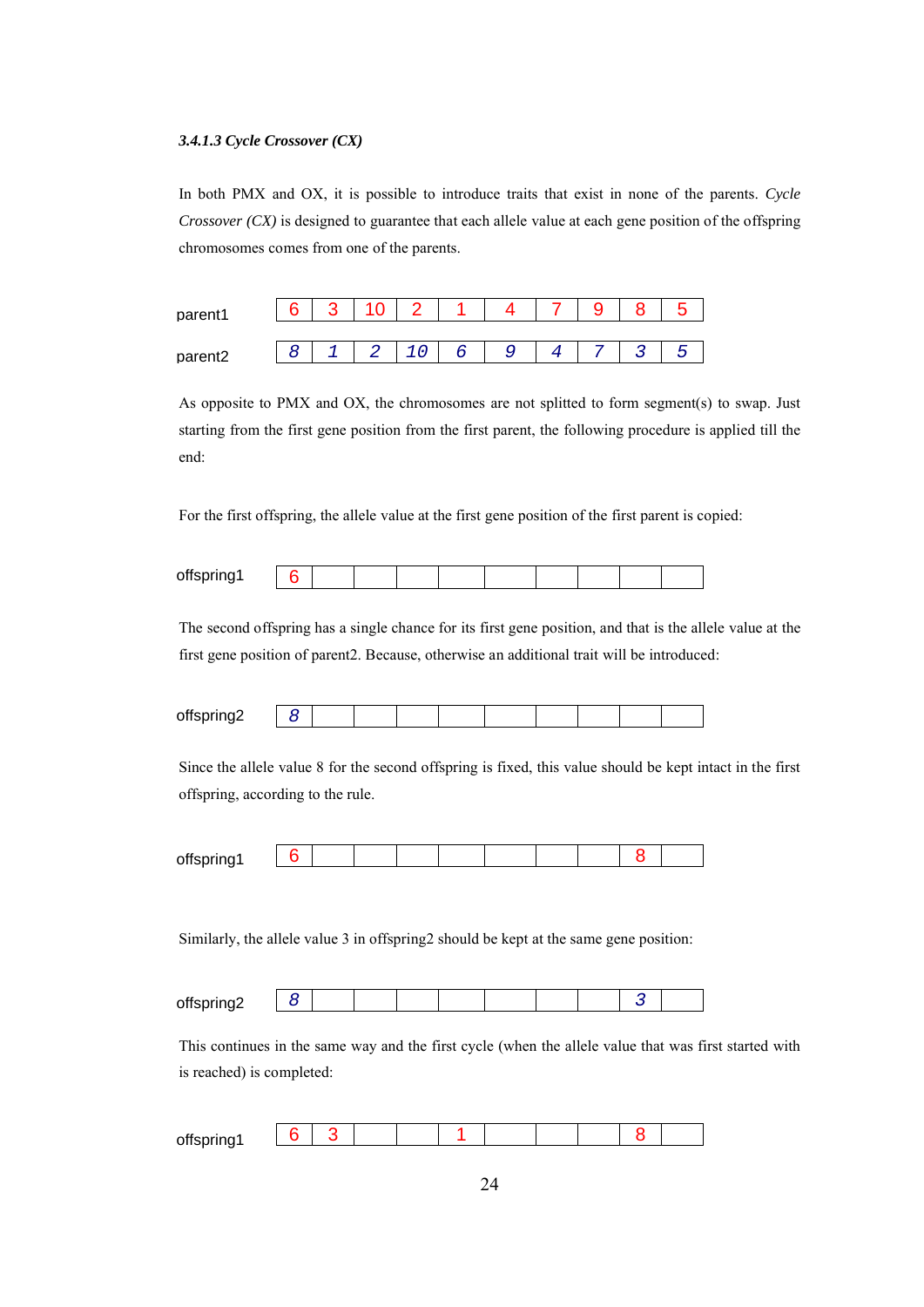| offspring?<br>$\cup \cdots \cup \cup$ |  |  |  |  |  |  |  |  |  |  |
|---------------------------------------|--|--|--|--|--|--|--|--|--|--|
|---------------------------------------|--|--|--|--|--|--|--|--|--|--|

The second cycle starts with with the first allele value that has not yet been considered in parent2 (at each cycle the parent to start with should change). The same applies in the rest of the cycle:

| offspring1 | 6 | 3 | 2  |    |   |  | ŏ |  |
|------------|---|---|----|----|---|--|---|--|
| offspring2 | 8 |   | 10 |    | 6 |  | 3 |  |
| offspring1 | 6 | 3 | 2  | 10 |   |  |   |  |
| offspring2 | 8 |   | 10 |    | 6 |  | 3 |  |

The third cycle starts with the first untouched allele value of parent1:

| offspring1 | 6 | 3 | 2              | 10             |   | 4 |   |   | 8 |  |
|------------|---|---|----------------|----------------|---|---|---|---|---|--|
|            |   |   |                |                |   |   |   |   |   |  |
| offspring2 | 8 | 1 | 10             | 2              | 6 | 9 |   |   | 3 |  |
|            |   |   |                |                |   |   |   |   |   |  |
| offspring1 | 6 | 3 | $\overline{2}$ | 10             | 1 | 4 |   | 9 | 8 |  |
|            |   |   |                |                |   |   |   |   |   |  |
| offspring2 | 8 | 1 | 10             | $\overline{2}$ | 6 | 9 |   | 7 | 3 |  |
|            |   |   |                |                |   |   |   |   |   |  |
| offspring1 | 6 | 3 | $\overline{2}$ | 10             | 1 | 4 |   | 9 | 8 |  |
|            |   |   |                |                |   |   |   |   |   |  |
| offspring2 | 8 | 1 | 10             | 2              | 6 | 9 | 4 | 7 | 3 |  |

Finally, the last cycle starts with the second parent:

| offspring1 | ຨ             | ◠ | $7\cap$ |  |  |                          | - |
|------------|---------------|---|---------|--|--|--------------------------|---|
|            |               |   |         |  |  |                          |   |
| offspring2 | $\mathcal{R}$ |   |         |  |  | $\overline{\phantom{0}}$ |   |

As it can be seen from the resulting offspring, each allele value at each position comes from one of the parents.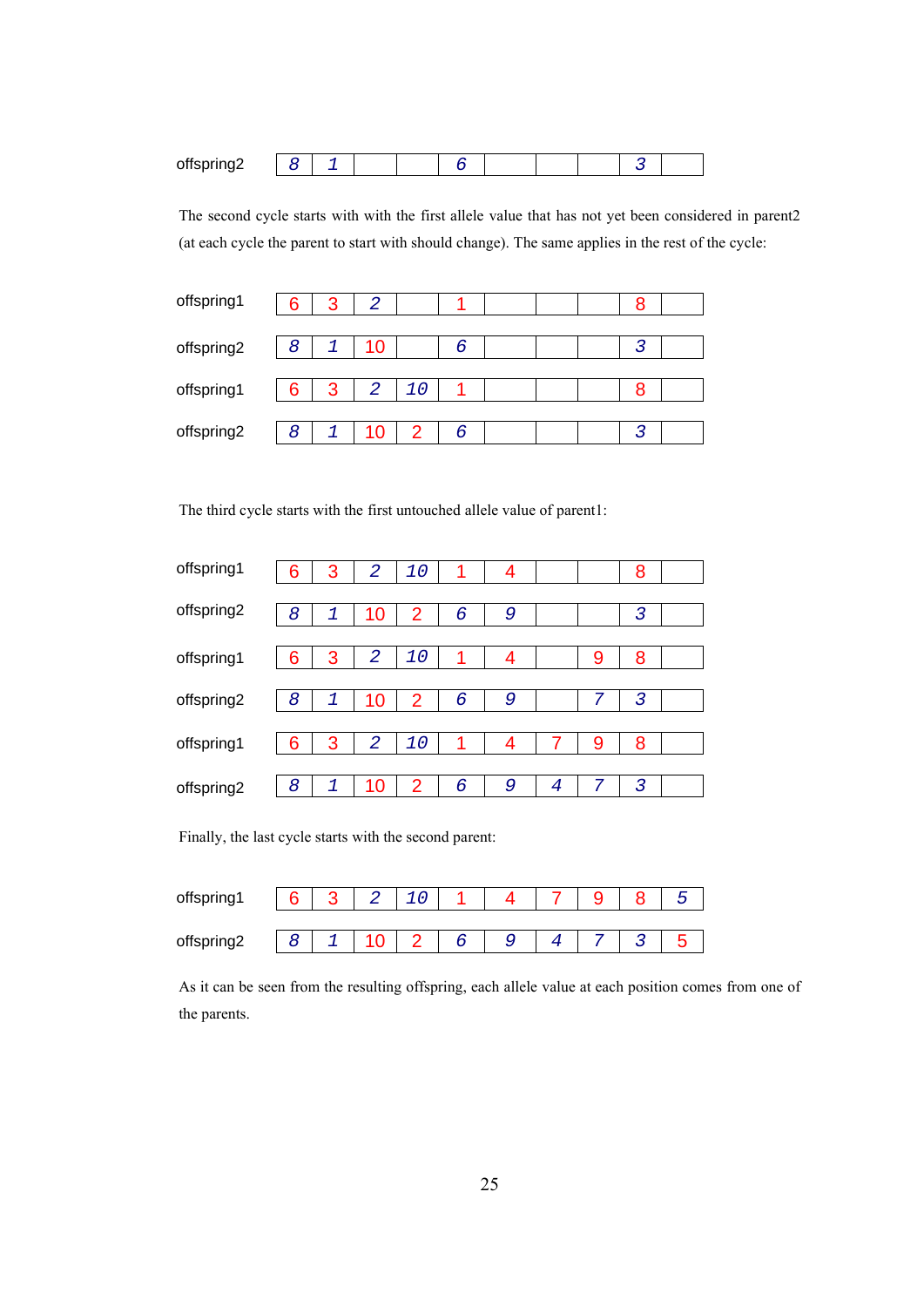# **3.5 Mutation Mechanism**

In order to abstain from getting stuck onto a local maximum, population diversity is required to be kept up to some extent. In genetic algorithms, this is achieved by the help of a mutation mechanism, which causes some sudden changes on the traits of individuals, although generally rarely, according to a predefined mutation probability parameter.

In binary chromosome representation, such changes can be done by inverting the allele value of a random gene position from 0 to 1 (and vice versa). In permutation-based representation, this can be achieved by swapping the allele values at two randomly chosen gene positions.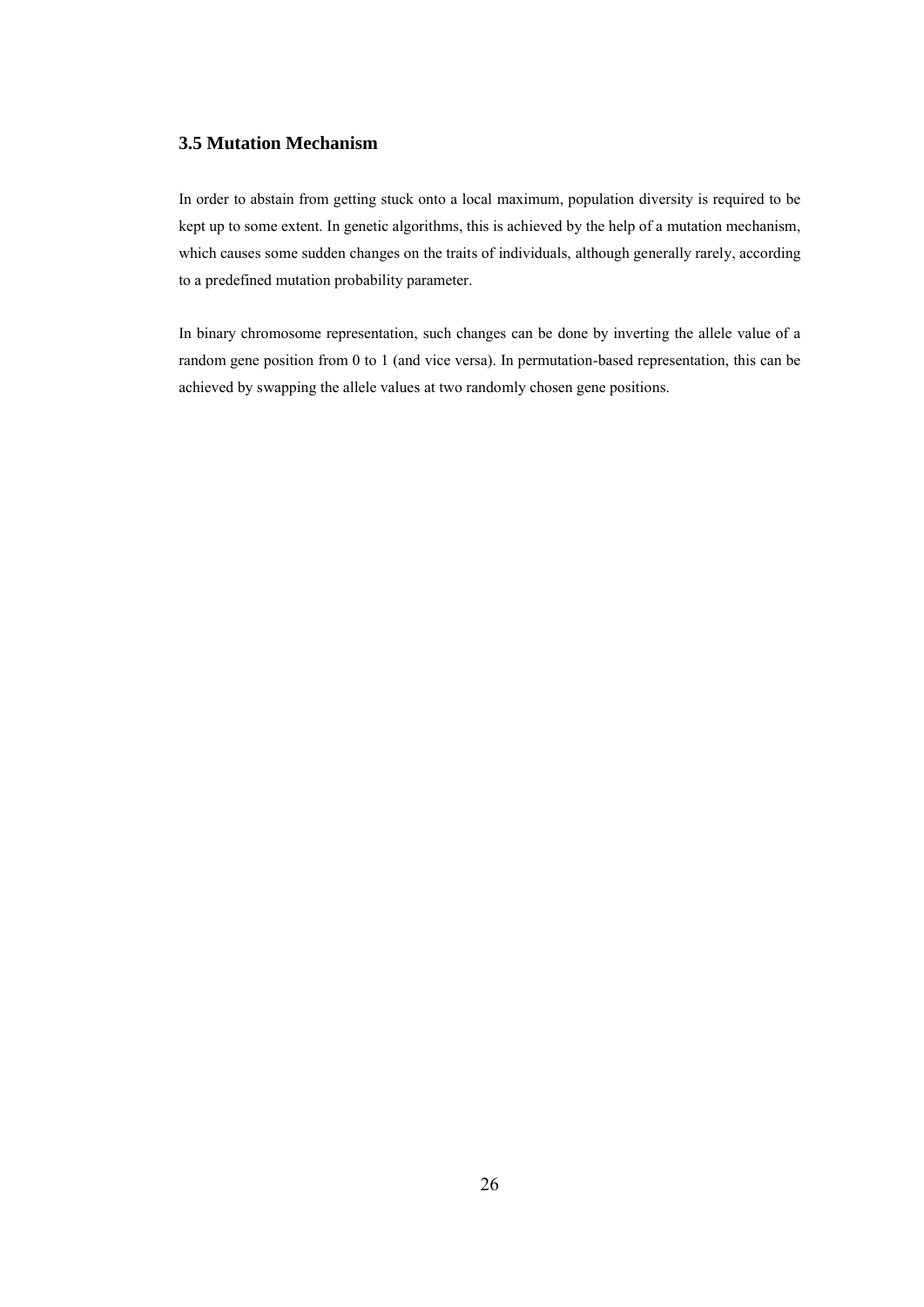## **CHAPTER 4**

# **MULTI-OBJECTIVE OPTIMIZATION PROBLEMS**

In a *multi-objective (or multi-criteria) optimization problem*, there are more than one objective function to be taken into consideration. Besides the existence of multiple objective functions, there may also be some *constraints*, which put restrictions on the search space.

Here is a formalization of multi-objective optimization problem:

| optimize | $f_i(\mathbf{x})$ for all $i = 1, 2, , I$        |
|----------|--------------------------------------------------|
| with     | $g_i(\mathbf{x}) \leq 0$ for all $j = 1, 2, , J$ |
| and      | $h_k(\mathbf{x}) = 0$ for all $k = 1, 2, , K$ .  |

In this formalization, **x** represents the solution vector (a point in the search space) that holds the *decision variables*, the function set *f* represents the objective functions subject to optimization, the function set *g* contains the inequality constraints and finally the function set *h* contains the equality constraints.

In the single-criterion case, generally there exists a global maximum, and the aim of a search algorithm is to reach to that peak point. However, in the existence of multiple objectives, this is generally not the case. As in almost all real life problems, the objective functions which are expected to be optimized are generally in conflict, that is, it is impossible to find out such a single point which will cover optimal values with respect to all objective functions.

The following example illustrates the situation (the example is from the book of Kalyanmoy Deb) **[Deb 2001]**: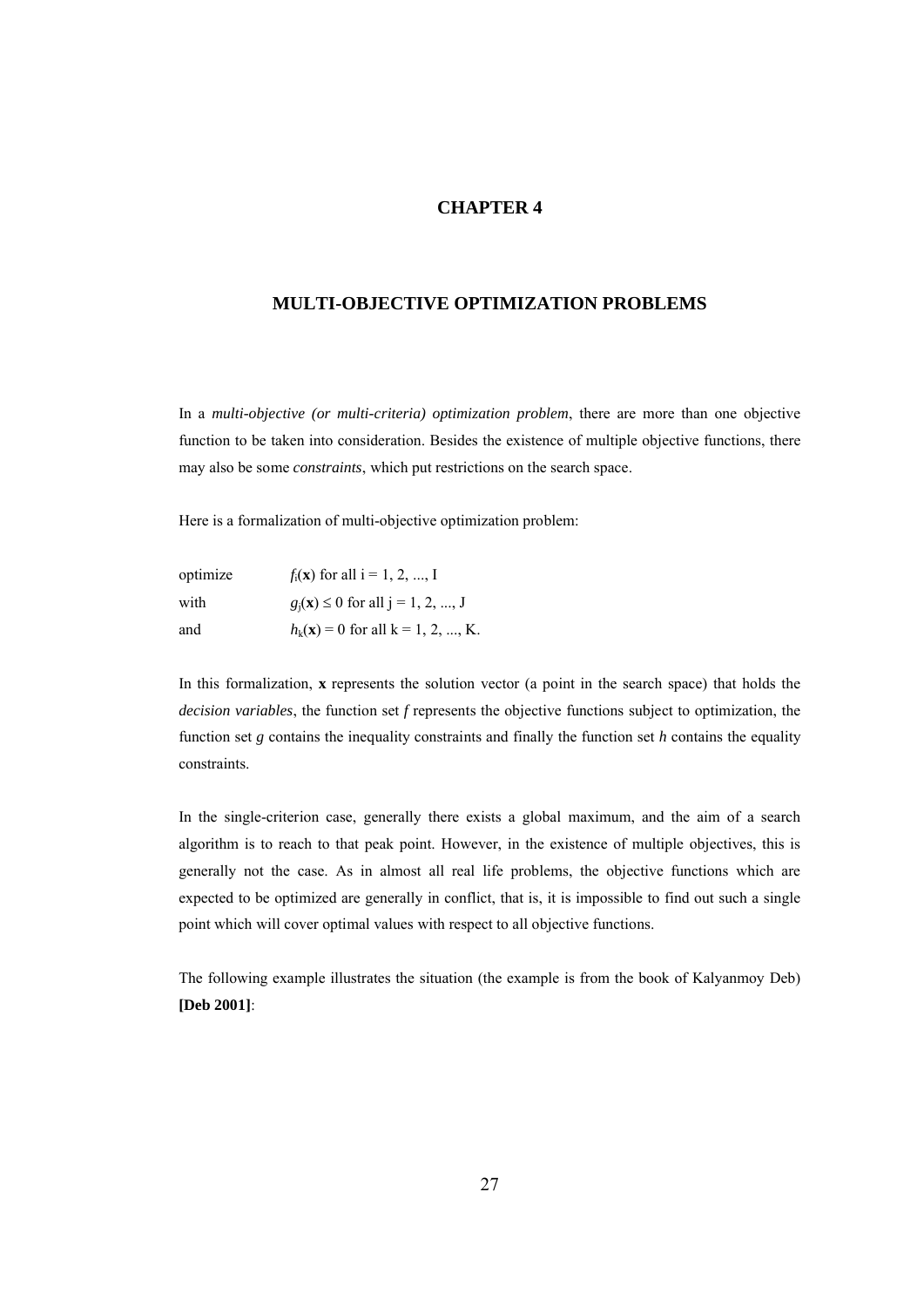

**Figure-14** *Buying a Car – Cost vs Comfort*

Assume that there is a need to buy a car. As it is the case that everybody would like to select the one that is cheap and as comfortable as possible, one would like to maximize the comfort and minimize the cost of the car. However, if some trivial exceptions are ignored, it is generally not possible to find such a car that is both very cheap and comfortable. As it can be seen in Figure-14, since a preference must be done between A and B, one has to sacrifice one of the objectives, depending on subjective preferences. If A is chosen, the cost is minimized, but there is a loss in comfort, however in choice B, there is a gain in comfort but this time more money should be paid.

As the given example suggests, it would be possible to find out points that would represent the optimal value regarding each objective independently. However, it would generally not be possible to find an optimal solution vector which will favor all objectives. That is, in multi-objective optimization problems, there is actually no "optimal" solution. Instead, there is a set of possible *trade-off* solutions, among which the end user is expected to make a selection according to personal preferences. Therefore, there is a need for redefinition of the concept of optimality for the case of multiple objectives: *Pareto Optimality*. Before that, the concept of *dominance* should be introduced:

# **4.1 Dominance**

A solution vector **x** is said to *dominate* the solution vector **y** when:

- $\forall i \in \{1, 2, ..., I\}$  such that  $f_i(\mathbf{x}) \ge f_i(\mathbf{y})$  and
- $\exists i \in \{1, 2, ..., I\}$  such that  $f_i(\mathbf{x}) > f_i(\mathbf{y})$ .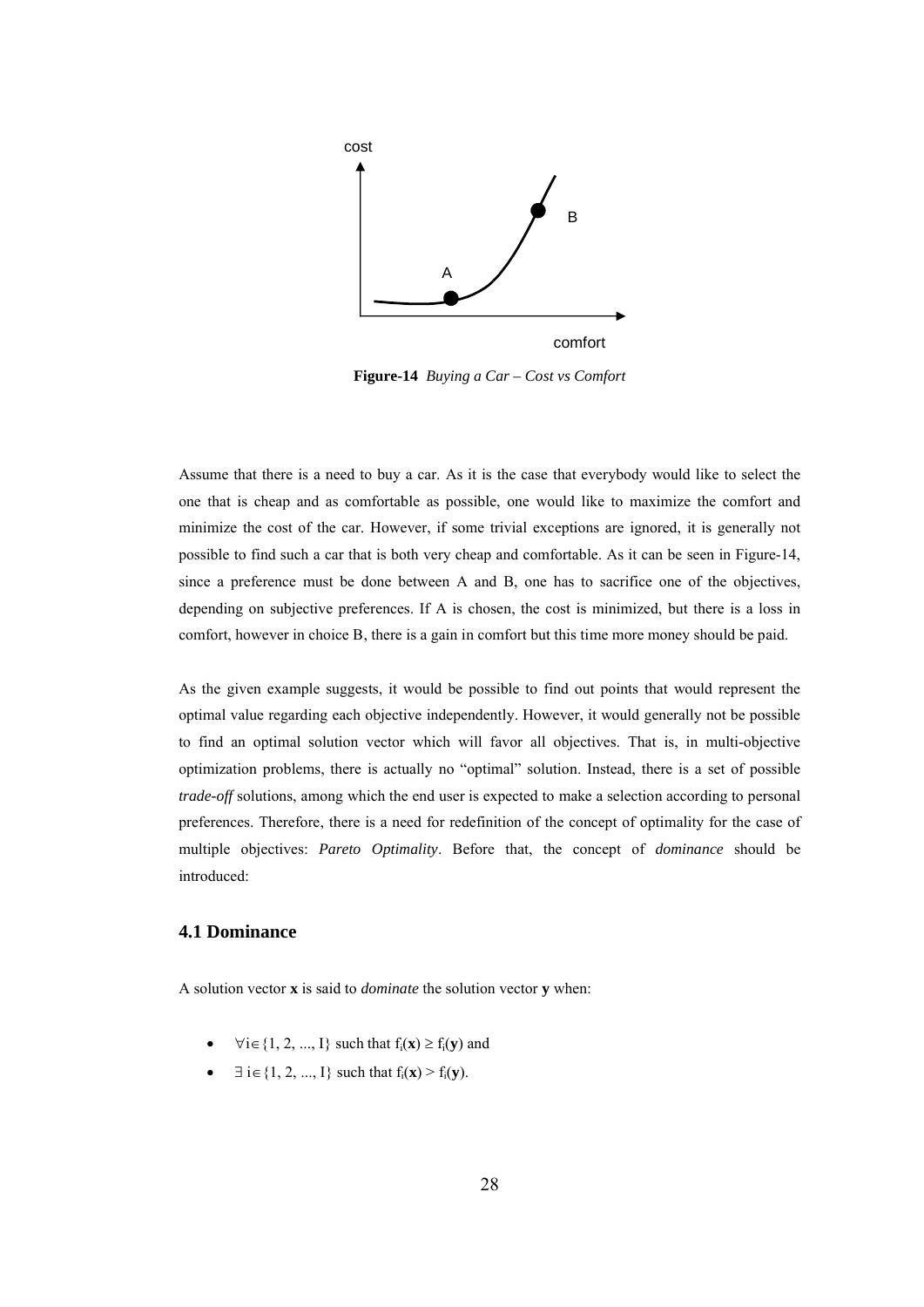That is, **x** dominates **y** when it is as good as **y** regarding each objective, and there is at least one objective with respect to which **x** is better than **y**.

# **4.2 Pareto Optimality**

A solution vector  $\mathbf{x} \in X$  is *Pareto-Optimal*, if there is no solution vector in the search space X that dominates **x**.

Such pareto-optimal solutions form the *Pareto-optimal Set*. A sample pareto-optimal set of a problem with two objective functions subject to minimization is illustrated in Figure-15:



**Figure-15** *Pareto-Optimal Front*

The curve shown in Figure-15 is called the *Pareto-Optimal Front*, which holds the elements of the pareto-optimal set. The points that fall onto the inside region of this curve form the *attainable set*, elements of which represent sub-optimal solutions, which are dominated by some solutions on the search space. However, the points on the pareto-optimal front can be dominated by none of the solutions in the search space, and thus it is not possible to enhance one of the objectives on this curve without sacrificing the other.

Figure-16 illustrates possible pareto-optimal fronts for problems with two objectives, with respect to their optimization configurations regarding minimization or maximization: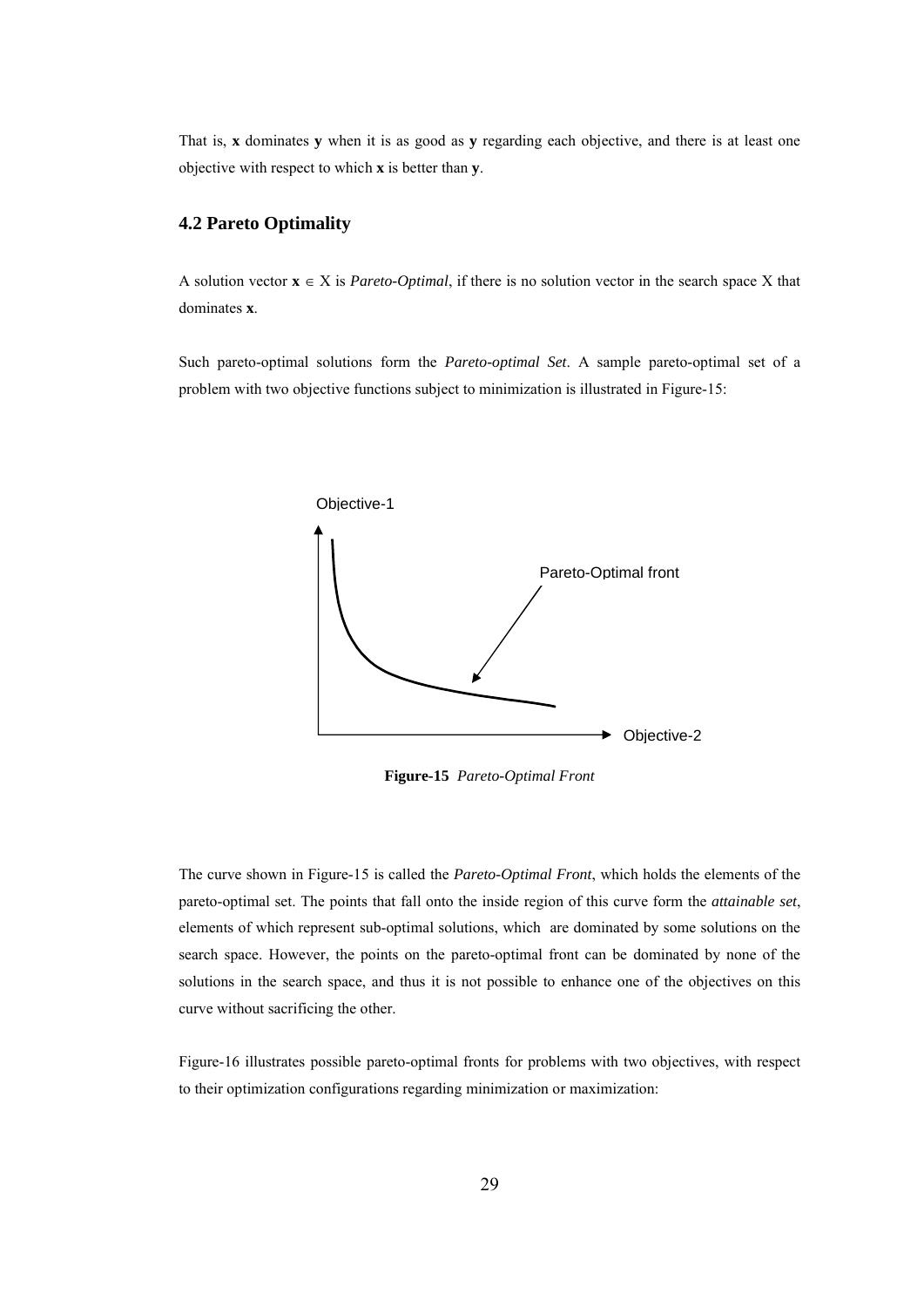

**Figure-16** *Example Pareto-Optimal Fronts for a 2-Objective Problem*

Clearly, the aim of a solution mechanism for a multi-objective optimization problem should be finding as large of a trade-off solution set as possible, whose elements are scattered close to or just on the pareto-optimal front. That is, in order to be able to present to the end user a diverse set of possible non-dominated trade-off solutions, they need to be chosen on the pareto-optimal front, or at least close to it. Figure-17 illustrates an ideal set of trade-off solutions in this respect: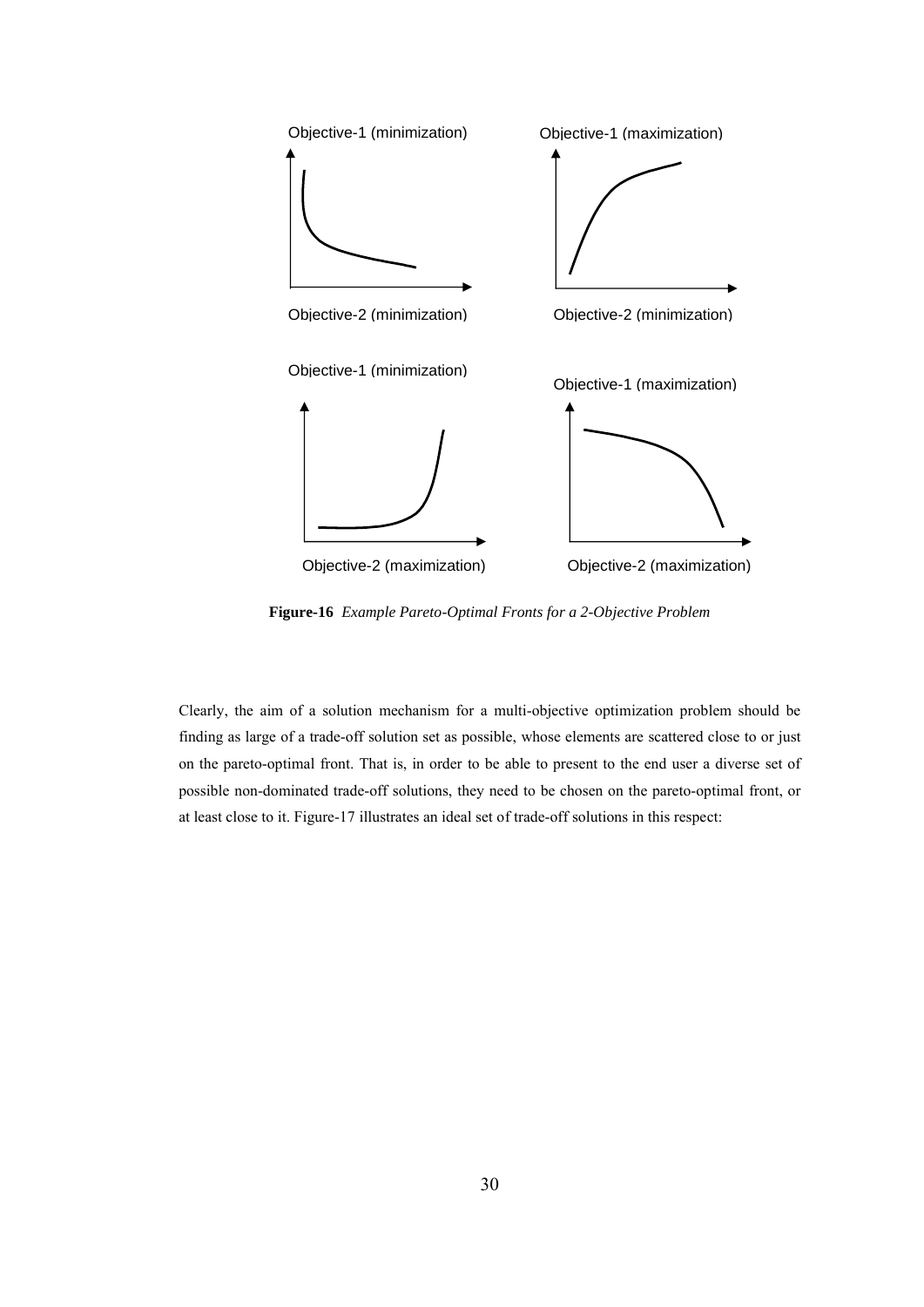

**Figure-17** *Ideal Distribution of Trade-Off Solutions*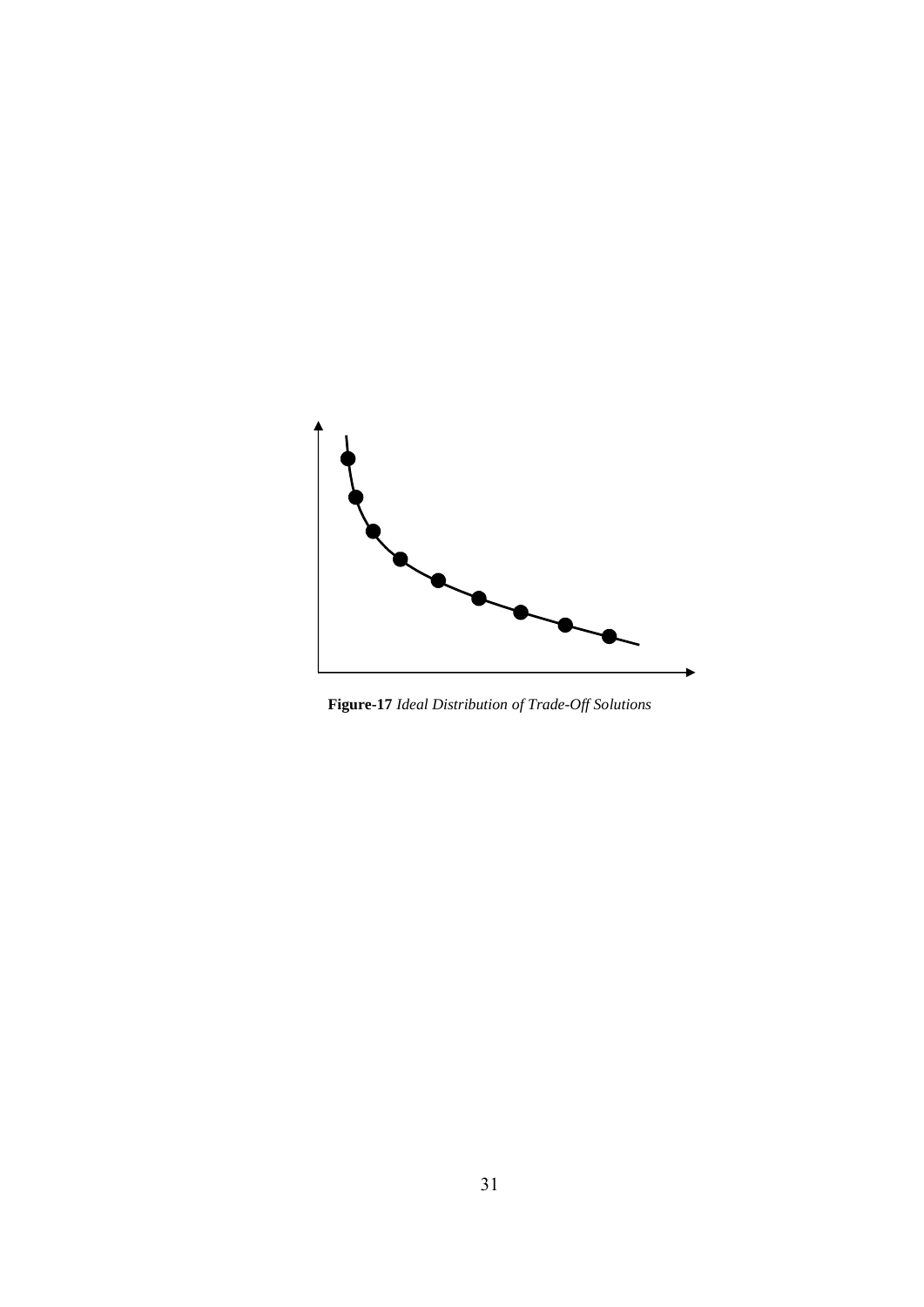## **CHAPTER 5**

# **PERSONNEL ASSIGNMENT AS A GA PROBLEM**

## **5.1 Chromosome Representation**

The core of the *assignment problem with hierarchical ordering and team constraints* is matching a set of personnel to a set of positions, where the cardinality of these two sets are equal. Since each personnel can be assigned to exactly one position, a potential solution can be represented as an ordering of personnel (an ordering of positions is also possible):

|--|--|--|--|--|--|--|--|--|--|--|

**Figure-18** *Chromosome Representation of Personnel Assignment Problem*

This chromosome holds the following information: person with id 8 is assigned to the first position, person with id 1 is assigned to the second position, and so on.

From this perspective, it seems best to use a pure permutation representation because of the nature of the problem and the simplicity of the representation, although some other permutation representation methods that allow traditional crossover and mutation techniques exist in the literature. **[Ucoluk 2002]**

# **5.2 Weighted Sum – A Classical Approach**

The pioneering approach to solve a multi-objective optimization problem is the intuitive idea of collecting all objectives into a single one. There is a set of classical methods, which aggregate the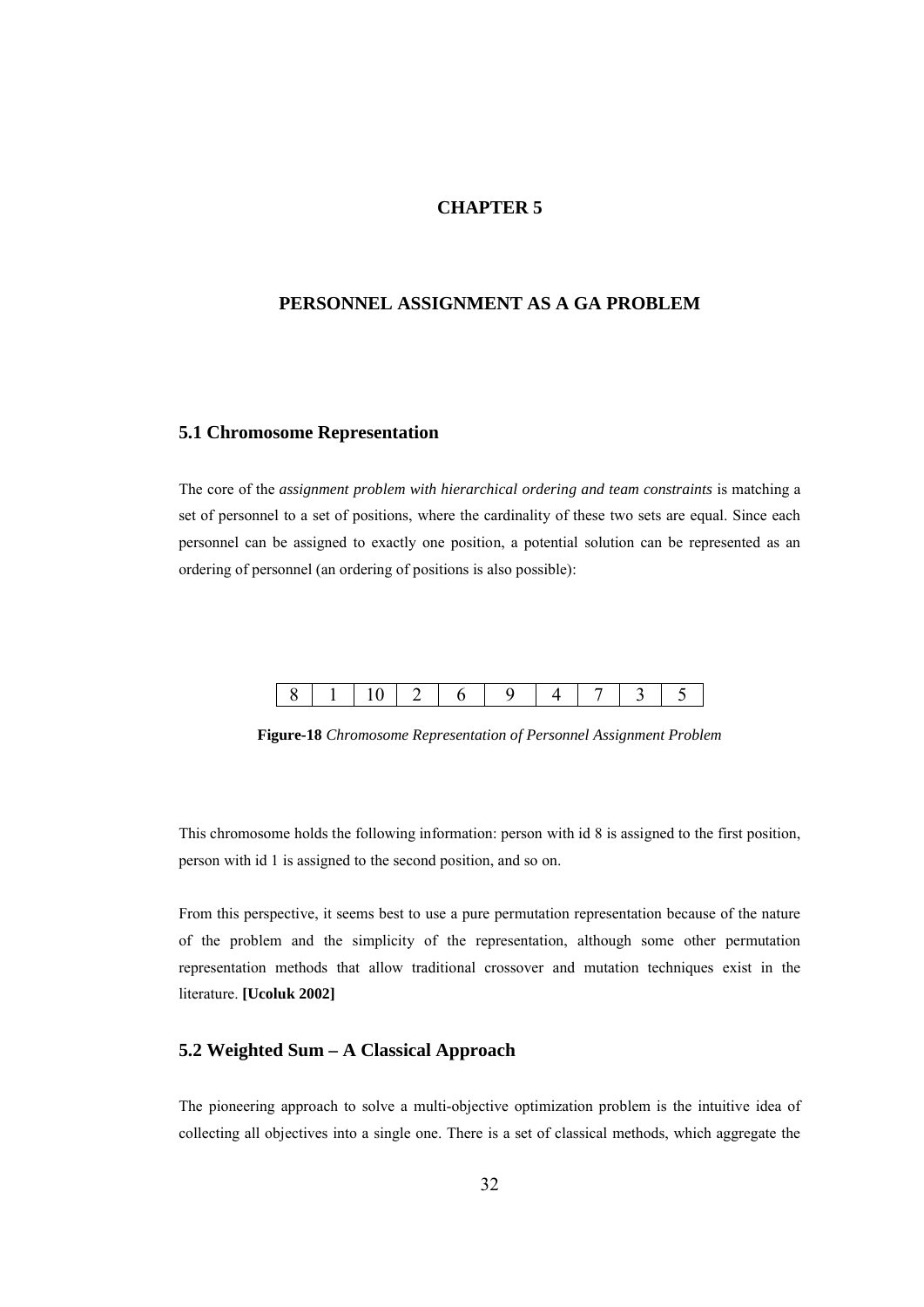objective functions and try to find a single solution that represents the optimal of this single function. The most popular method that falls into this category is the *Weighted Sum*, which still presents a powerful means of solving multi-objective optimization problems. **[Liu et al. 1998, Jakob et al. 1992, Gen et al. 1995, Rubenstein-Montano & Malaga 2002]**

In this weighted approach, a single objective function from all objective functions is built, by giving each of them a weight, according to its importance. Each objective function is multiplied with its corresponding weight, and they are summed up to obtain the fitness value that is to be assigned to the individual.

- *Fitness =*
- *teamWeight \* (teamViolations / maximumPossibleTeamViolations)*
- *hierarchyWeight \*( hierarchyViolations / maximumPossibleHierarchyViolations)*
- *+ weightTotalWeight \* ( weightTotal / maximumPossibleWeightTotal)*

### **Figure-19** *Weighted Fitness*

- Some objectives may be subject to minimization and some others to maximization. In order to get around this complicacy, the *duality principle* is used, which states that maximization of an objective is equivalent to minimization of its negated form **[Rao 1984]**. In Figure-19, the overall objective function is preferred to be maximized. Therefore, the objective functions that are subject to minimization are negated.
- The magnitude of values of individual objective functions may differ considerably. For example, in a problem instance, the weight total may be expressed in thousands, whereas the number of team violations may be expressed in tens and the number of hierarchical violations in hundreds. Therefore, in order to abstain from biasing the solution towards an individual objective, these values should be *normalized*. In Figure-19, this is achieved by dividing the actual objective value to previously calculated maximum values, in order to get values on a scale of [0,1].
- The weight values that are assigned to individual objective functions should sum up to 1. That is, if 50 % importance is given to the minimization of hierarchical violations, and 30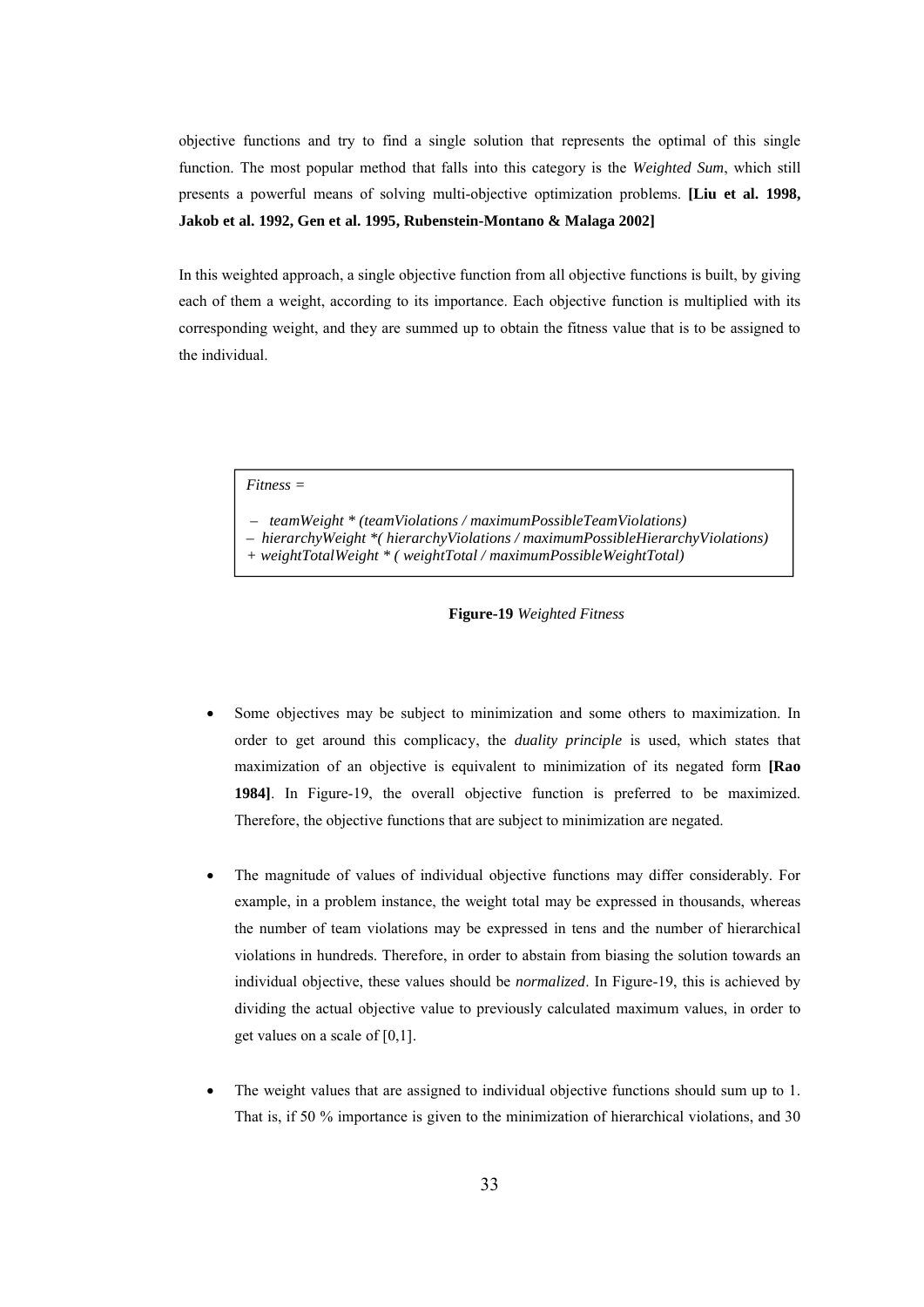% of importance is assigned to the maximization of weight total, the associated weight value of team violation minimization automatically becomes 20 %.

### **5.2.1 Advantages**

- From a practical point of view, a user expects a single solution, instead of a set of solutions which has to be examined further. With this respect, this method is intuitive and easy to use.
- Since this method combines all objective functions into a single one, its implementation is straightforward using the basic genetic algorithm template.
- Since weight values can be assigned to individual objectives according to their importance, this method can serve as a genetic algorithm solution not only to the personnel assignment problem with hierarchical ordering and team constraints, but also to a collection of personnel assignment problems. That is, having this method in hand, the previous versions of the problem, namely, the standard assignment problem and the assignment problem with hierarcical ordering constraints, and also similar variations can be solved, using appropriate weight values.

### **5.2.2 Disadvantages**

- Appropriate weight values are required to be known and set beforehand.
- Weighted Sum returns a single solution, instead of a set of trade-off solutions. In order to find out some other trade-off solutions, the algorithm needs to be run using different weight configurations.
- This method does not guarantee to reach all possible solutions on the pareto-optimal front, if the function that determines the pareto-optimal front of the problem is *non-convex*. **[Deb 2001]**

A function is convex, if and only if any two points on its curve can be connected with a line that falls completely inside the graph (Figure-20):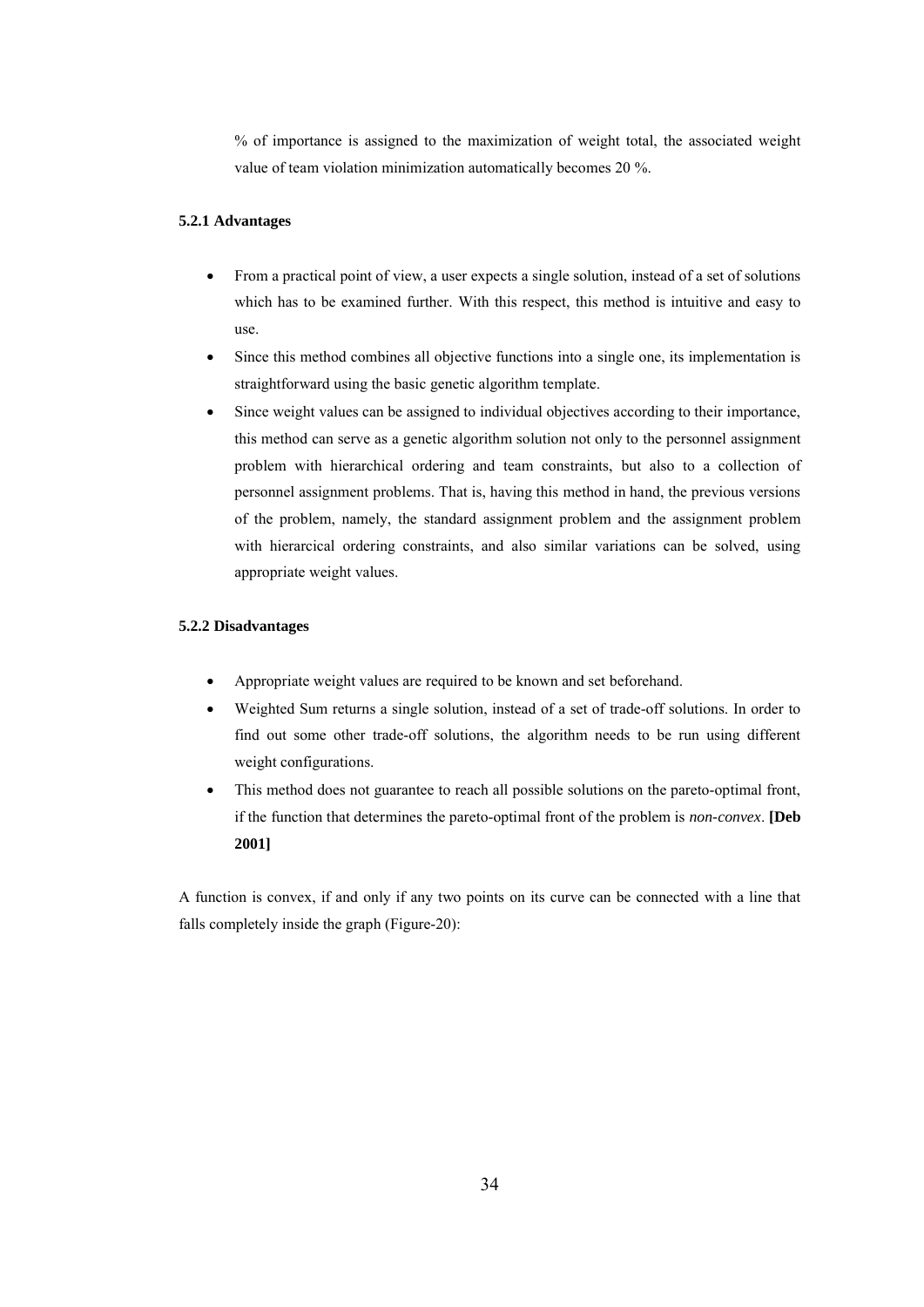

**Figure-20** *Convex and Non-Convex Functions*

Figure-21 sketches the pareto-optimal solutions of a small sample problem with 8 personnels and positions (chromosome length is equal to 8) on a three dimensional objective space. As it can be seen from this figure, the pareto-optimal solutions are scattered in a randomized fashion and therefore does not represent a smooth surface, which inherently leads to the conclusion that the pareto-optimal front is non-convex. This means that, Weighted Sum does not ensure that all paretooptimal solutions in the pareto-optimal set are reachable. That is, even if all possible weight configurations are tried, some pareto-optimal solutions may not be reached.



**Figure-21** *Pareto-Optimal Front of a Small Problem*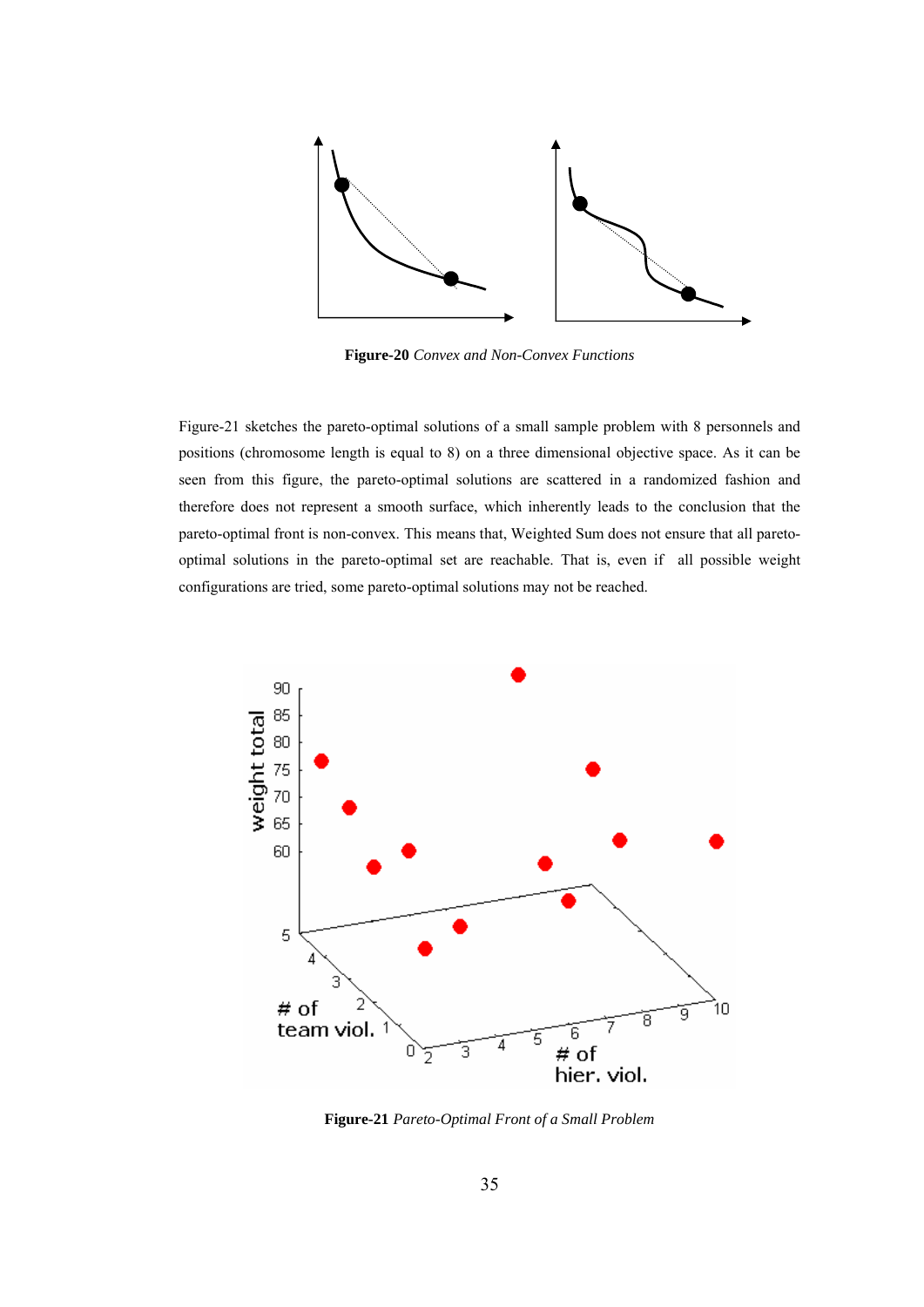## **5.3 Evolutionary Algoritms for Multi-Objective Optimization Problems**

The main drawback of Weighted Sum is that, in each run, it can only find a single solution, instead of a set of trade-off solutions. There is also a need for setting an appropriate weight configuration beforehand. Furthermore, even run a number of times with different weight configurations, obtaining solutions from the entire pareto-optimal front is not guaranteed. In order to walk around such disadvantages, a number of algorithms are devised, which are called *Multi-Objective Evolutionary Algorithms*. This class of algorithms primarily takes advantage of the populationbased mechanism of evolutionary algorithms. Instead of finding a single solution based on a single combined fitness function, they return a set of trade-off solutions. Furthermore, the user does not have to emphasize some objectives beforehand by using the weight values. Instead, the task of making a preference depending upon subjective criteria is deferred to the end of simulation.

#### **5.3.1 Vector Evaluated Genetic Algorithm (VEGA)**

The first algorithm that is proposed in order to abolish the drawbacks introduced by classical approaches is the *Vector Evaluated Genetic Algoritm*, *VEGA*, which was introduced by Schaffer **[Schaffer 1985]**. It is the simplest among a number of multi-objective evolutionary algorithms **[Coello 1999, Fonseca & Fleming 1995]**, because it can easily be adapted on the basic genetic algorithm template given in Figure-4 by only minor changes. At each generation, it divides the population into a number of equally sized sub-populations, each of which is associated with one of the objectives. Each individual in each sub-population is assigned a fitness value based on the corresponding objective function of that sub-population. Afterwards, a mating pool that has a size of the original population is created and is filled by applying the selection mechanism on each subpopulation, where selection operation is restricted to individuals of that sub-population. Finally, crossover and mutation mechanisms are employed as usual, and the new population is generated. Figure-22 illustrates this scheme, applied on personnel assignment problem: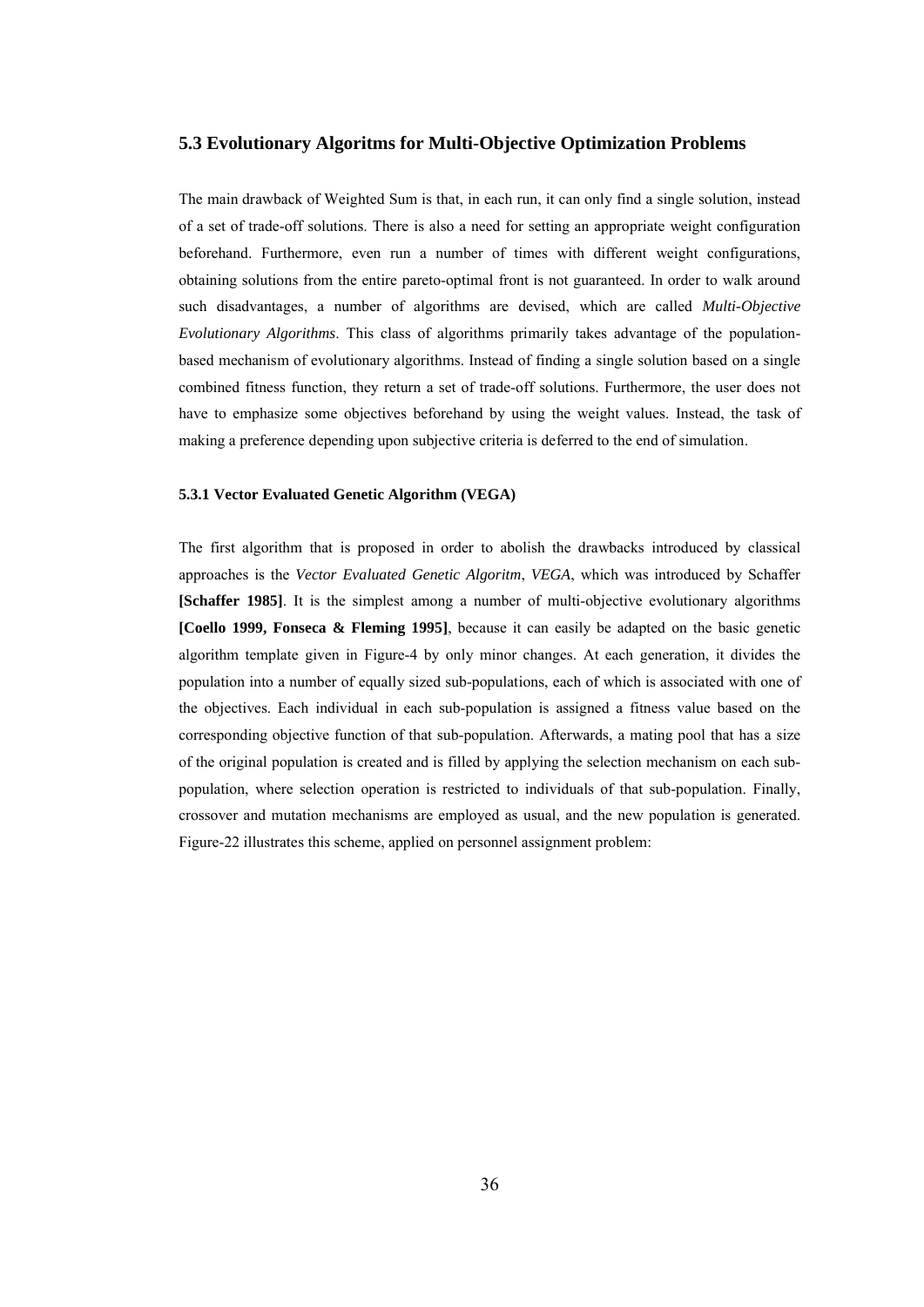| population at generation t<br>create three<br>subpopulations of<br>the same size.<br>populate each of<br>them according to<br>one of the<br>objectives | selected upon<br>weight total<br>sub-pop.<br>al violation<br>hierarchic<br>$selected$<br>sub-pop.<br>upon<br>upon team<br>violation<br>selected<br>sub-pop. | combine<br>sub-<br>populations<br>and create a<br>mating pool | mating pool | apply<br>crossover and<br>mutation | population at generation t |
|--------------------------------------------------------------------------------------------------------------------------------------------------------|-------------------------------------------------------------------------------------------------------------------------------------------------------------|---------------------------------------------------------------|-------------|------------------------------------|----------------------------|
|--------------------------------------------------------------------------------------------------------------------------------------------------------|-------------------------------------------------------------------------------------------------------------------------------------------------------------|---------------------------------------------------------------|-------------|------------------------------------|----------------------------|

**Figure-22** *Basic Outline of VEGA*

### *5.3.1.1 The Pseudocode*

```
// generate the mating pool by selecting individuals depending 
// on each objective function in turn
create an empty Population matingPool
     of capacity populationSize;
initialize Objective currentObjective as HIERARCHY_VIOL;
initialize Integer i as 0;
while i < populationSize do
begin
     select Individual ind from population p depending
     on currentObjective;
      insert individual ind to matingPool; 
      if currentObjective is HIERARCHY_VIOL then
            set currentObjective as TEAM_VIOL;
      else if currentObjective is TEAM_VIOL then
            set currentObjective as WEIGHT_SUM;
      else
            set currentObjective as HIERARCHY_VIOL;
      increment i by 1;
end;
```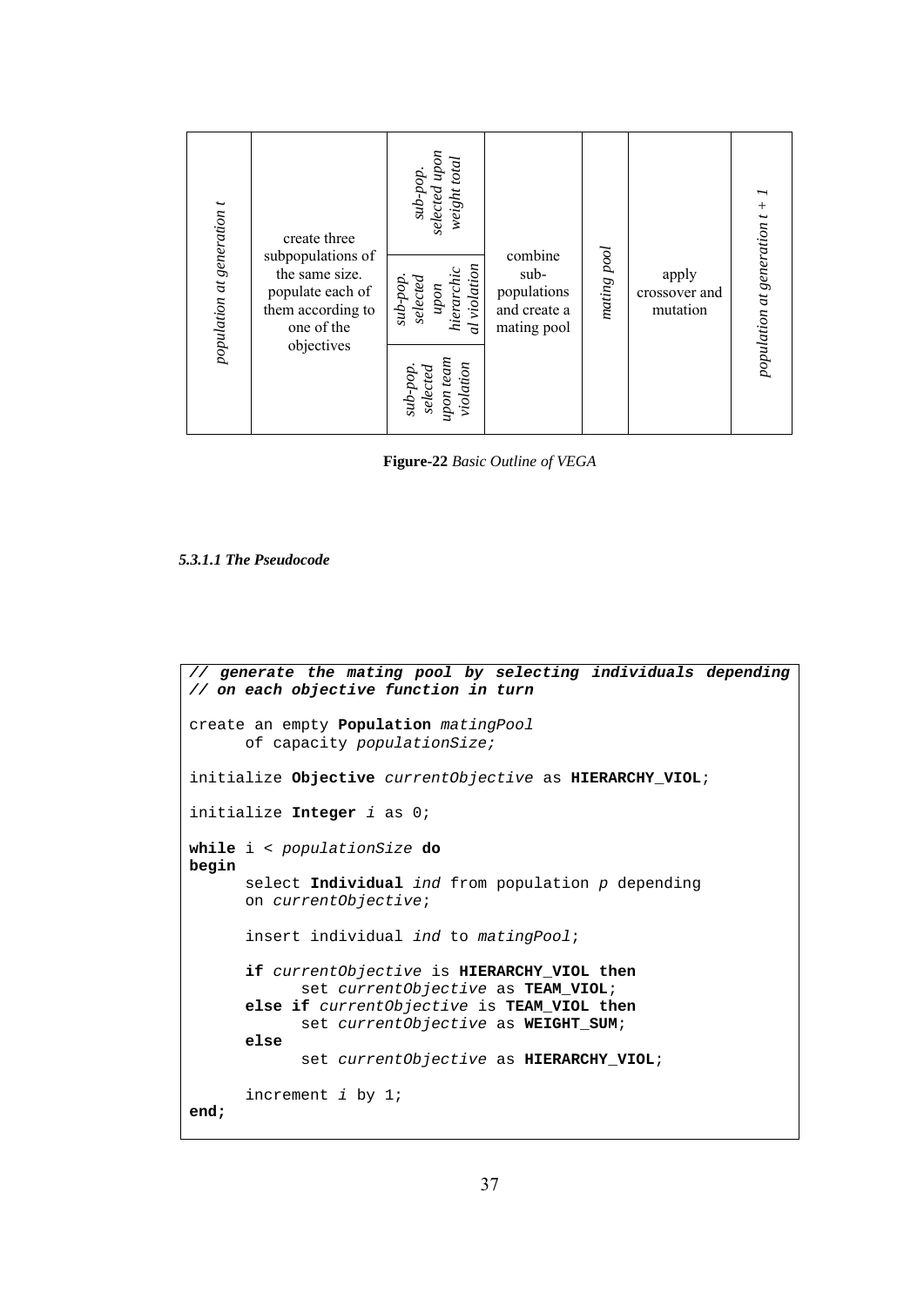```
// populate new generation
create an empty Population temp of populationSize
while capacity of temp is not full do
begin
      assign Boolean doReproduction randomly,
      according to reproductionProbability; 
      if doReproduction is TRUE then
      begin
            select an individual from matingPool
            and assign it to Individual firstParent;
            select an individual from matingPool
            and assign it to Individual secondParent;
            reproduce firstParent, secondParent
            and get Individual newIndividual;
      end
      else
            select an individual from matingPool
            and assign it to 
            Individual newIndividual;
      assign Boolean doMutation randomly,
      according to mutationProbability;
      if doMutation is TRUE then
            mutate newIndividual;
      insert newIndividual to population temp;
end;
discard population p;
discard matingPool;
set p as temp;
```
**Figure-23** *Pseudocode of VEGA*

As it can be seen from Figure-23, VEGA can easily be adapted on the basic genetic algorithm template by only doing a number of minor changes. Although it is the pioneering work in the field of multi-objective evolutionary algorithms, its main idea is used in some applications. **[Ritzel et al. 1994, Surry et al. 1995, Fourman 1985, Kursawe 1992]**

### **5.3.2 Strength Pareto Evolutionary Algorithm (SPEA)**

One of the most reputable multi-objective evolutionary algorithm methods, which is also proven in **[Zitzler et al. 2000]** to perform better among a number of well known techniques is the *Strength*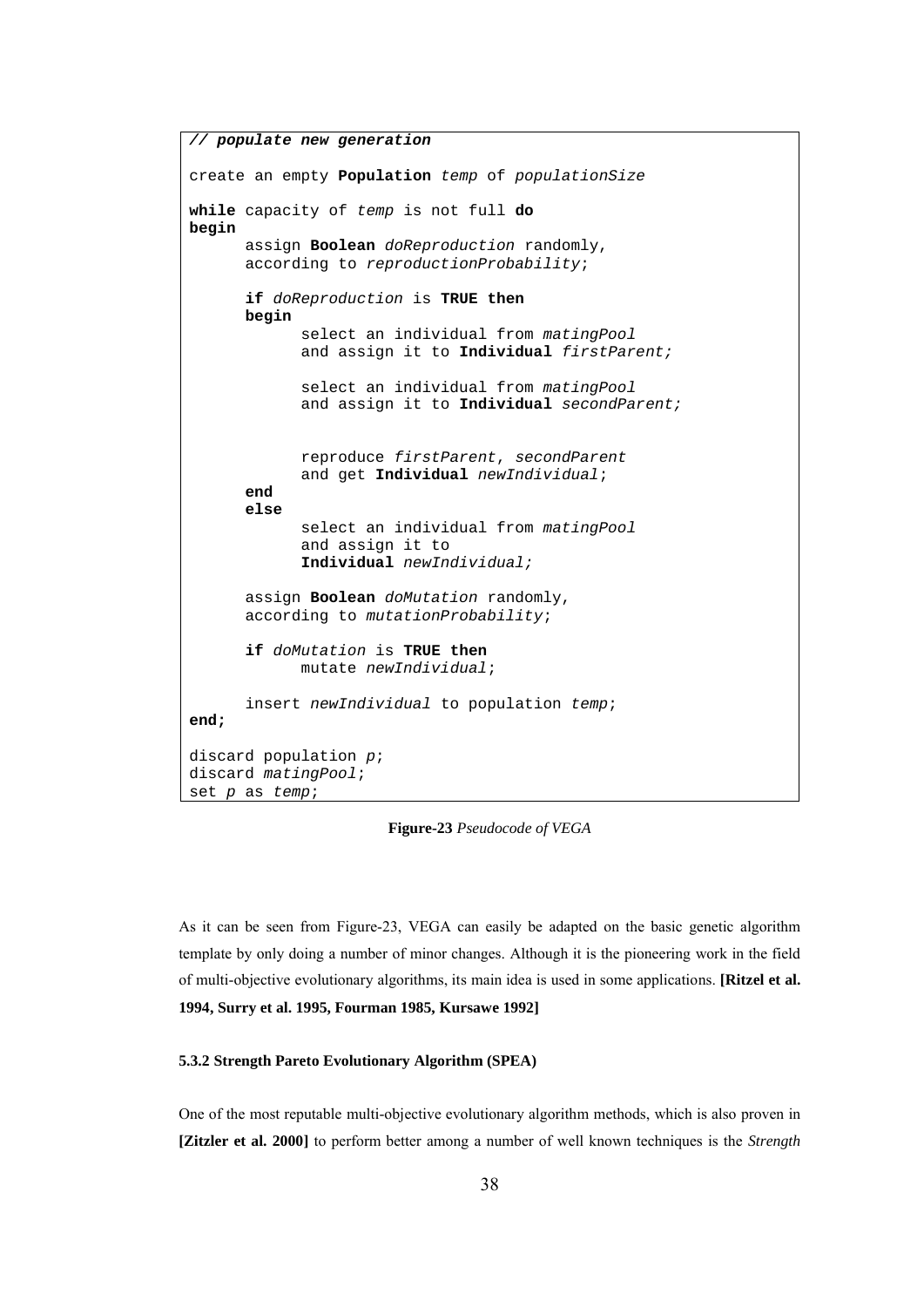*Pareto Evolutionary Algorithm (SPEA)* **[Zitzler & Thiele 1998]**. It falls into the category *Elitist Multi-Objective Evolutionary Algorithms*, because it introduces elitism by keeping track of and favoring a set of non-dominated (elite) solutions, which have been encountered throughout the evolution process. It achieves this task by introducing an additional external population P', which can contain up to a predefined number of non-dominated individuals, whereas the actual population P contains the ordinary individuals, as in the case of traditional GA approach. The elements of the external population P' are checked and updated regularly throughout the algorithm by inserting newly encountered non-dominated individuals and removing previously non-dominated individuals which are now dominated by some of newly generated ones. When the number of residents of P' exceeds a predefined value, it is shrunk according to a *clustering algorithm*, which at the same time tries to respect the second purpose of multi-objective optimization: preserving diversity. The members of P' are assigned *strength* values depending on the number of individuals from P that they dominate, and the members of P are assigned fitness values according to the number of individuals from P' that dominate them. After the assignment of fitness values, P and P' are considered as a single population, and usual GA operators are applied on this combined population. The SPEA is given in a step by step format in the following lines:

**STEP 1:** Generate an initial population *P* and create an empty external non-dominated set *P'*

**STEP 2:** Copy non-dominated members of *P* into *P'*, and at the same time, remove dominated members of *P'*.

**STEP 3:** If the size of *P'* exceeds a predefined size, prune it by using the clustering technique. The clustering technique partitions *m* elements group into *n* groups of relatively homogenous elements where  $n < m$ . The clustering technique in SPEA is as follows:

**Initialization Phase:** Construct cluster set *C* where each cluster contains one element of *P'*.

**Iteration Phase:** If the number of clusters is greater than *n*, calculate distances of all possible pairs of clusters where the distance of two clusters is defined as the average distance (such as Euclidian distance) between all pairs of individuals of the two clusters. Then, combine the two clusters with minimal distance, and, repeat this step.

**Final Phase:** If the number of clusters is equal to *n*, construct the new non-dominated set *P'* by selecting a representative individual from each cluster. The representative of a cluster is a member of the cluster, called as the *centroid*, with minimal average distance to all other members in the cluster.

**STEP 4:** Calculate the fitness of the individuals in *P* and *P'* as follows:

**Phase 1 (P'):** The fitness (also called as strength) of each member *i* of *P*' is defined as the ratio of the number of members in *P* dominated by *i* over the size of *P* plus 1 (the denominator is 1 plus the size of P, because, in SPEA fitness values are subject to minimization, and fitness values of elite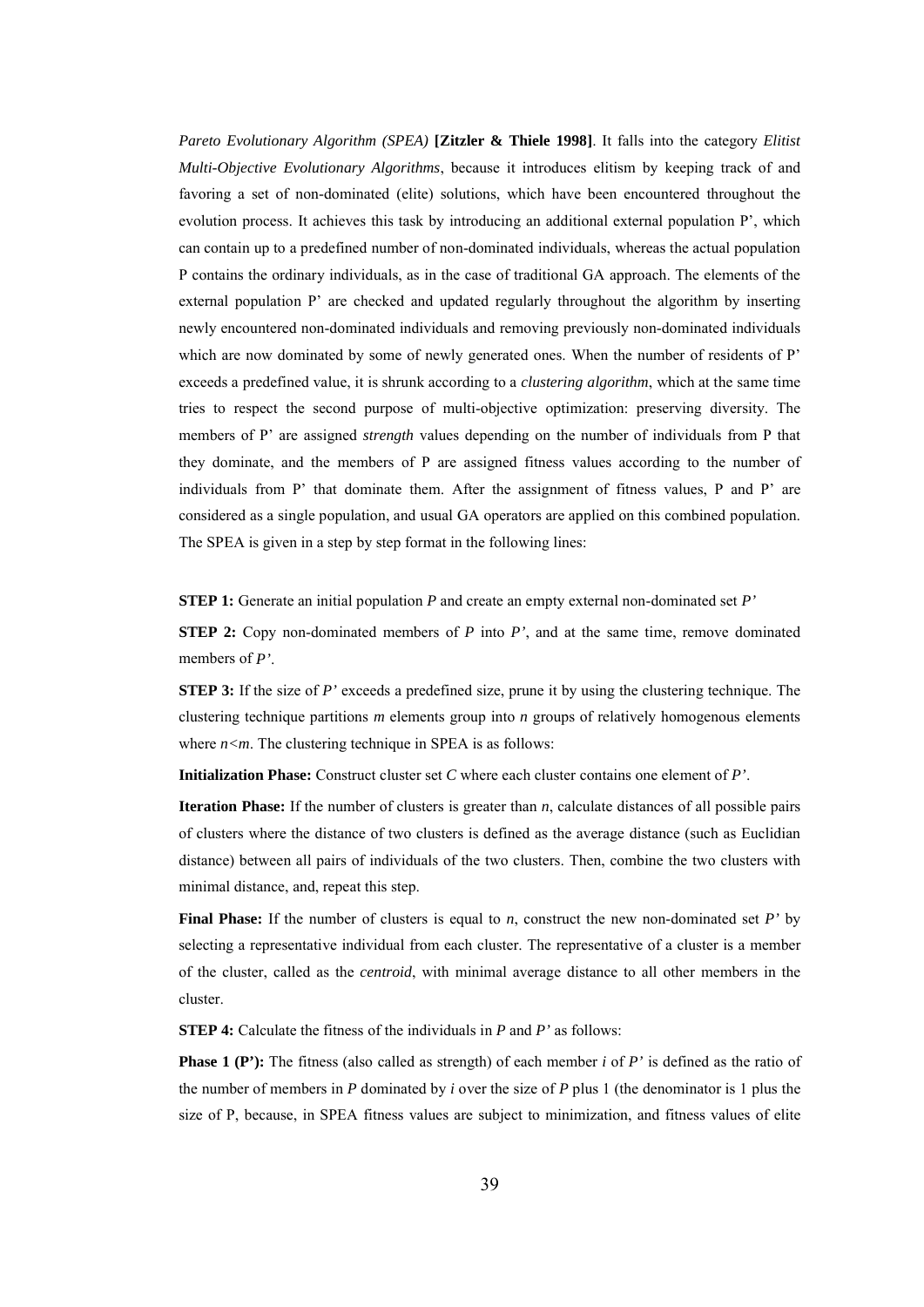individuals should be less than 1, since fitness values of ordinary individuals will be guaranteed to be greater than one).

**Phase 2 (P):** The fitness of each member *i* of *P* is defined as the summations of the strengths of the members of *P*' that dominate *i* plus 1 (1 is added to the total, because the fitness values of ordinary individuals are desired to be greater than the strength of non-dominated individuals).

**STEP 5:** Select individuals from  $P+P'$  (multi-set union) in order to apply genetic operators by using the binary tournament. Then, apply crossover and mutation operators on this set as usual. If the maximum number of generations is not reached continue from STEP 2.

Notice that, unlike classical GA techniques, in SPEA smaller fitness values represent better solutions. Also, in SPEA the ratio of ¼ between *P'* and *P* is shown to be successful **[Zitzler et al. 2000]**.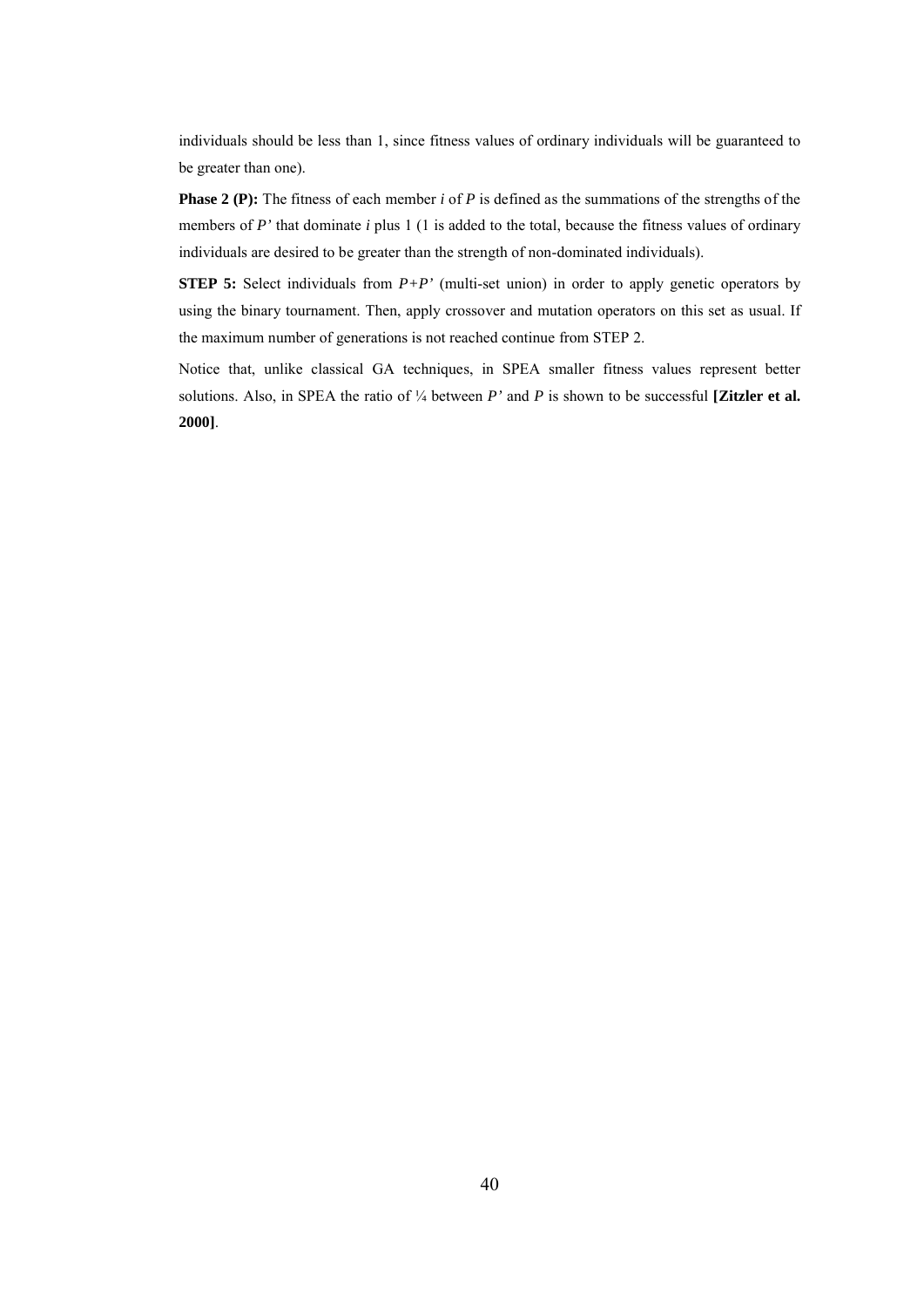```
// find non-dominated individuals of current population
set Population temp as the non-dominated 
      individuals of population p;
// append it to the actual non-dominated set
append temp to nonDominatedSet;
// now, some of the individuals in nonDominatedSet may have 
// been dominated. Remove them if there exists such solutions.
set nonDominatedSet as the 
non-dominated set of itself; 
if size of nonDominatedSet > 
           predefined nonDominatedSetSize then
      cluseter nonDominatedSet to nonDominatedSetSize;
// assign non-dominated fitness values
for each Individual ind in nonDominatedSet do
begin
      initialize Integer count as 0;
      for each Individual ind2 of population p do
            if ind dominates ind2 then
                  increment count by 1;
      set fitness of ind as (count / (populationSize + 1));
end;
// assign normal population fitness values
for each Individual ind in population p do
begin
      initialize Real sum as 1.0;
      for each Individual ind2 of nonDominatedSet do
            if ind2 dominates ind then
                  increment sum by fitness of ind2;
      set fitness of ind as sum;
end;
// finally, combine P and P' for performing usual GA 
operations
append nonDominatedSet to p;
```
**Figure-24** Pseudocode of SPEA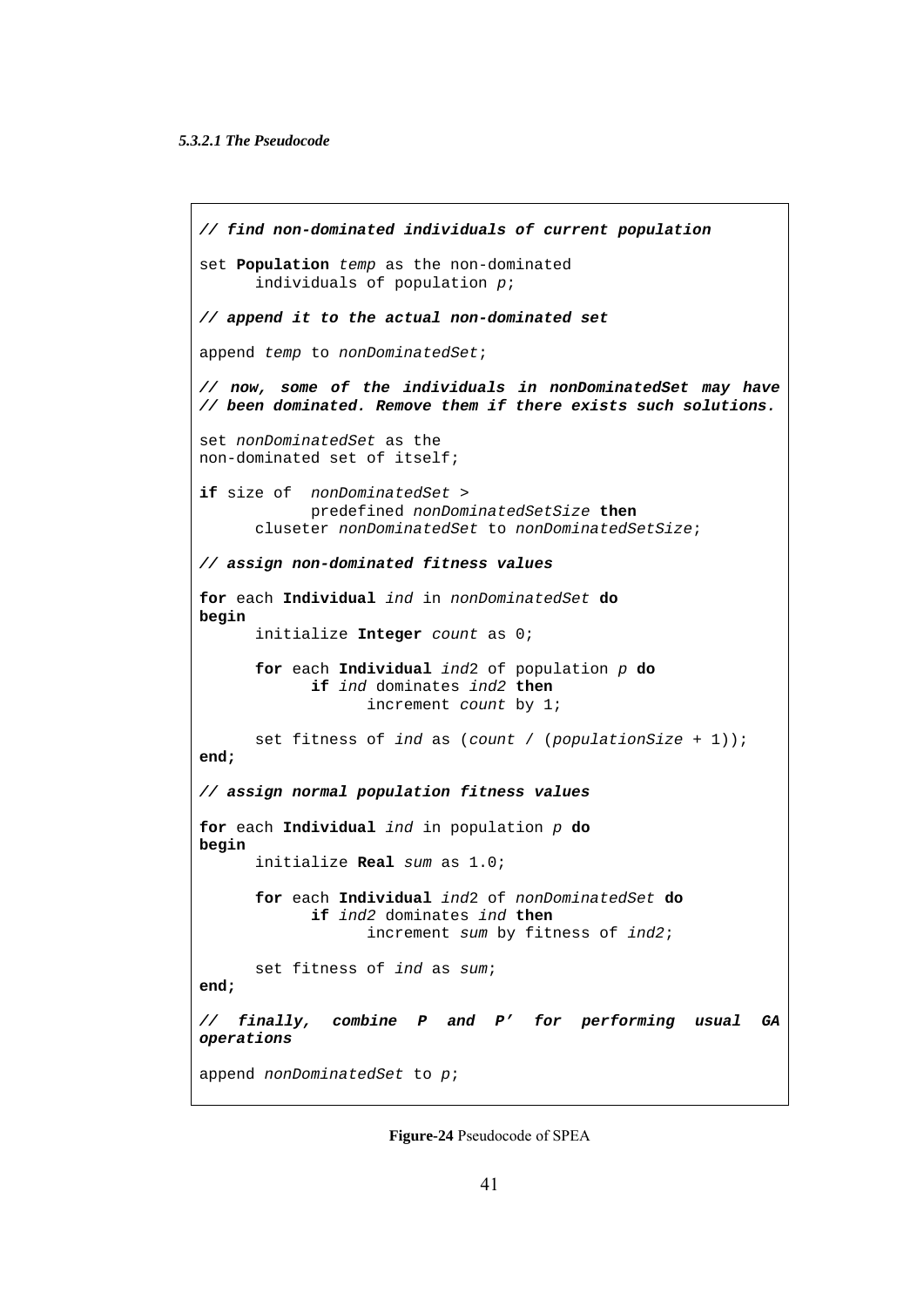# **CHAPTER 6**

# **ANALYSIS**

## **6.1 Performance Comparison of Weighted Sum, VEGA and SPEA**

Weighted Sum, VEGA and SPEA were tried on a problem with the following characteristics:

### **Table-2** *Problem Parameters*

| Parameter               | Value |
|-------------------------|-------|
| CHROMOSOME LENGTH       | 100   |
| MAX. WEIGHT TOTAL       | 9900  |
| MAX. HIERARCHICAL VIOL. | 408   |
| MAX. TEAM VIOL.         | 214   |

As the crossover technique, Cycle Crossover (CX) was used, since it can transfer the genetic content of parents to the maximum extent. As the selection technique, binary tournament (tournament selection with tournament size 2) was preferred. In the original work of VEGA [**Schaffer 1985**], roulette wheel selection is emphasized. However, in the tests performed, VEGA with roulette wheel led to a worse result. Therefore, using tournament with VEGA instead of roulette wheel when making such a performance analysis would not lead to an unfair result.

The GA parameters used for solution are as follows: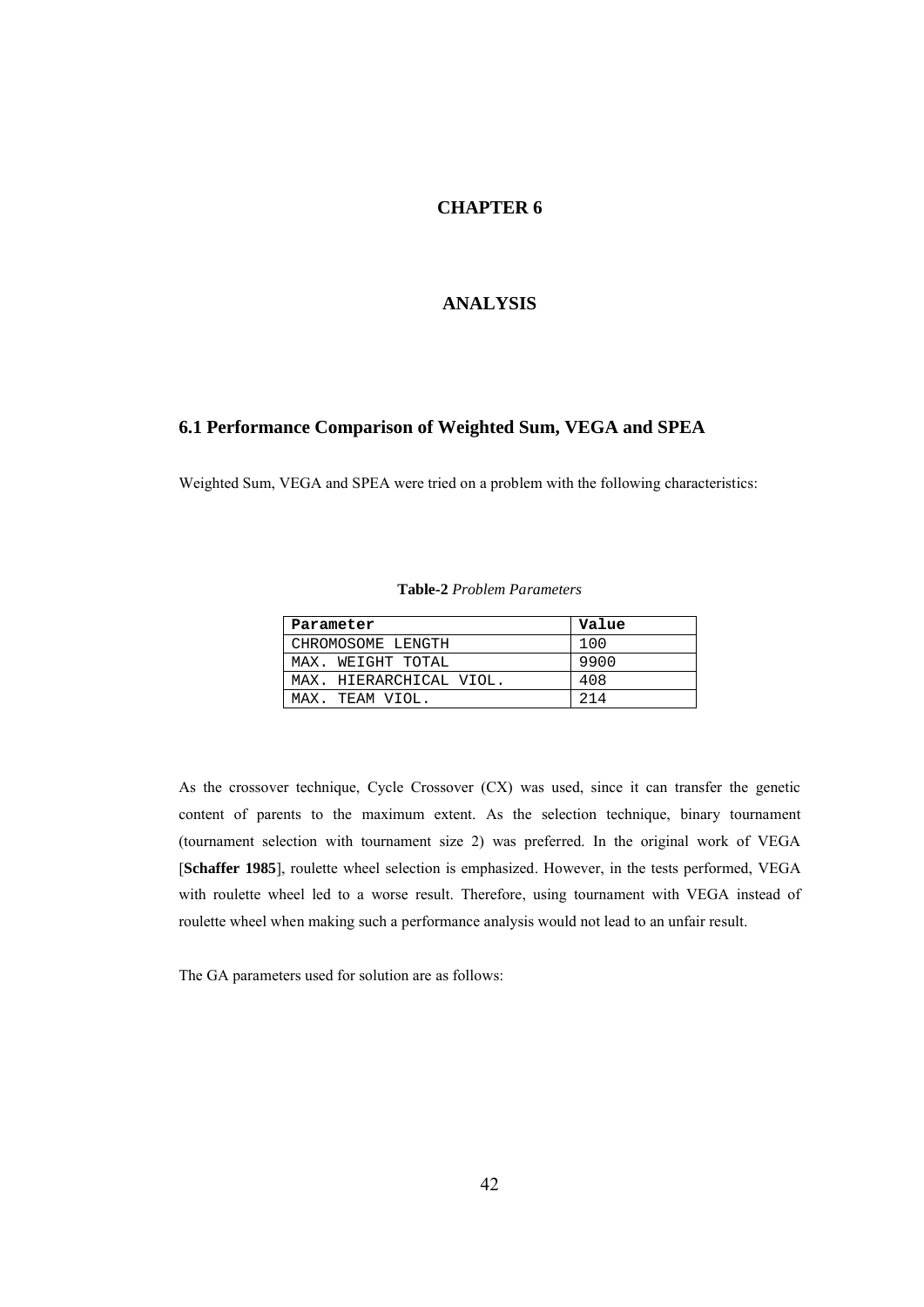### **Table-3** *GA Solution Parameters*

| Parameter                | Value                  |
|--------------------------|------------------------|
| CROSSOVER RATE           | 0.8                    |
| MUTATION RATE            | 0.1                    |
| POPULATION SIZE          | 100                    |
| EXTERNAL POPULATION SIZE | 25                     |
| (FOR SPEA)               |                        |
| NUMBER OF GENERATIONS    | 200                    |
| SELECTION METHOD         | TOURNAMENT WITH SIZE 2 |
| CROSSOVER METHOD         | CYCLE CROSSOVER (CX)   |

These parameters are determined referring to mainly **[Zitzler et al. 2000]** and some other similar works.

Since Weighted Sum returns a single solution in a single run, it was tried on the same problem with 16 different weight configurations to obtain different trade-off solutions. Furthermore, the resulting non-dominated sets of VEGA and SPEA were clustered to size 16, using the clustering technique described in section 5.3.2, in order to have an equal set of solutions for all these three methods. Since clustering removes solutions that are close to existing ones, this will not have a direct affect on the results of the performance comparison.

### **6.1.1 Numerical Results**

Table-4, Table-5, and Table-6 demonstrate the numerical results of Weighted Sum, SPEA and VEGA, respectively.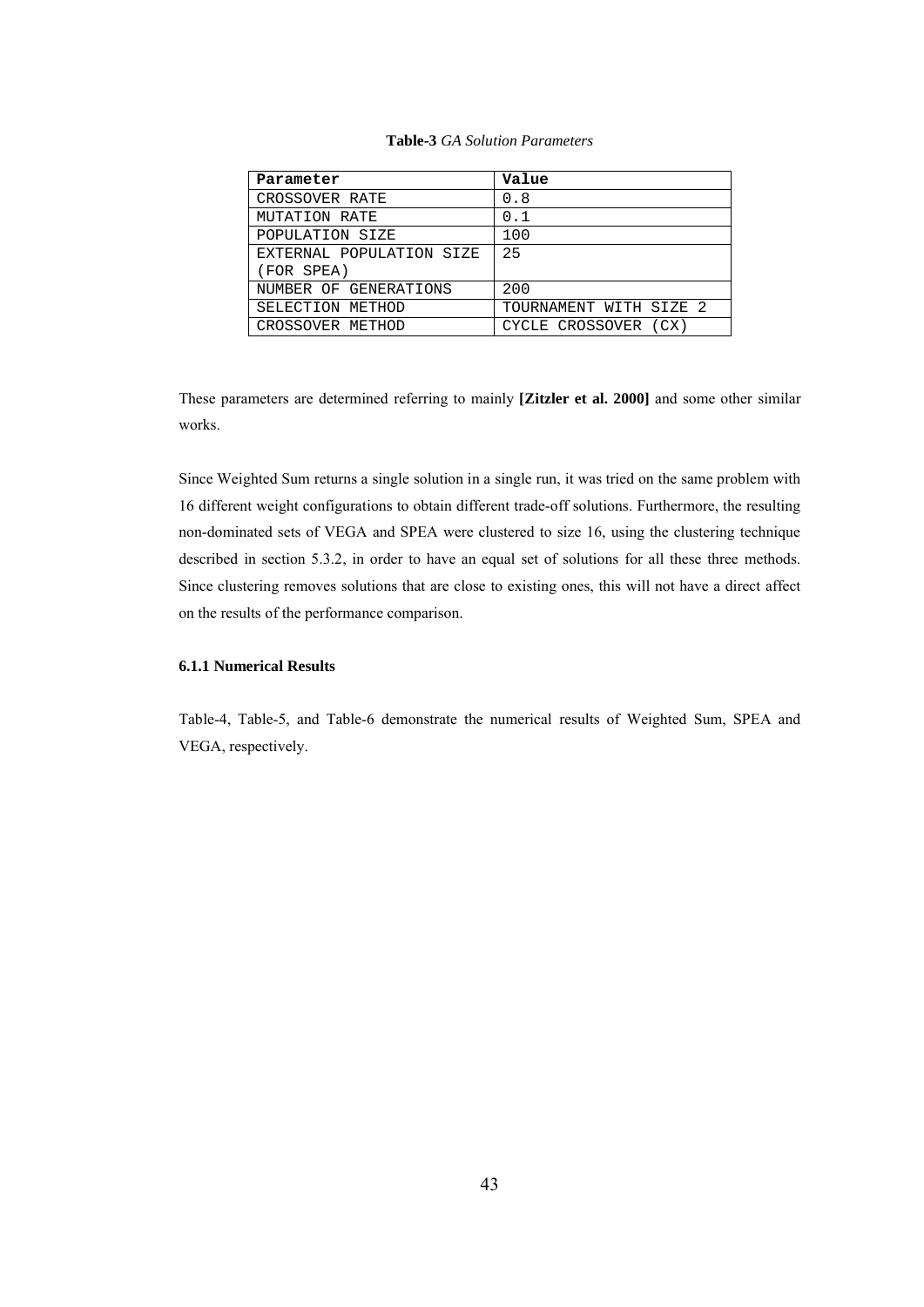|                    | USED WEIGHT CONFIGURATION     |                                    |                     | <b>SOLUTION</b>               |                        |
|--------------------|-------------------------------|------------------------------------|---------------------|-------------------------------|------------------------|
| %<br><b>WEIGHT</b> | HIERARCHICAL TEAM WEIGHT<br>℁ | WEIGHT<br>TOTAL<br><b>WEIGHT %</b> | <b>HIERARCHICAL</b> | TEAM<br>VIOLATIONS VIOLATIONS | WEIGHT<br><b>TOTAL</b> |
| 33.3               | 33.3                          | 33.3                               | 80                  | 29                            | 6507                   |
| 50                 | 25                            | 25                                 | 66                  | 32                            | 6698                   |
| 25                 | 50                            | 25                                 | 68                  | 15                            | 6107                   |
| 25                 | 25                            | 50                                 | 87                  | 70                            | 7855                   |
| 10                 | 45                            | 45                                 | 131                 | 21                            | 7267                   |
| 45                 | 10                            | 45                                 | 52                  | 132                           | 7677                   |
| 45                 | 45                            | 10                                 | 59                  | 44                            | 5688                   |
| 40                 | 30                            | 30                                 | 67                  | 53                            | 7012                   |
| 30                 | 40                            | 30                                 | 100                 | 15                            | 6526                   |
| 30                 | 30                            | 40                                 | 79                  | 55                            | 7031                   |
| 30                 | 35                            | 35                                 | 101                 | 22                            | 6840                   |
| 35                 | 30                            | 35                                 | 88                  | 36                            | 6624                   |
| 35                 | 35                            | 30                                 | 76                  | 10                            | 6765                   |
| 100                | 0                             | 0                                  | 39                  | 175                           | 5075                   |
| 0                  | 100                           | 0                                  | 324                 | 9                             | 4693                   |
| 0                  | $\Omega$                      | 100                                | 254                 | 175                           | 8589                   |

# **Table-4** *Weighted-Sum Numerical Results*

# **Table-5** *SPEA Numerical Results*

| <b>HIERARCHICAL</b> | <b>TEAM</b>       | <b>WEIGHT</b> |
|---------------------|-------------------|---------------|
| <b>VIOLATIONS</b>   | <b>VIOLATIONS</b> | <b>TOTAL</b>  |
| 68                  | 94                | 6932          |
| 136                 | 72                | 6930          |
| 77                  | 136               | 7477          |
| 103                 | 104               | 7449          |
| 165                 | 145               | 7632          |
| 232                 | 68                | 7054          |
| 169                 | 99                | 7460          |
| 166                 | 87                | 7289          |
| 82                  | 89                | 7219          |
| 252                 | 94                | 7379          |
| 95                  | 121               | 7512          |
| 68                  | 112               | 7133          |
| 86                  | 99                | 7342          |
| 113                 | 124               | 7629          |
| 77                  | 127               | 7395          |
| 188                 | 123               | 7705          |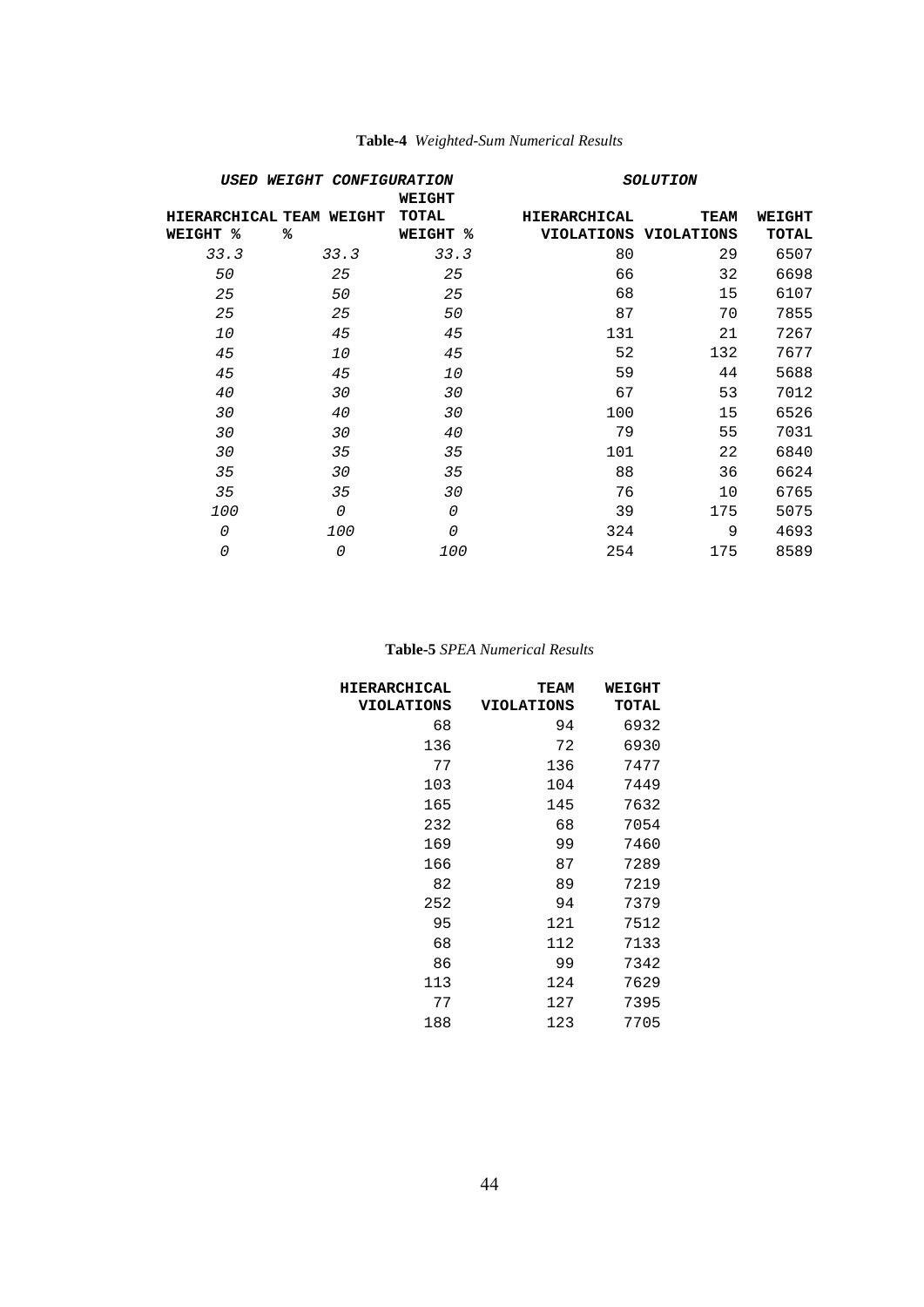| HIERARCHICAL<br><b>VIOLATIONS</b> | <b>TEAM</b><br><b>VIOLATIONS</b> | <b>WEIGHT</b><br><b>TOTAL</b> |
|-----------------------------------|----------------------------------|-------------------------------|
| 79                                | 110                              | 6424                          |
| 78                                | 114                              | 6774                          |
| 77                                | 119                              | 6762                          |
| 76                                | 112                              | 6661                          |
| 72                                | 117                              | 6498                          |
| 73                                | 112                              | 6508                          |
| 78                                | 113                              | 6757                          |
| 98                                | 117                              | 6865                          |
| 77                                | 119                              | 6762                          |
| 77                                | 119                              | 6762                          |
| 80                                | 109                              | 6649                          |
| 77                                | 119                              | 6762                          |
| 77                                | 119                              | 6762                          |
| 77                                | 119                              | 6762                          |
| 70                                | 120                              | 6675                          |
| 77                                | 112                              | 6734                          |

#### **Table-6** *VEGA Numerical Results*

### **6.1.2 Multi-Objective Success Criteria**

## *6.1.2.1 Average Euclidian Distance to the Utopian Objective Vector*

*Utopian Objective Vector* is a non-existent solution, which is strictly better than any of the solutions in the search space. That is, for each objective, its corresponding value is better than that of the best solution that could be found in the search space with respect to this objective.

In personnel assignment problem, the utopian objective vector can be represented as follows:

| HIERARCHICAL | VIOL.       | <b>WEIGHT</b>           |
|--------------|-------------|-------------------------|
| VIOL.        | <b>TEAM</b> | TOTAL                   |
|              |             | MAXIMUM WEIGHT<br>TOTAL |

One of the two main purposes of multi-objective optimization algorithms is to find non-dominated solutions as close to the pareto-optimal front as possible.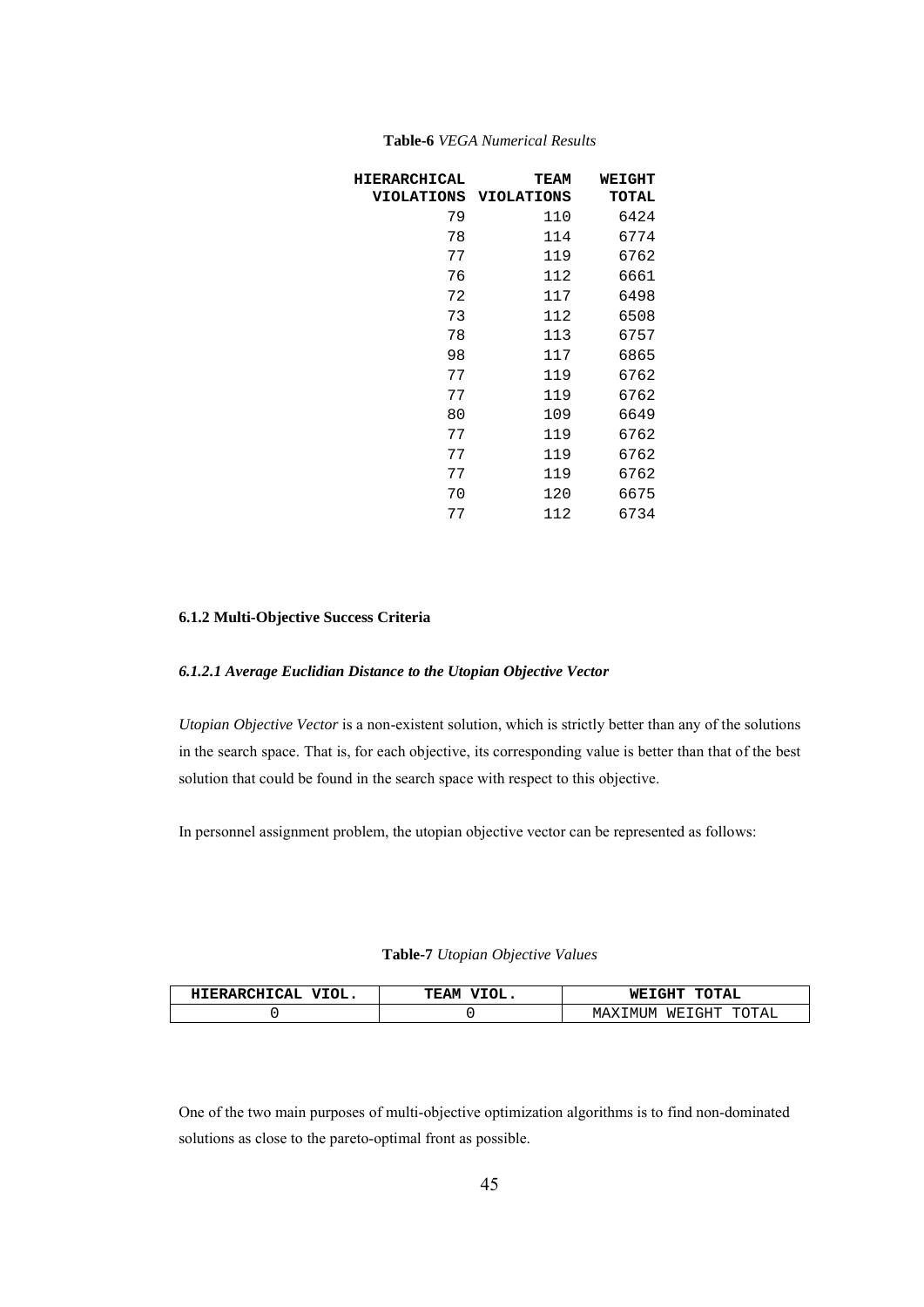

**Figure-25** *Utopian Objective Vector*

Intuitionally, the average distance of the resulting non-dominated solutions to the utopian objective vector will reveal their closeness to the pareto-optimal front, as Figure-25 illustrates. However, this may not hold on non-convex pareto-optimal fronts when comparing individual solutions:



**Figure-26** *Distance Comparison on Non-Convex Pareto-Optimal Front*

As it can be seen from Figure-26, although solution1 is further away from the utopian objective vector when compared to solution2, they are both on the pareto-optimal front and thus have the same acceptability as a solution.

However, since sets of solutions are compared instead of individual ones, the average distance of their elements can be compared. If solutions are well distributed, a fair comparison can be expected.

Making use of this idea, the individual distances of solutions found by Weighted Sum, VEGA and SPEA are calculated, and these distance values are plotted on a radar chart (Figure-27):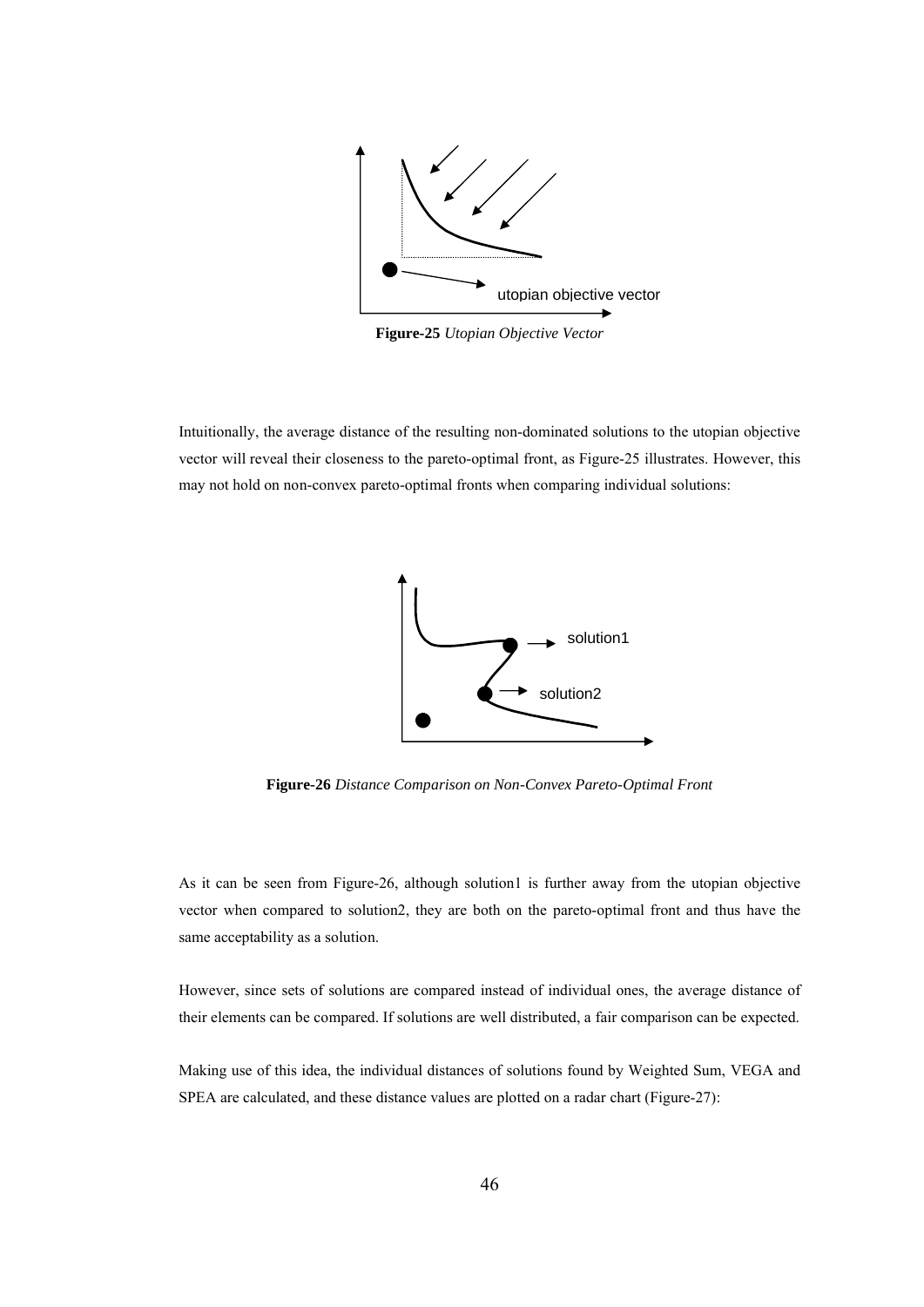

**Figure-27** *Average Euclidian Distance to the Utopian Objective Vector*

In the radar chart given in Figure-27, the dot in the center represents the utopian objective vector. Each solution found by the three methods is plotted on this chart according to its euclidean distance from this vector. There are 48 such solutions on this chart. A set of 16 solutions represents the ones that are found by Weighted Sum, each of which is obtained by using a different weight configuration (these weight configurations are listed in Table-4). Another group of 16 solutions is the clustered set of 25 non-dominated solutions of SPEA (recall that non-dominated set size was chosen as 25). Finally, the remaining set of 16 solutions is obtained by clustering the nondominated solutions of the final population of VEGA.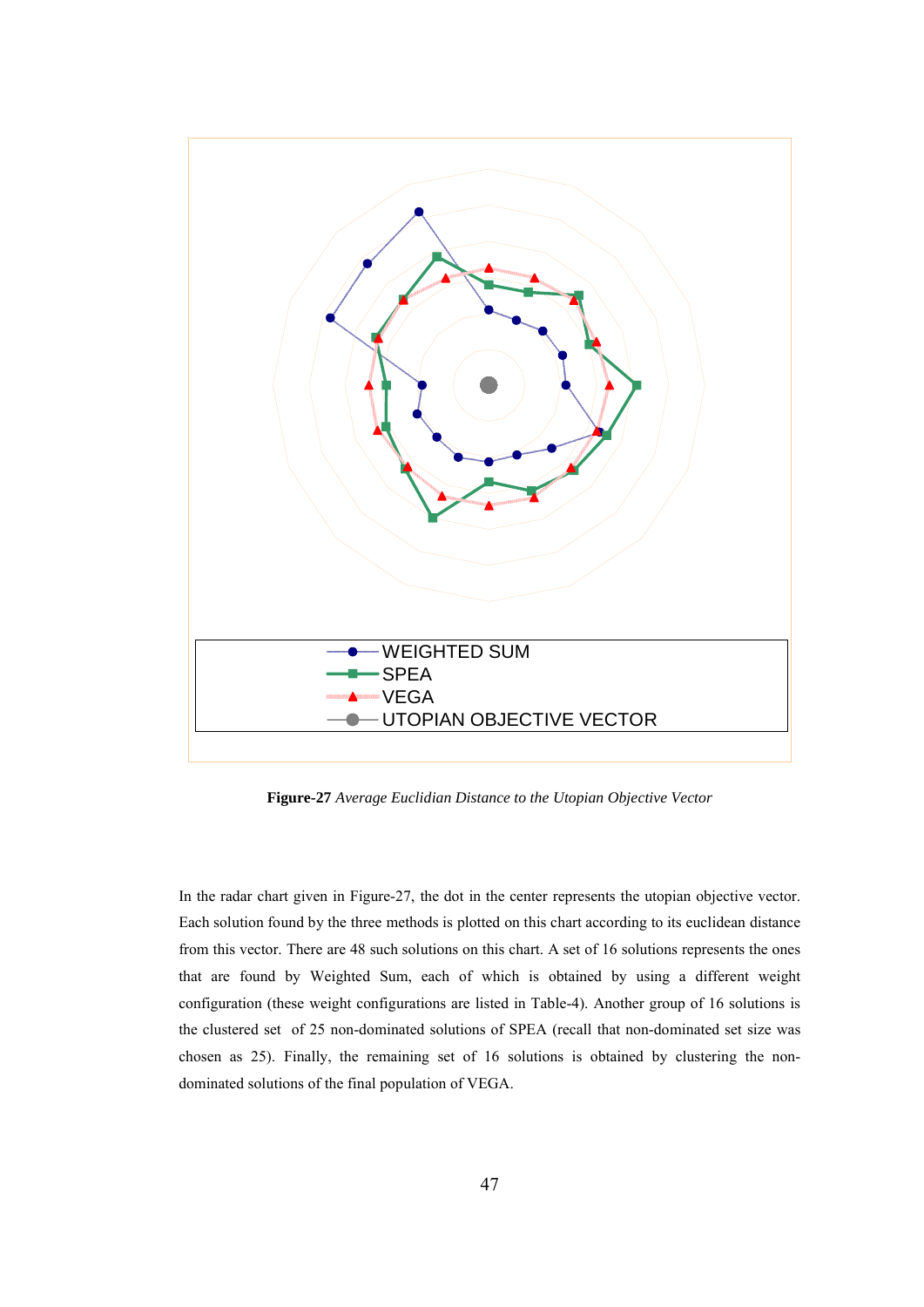From this figure, it can be concluded that Weighted Sum returns the closest results to the paretooptimal front. SPEA and VEGA result in similar distance averages. However, VEGA forms a uniform circle, which means that the set of solutions it returned are similar, not diverse. This can also be confirmed from Table-6. Again from Figure-27, it can be seen that SPEA returns a more diverse set of results than VEGA. However, by using Weighted Sum, such diversity can easily be obtained by arranging the weight values accordingly. Extreme values of Weighted Sum on this figure are such examples (the three solutions in the upper left corner), obtained by giving extreme weight configurations (last three rows in Table-4), which care only about a single objective and ignore the others.

#### *6.1.2.2 Set Coverage Metric*

Another metric which gives a clue about the closeness to the pareto-optimal front is the *set coverage metric*, which is proposed by Zitzler **[Zitzler 1999]**. Given two solution sets A and B, it simply counts the number of solutions in set B which are dominated by at least one of the solutions in set A, and returns the ratio by dividing this value by the cardinality of B.

$$
coverage(A, B) =
$$
\n
$$
cardinality(b \in B | \exists a \in A : a dominates b)
$$
\n
$$
cardinality(B)
$$

**Figure-28** *Coverage Metric*

According to the coverage metric calculation given in Figure-28 and using the results given in Table-4, Table-5, and Table-6, the following coverage values are calculated:

```
coverage(WEIGHTED_SUM, SPEA) = 12 / 16
coverage(WEIGHTED_SUM, VEGA) = 16 / 16
   coverage(SPEA, WEIGHTED_SUM) = 0
   coverage(SPEA, VEGA) = 16 / 16
   coverage(VEGA, WEIGHTED_SUM) = 0
       coverage(VEGA, SPEA) = 0
```
**Figure-29** *Calculated Coverage Values*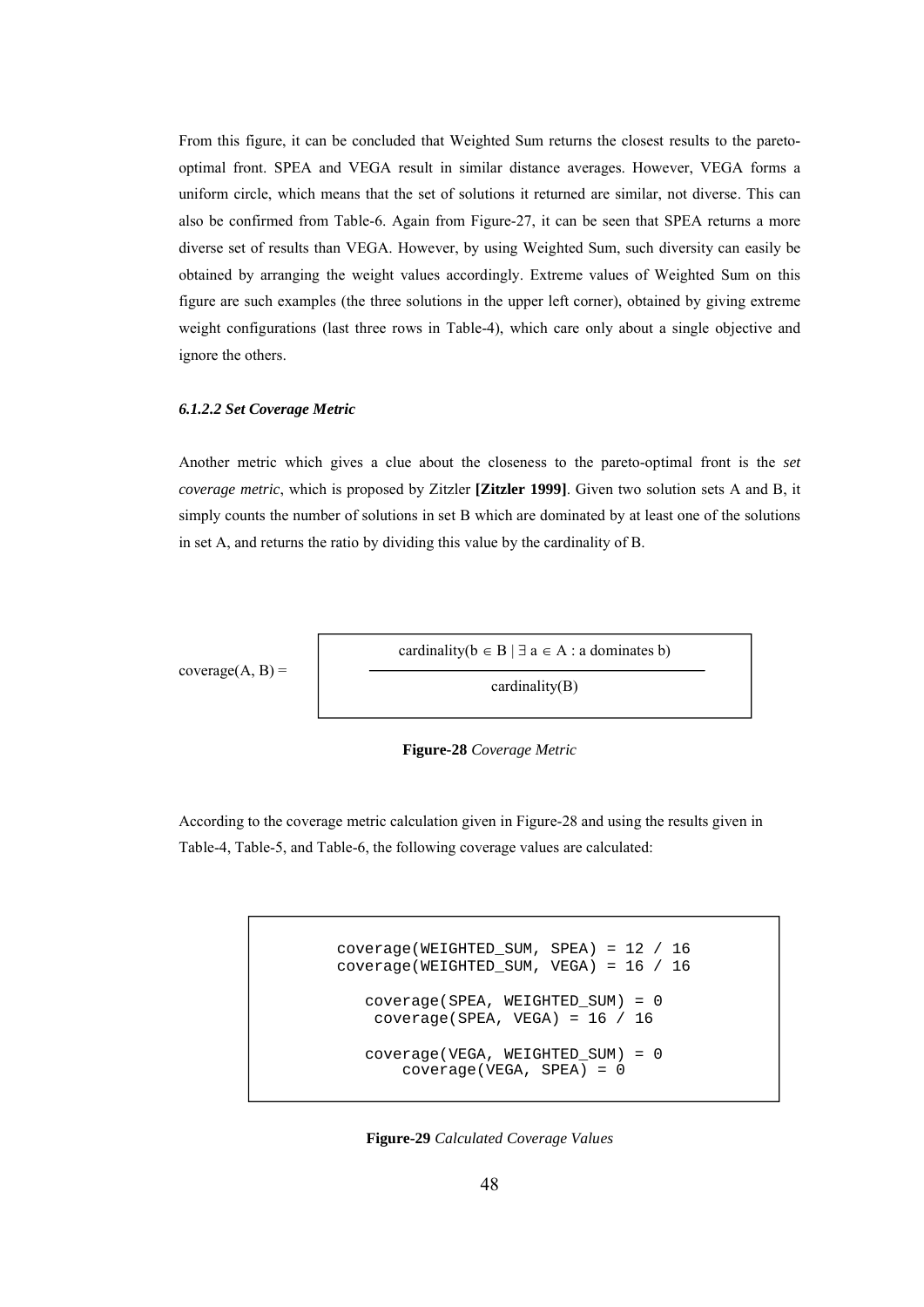According to these coverage values, Weighted Sum performs the best, then comes SPEA, and finally comes VEGA.

#### *6.1.2.3 Illustrative Representation*

When there are two objectives, non-dominated solutions can easily be illustrated on a twodimensional coordinate system. However, when three or more objectives are involved, a need for different illustration techniques emerges. There are a number of techniques proposed to illustrate non-dominated solutions of a problem with more than 2 objectives. They can be found in **[Meisel 1973, Cleveland 1994]**. However, the most popular, easiest and the most illustrative one is the *Value Path Method* **[Geoffrion et al. 1972]**.

In value path method, there are n vertical axes, each of which represent the associated scale of one of the objectives. On these vertical axes, each non-dominated solution's corresponding objective value is marked and these marked points of the solution are combined with straight lines, constituting a path for that solution.

The following value path graph illustrates the solutions obtained (from Table-4, Table-5, and Table-6):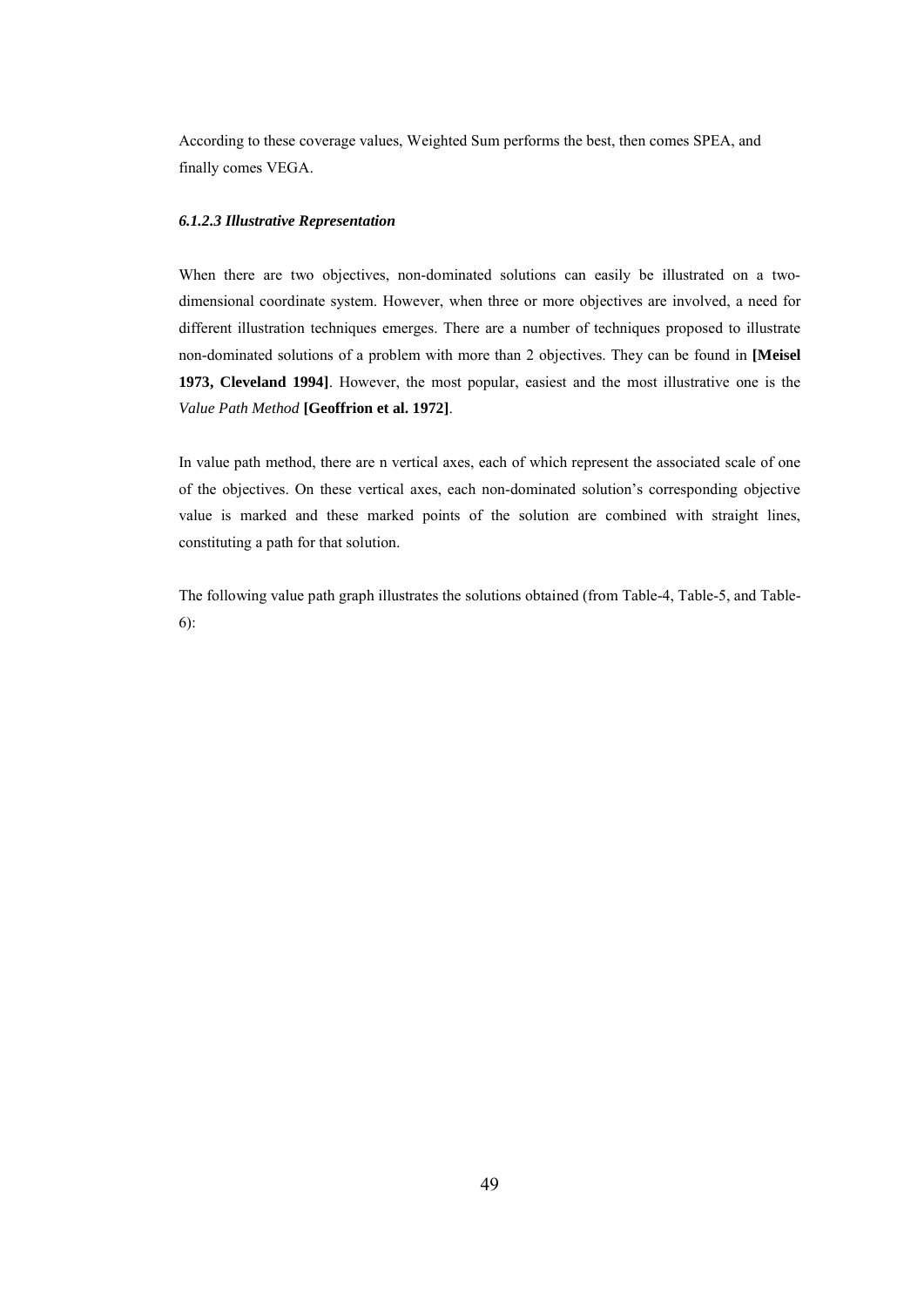

**Figure-30** *Value Path Representation of Results*

When applying this illustration technique, the objective values were normalized by simply dividing them to their corresponding maximum values. Moreover, the objective values were rearranged in such a way that in Figure-30, a path which completely lies above another represents a better solution, regardless of whether the individual objectives are subject to minimization or maximization.

From the value path graph given in Figure-30, it can be concluded that Weighted Sum solutions dominate SPEA and VEGA solutions. Moreover, SPEA solutions dominate VEGA solutions. It is also possible to see that VEGA converged to a narrow region and does not present a diverse set of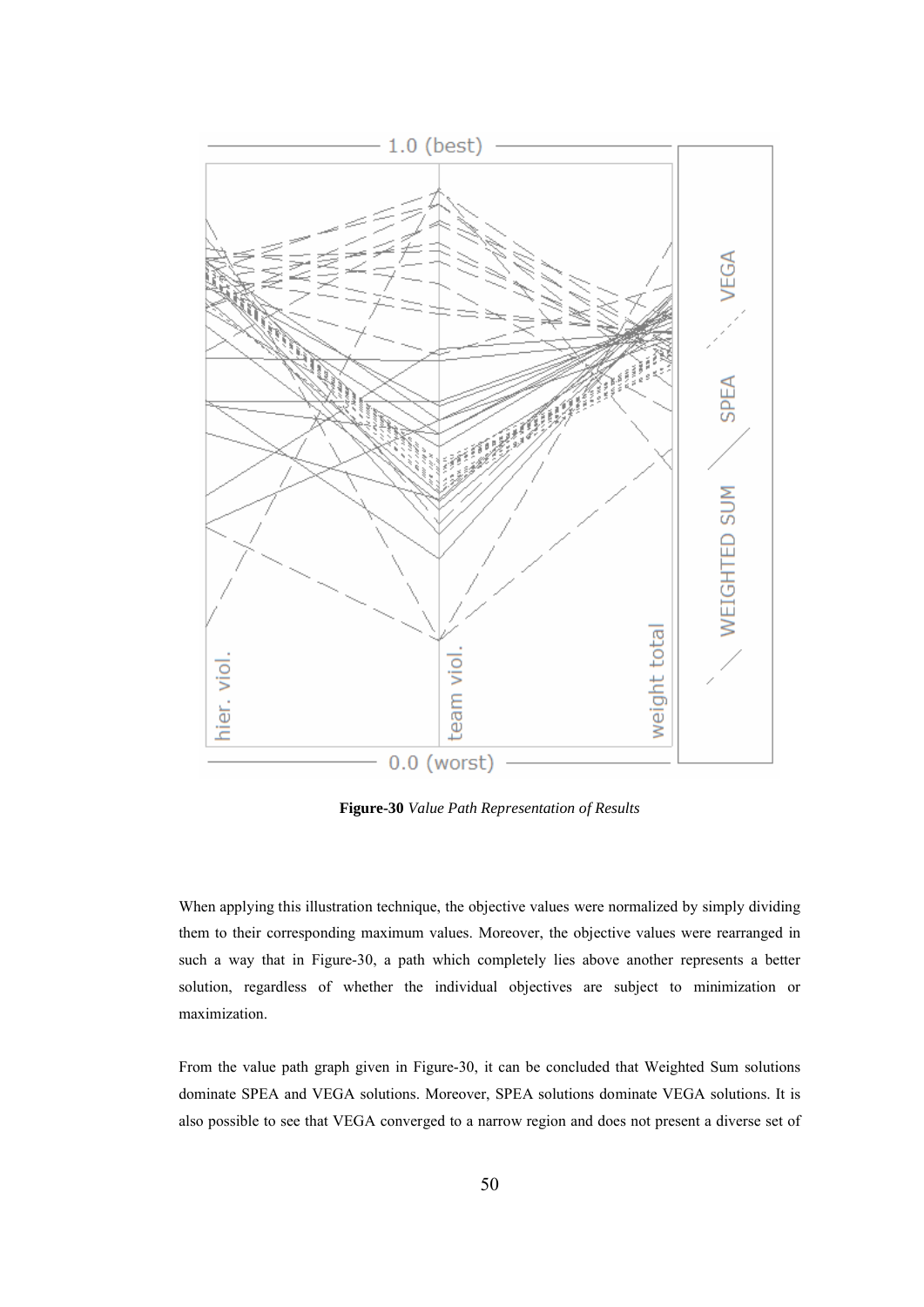solutions. SPEA is better than VEGA in diversity. However, obviously, Weighted Sum finds both a dominating and a diverse set of solutions.

#### **6.1.3 Comments on Performance Comparison**

Figure-21 illustrates the pareto-optimal front of a problem with chromosome length 8. This means that, the search space consists of  $8! = 40320$  discrete states. However, the pareto-optimal front consists of only 12 states, which is incredibly small compared to the whole search space. This value will get larger as the problem size increases, however, it would still be a small number of points concentrated close to the utopian objective vector, but non-uniformly distributed, because of the nature of the problem. In such a situation, it seems to be more logical to concentrate on this region and find at least one point that is close to one of these pareto-optimal solutions. Weighted Sum simply tries to do this. When such a single point can be found, it would most probably dominate the solutions that are found by a multi-objective evolutionary algorithm, which can also be inferred from Figure-29 and Figure-30.

Furthermore, the pareto-optimal front is non-uniformly distributed and highly non-convex. Because of non-uniformly distributed discrete points, it does not represent a smooth surface and it can be considered highly disconnected. All these characteristics of the personnel assignment problem constitutes major drawbacks which multi-objective evolutionary algorithms suffer from **[Deb 2001]**.

### **6.2 Parameter Configuration of Weighted Sum**

Since the analysis results reveal that Weighted Sum performs better than the other two, it would be better to concentrate on Weighted Sum to improve its performance. This can be best realized by configuring the problem solution parameters. These parameters may include the followings:

- population size
- maximum number of generations (for stopping condition)
- crossover rate
- mutation rate

Along with these parameters, there is also a need to employ a selection and a reproduction (crossover) mechanism. All these parameter values and preferred selection and reproduction mechanisms form a *solution configuration*.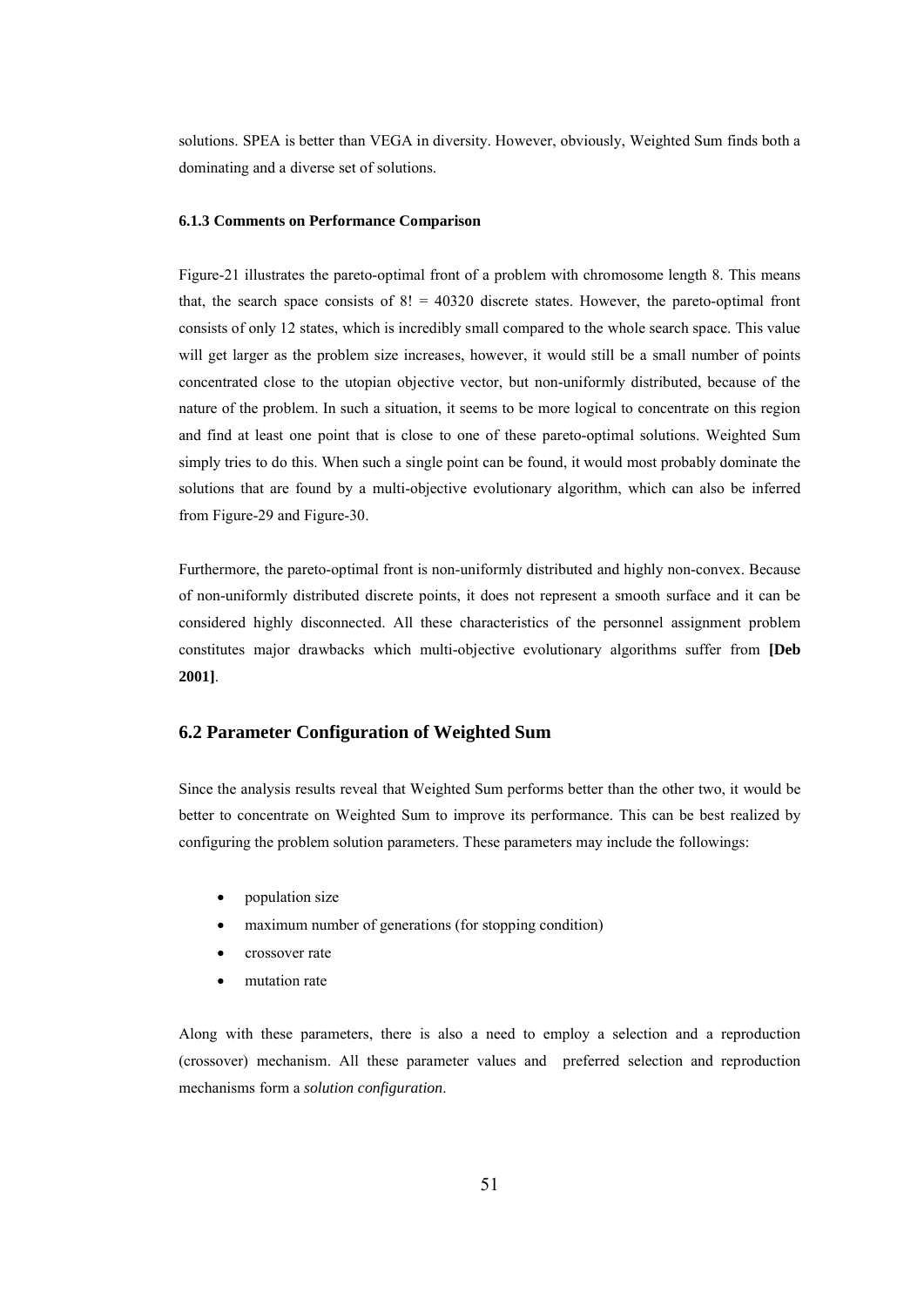In order to find out the best solution configuration, Weighted Sum was used to solve three different problems, each with a chromosome length of 100 (cardinality of the position and the personnel set is 100), using 1650 different solution configurations, each of which is a combination of the parameter values and crossover and selection techniques, given in Table-8: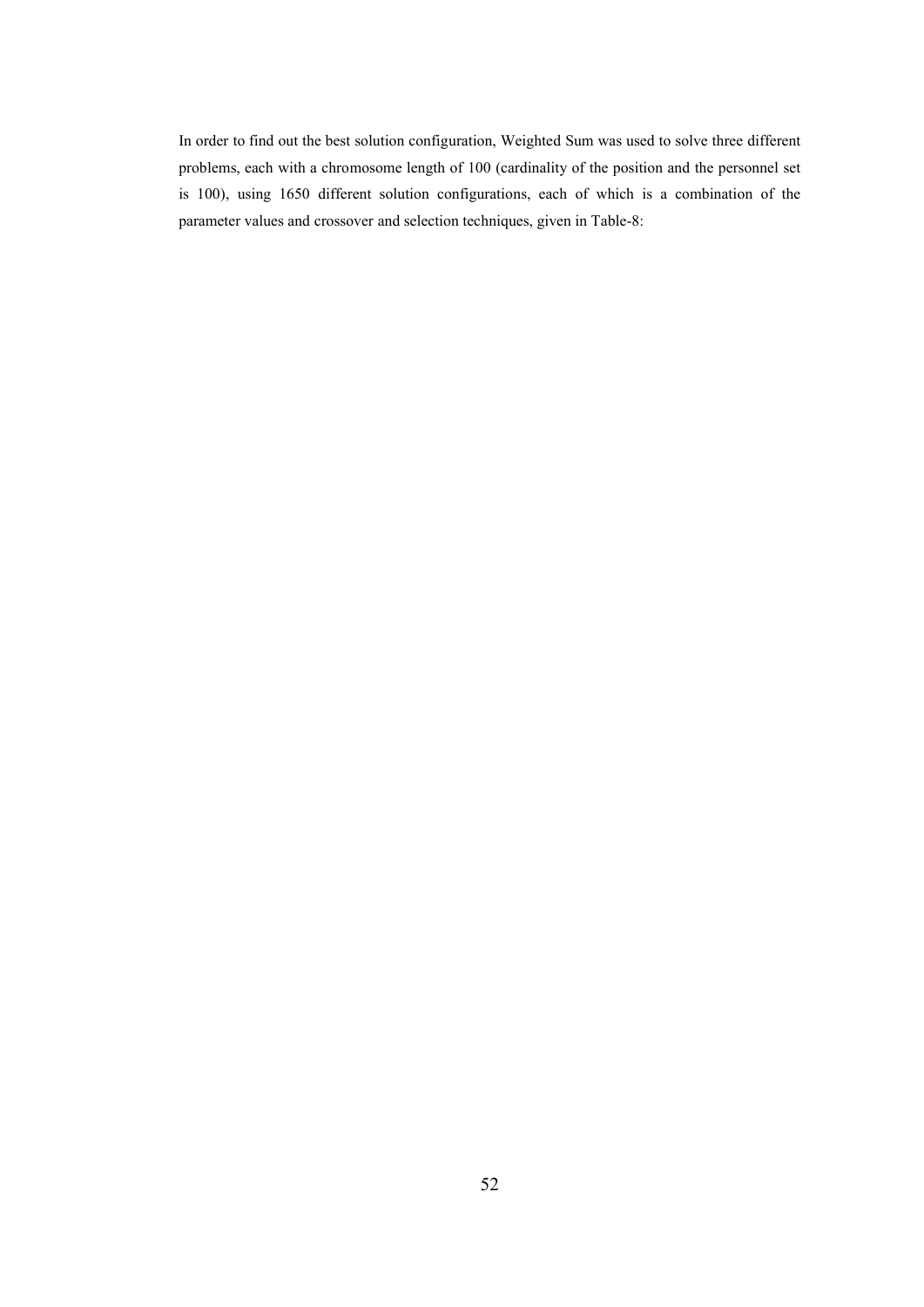| Parameter | CROSSOVER<br>$\mathtt{RATE}$ | MUTATION<br>RATE | CROSSOVER<br>METHOD | SELECTION<br>METHOD          |  |
|-----------|------------------------------|------------------|---------------------|------------------------------|--|
|           | $0.2\,$                      | 0.000            | PMX                 | ELITISM<br>20%               |  |
|           |                              | 0.002            |                     |                              |  |
|           | 0.4                          | 0.004            |                     | ELITISM<br>40 %              |  |
|           |                              | 0.006            |                     | ELITISM<br>50%               |  |
| Values    | $0.5$                        | 0.008            | ${\rm CX}$<br>OX    | ELITISM<br>60 %              |  |
|           |                              | 0.010            |                     | ELITISM<br>80 %              |  |
|           | 0.6                          | 0.020            |                     | ROULETTE<br>WHEEL            |  |
|           |                              | 0.040            |                     | TOURNAMENT<br>2 <sub>8</sub> |  |
|           | $0.8$                        | 0.060            |                     | TOURNAMENT<br>4%             |  |
|           |                              | 0.080            |                     | TOURNAMENT<br>6 %            |  |
|           |                              | 0.100            |                     | TOURNAMENT<br>8 %            |  |

• in Table-8, ELITISM  $X$ % means that selection is done among the top  $X$ % individuals.

• in Table-8, TOURNAMENT X % means that tournament size is the X % of the population size.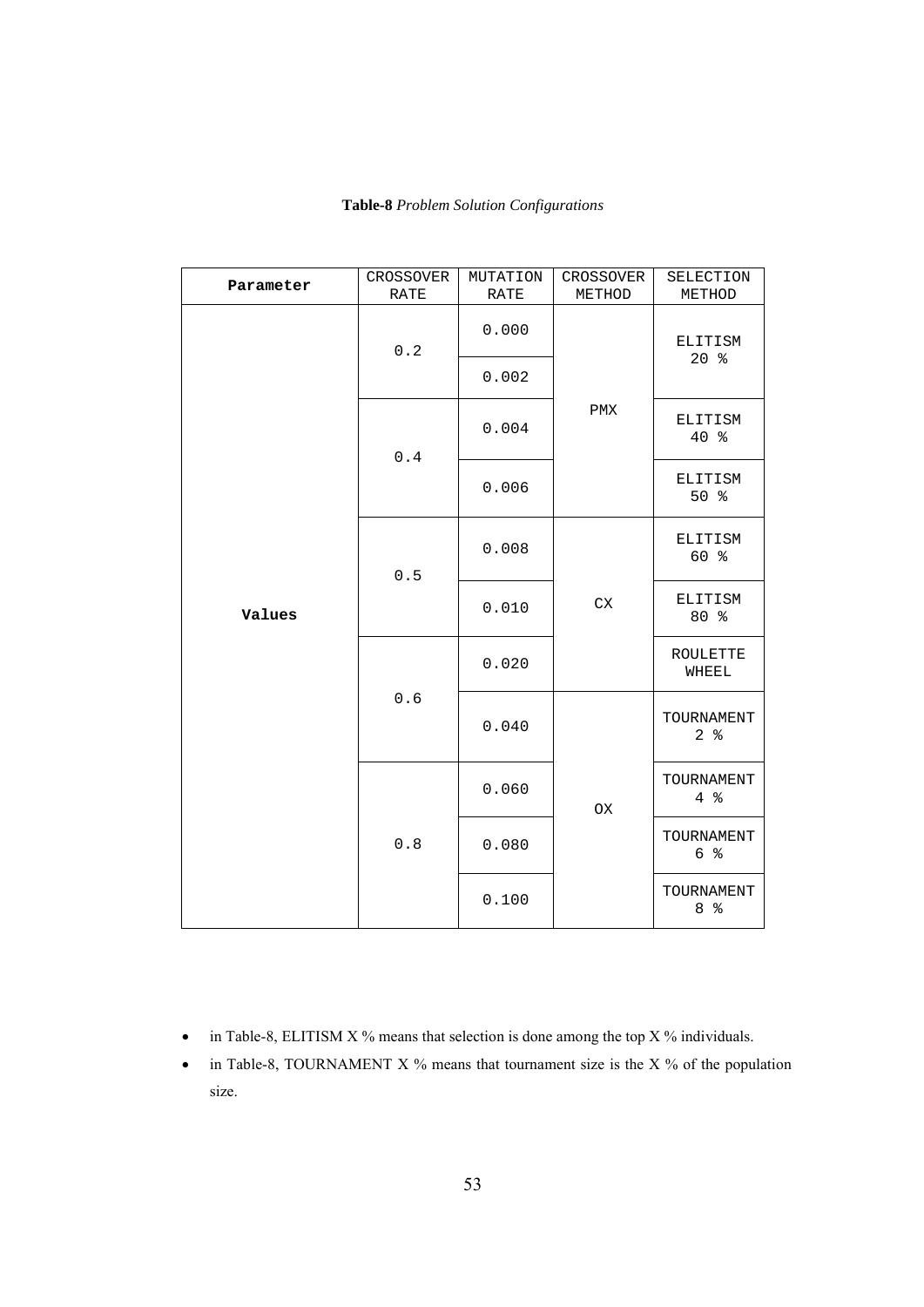A population of size 100 was used and the algorithms were run 200 generations, regardless of checking whether convergence occured or not. After obtaining the results, the best 50 solution configurations among the 1650 were considered, and the occurences of each parameter value and crossover and selection technique in this top 50 solution configuration set were counted. The same thing was done for each of the three problems solved, and average of these occurrences were calculated.

### **6.2.1 Crossover Method**



**Figure-31** *Success of Crossover Methods on Weighted Sum*

As it can be seen from Figure-31, each crossover technique has almost the same effect. This situation results from the sensitivity of the problem to changes on permutation based chromosomes. Even a single swap of allele values may lead to a very high number of hierarchical violations or result in a perfect solution. Moreover, positive changes in one objective may affect other objectives negatively. Because of the nature of the problem and the chromosome structure, none of these permutation-based crossover methods can outperform the other. Some attempts to propose problem-specific crossover method did not turn out to be successful.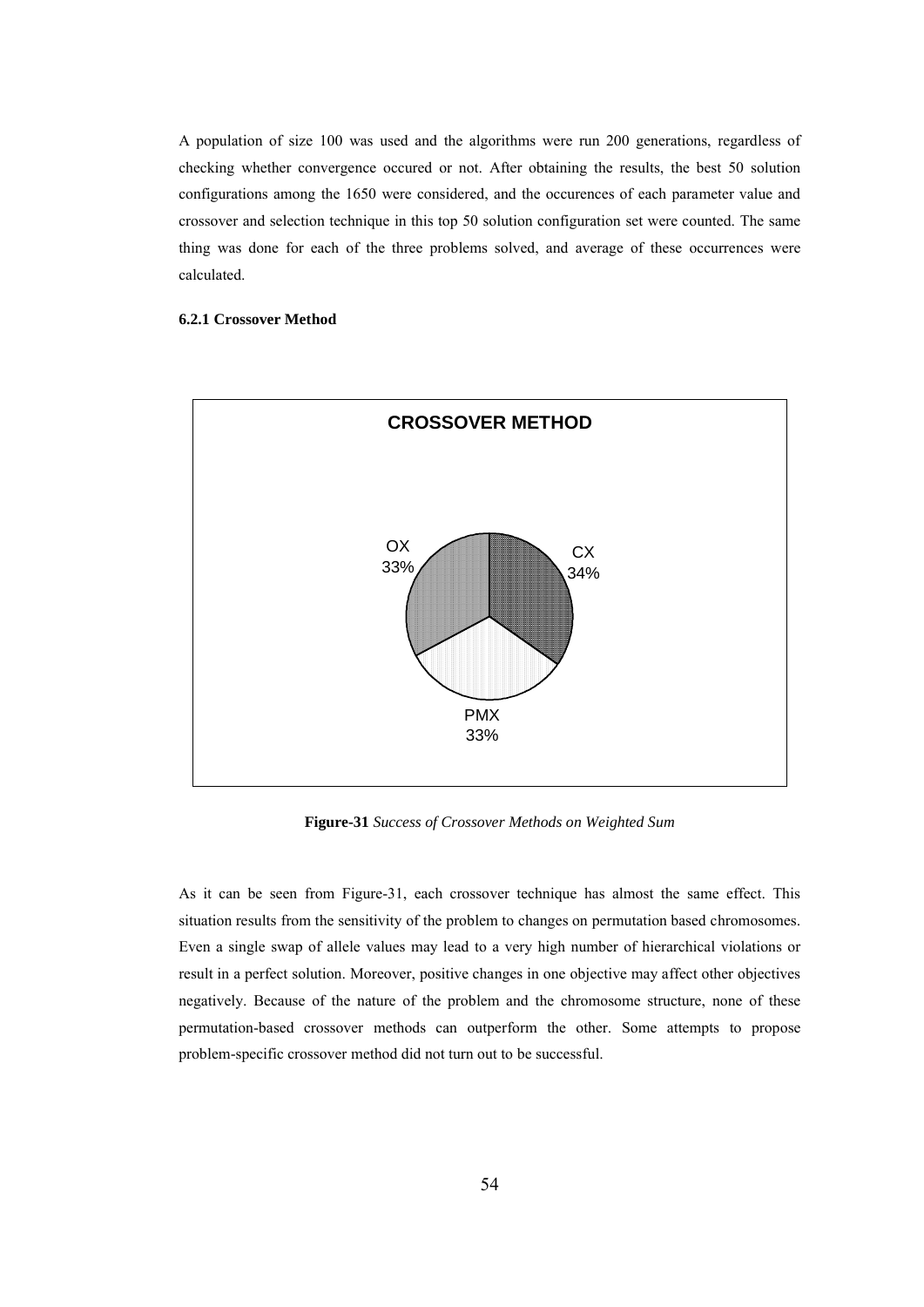### **6.2.2 Selection Method**



**Figure-32** *Success of Selection Methods on Weighted Sum*

From the results Figure-32 illustrates, it can be concluded that, the concept of elitism has a drastical effect on the results. According to this figure, tournament selection with tournament size 8 performs the best and outperforms the elitism selection with a top 20 % selection range. However, it actually corresponds to an elitism selection with a top 12.5 % selection range. It is followed by tournament selection with size 6, which corresponds to an elitism selection with rougly top 16.5 % selection range. Then comes elitism selection with top 20 % selection range. It is followed by a tournament with size 4 (elitism 25 %) and finally comes elitism with top 40 % selection range. These results obviously show that elitism is favored to a great extent. Upon these results, further tests were done with elitism, and even much better results were obtained, when much more smaller top selection ranges were used.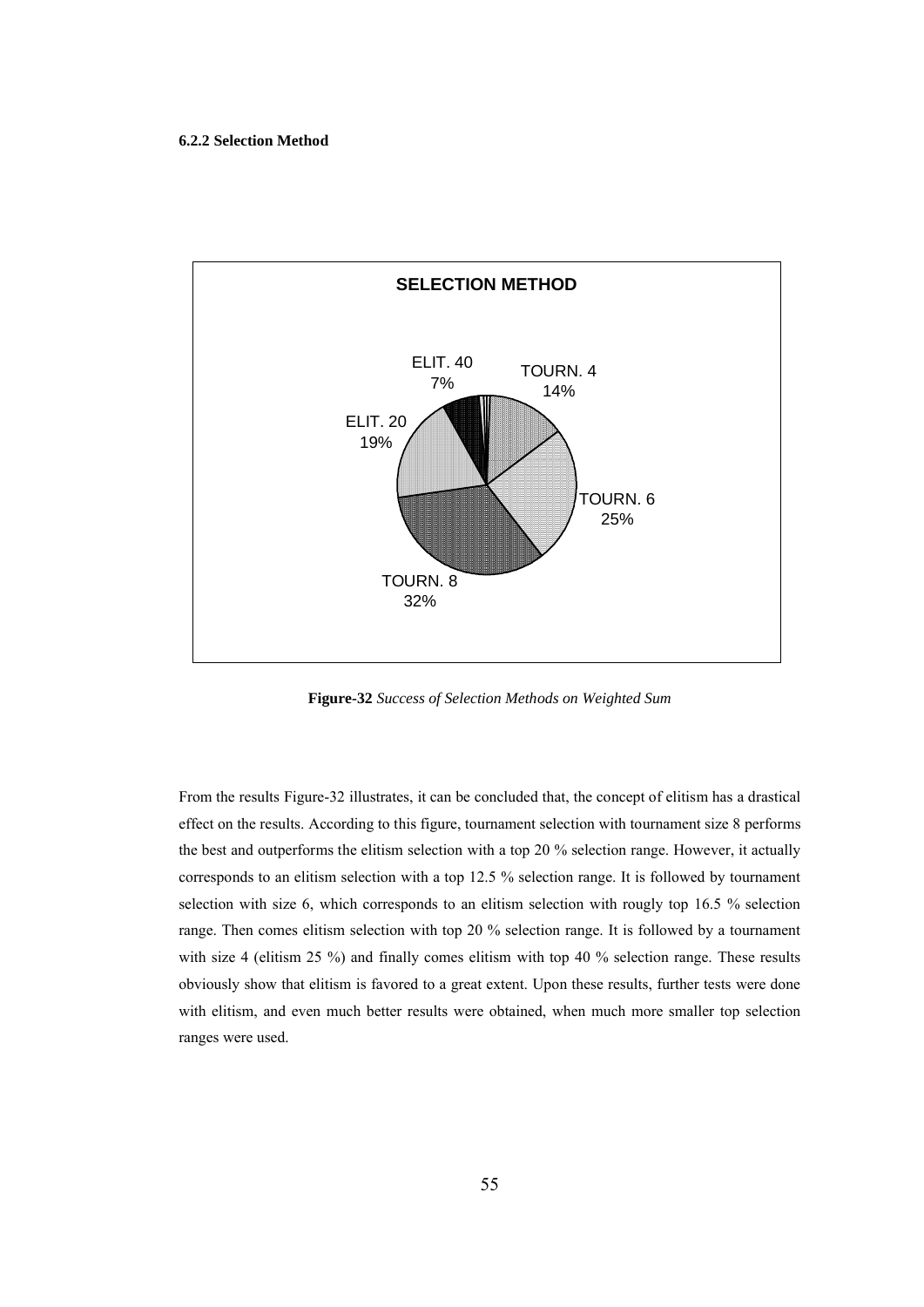#### **6.2.3 Crossover Rate**



**Figure-33** *Success of Different Crossover Rates on Weighted Sum*

From Figure-33, it can be concluded that the higher the crossover rate is, the better the results obtained. This means that, it would be better if newer offspring are produced instead of transferring the existing individuals to the next generation. In further tests where larger crossover rates were used, even better solutions were obtained.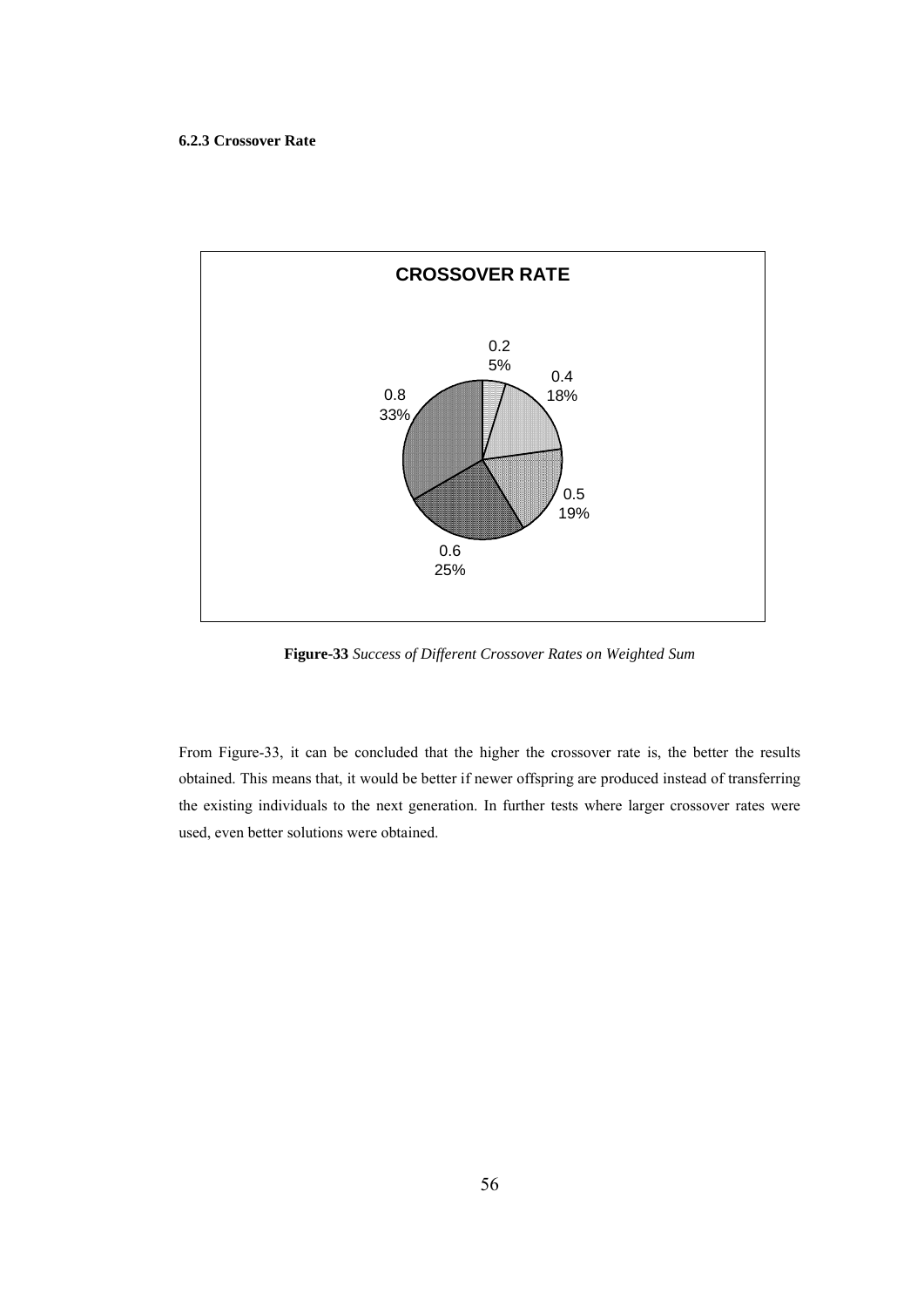### **6.2.4 Mutation Rate**



**Figure-34** *Success of Different Mutation Rates on Weighted Sum*

Figure-34 shows that higher mutation rates lead to better results. In further tests, even higher mutation rates such as 100 % were applied and much better results were obtained.

Actually, Figure-32, Figure-33 and Figure-34 lead to a very consistent conclusion:

Selection is *exploitation*, while crossover and mutation is *exploration* **[Eiben & Schippers 1998]**. When there is too much exploitation, it may lead to premature convergence. However, in the existence of excessive exploration, this time, the algorithm cannot concentrate on a solution. Therefore, a genetic algorithm should find a trade-off between these two concepts. By elitism selection, the favorable treats of the good individuals are exploited. However, because of the specific structure of the landscape of the problem (Figure-35), an excessive exploration needs to be done, instead of allowing early convergence. Only by producing newer offspring and applying high rates of mutation, it would be possible to check a wide range of states on this landscape.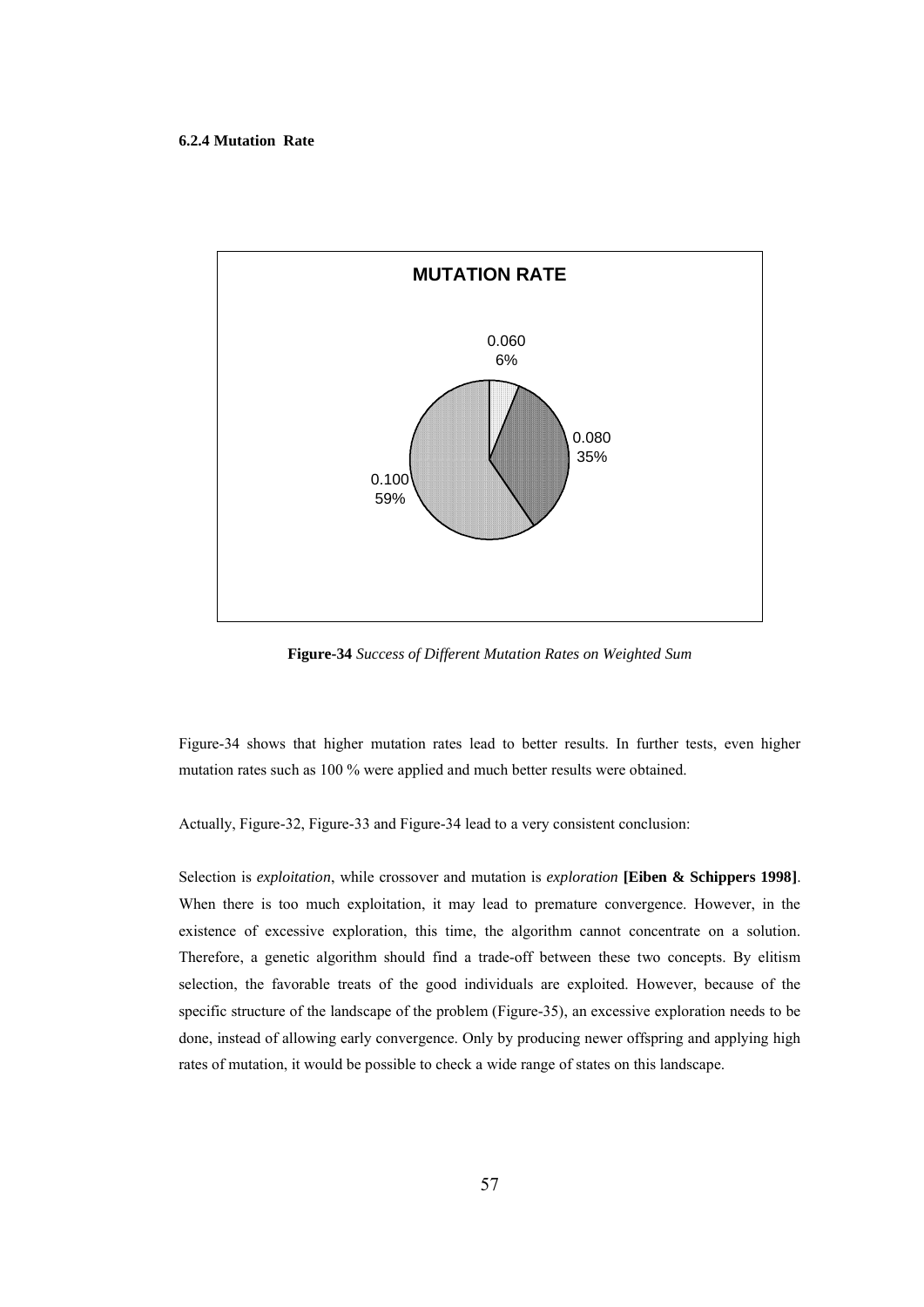Figure-35 illustrates a part of the landscape of a small problem. This sample problem has 8 positions and 8 personnel to be assigned. The graphic is obtained by enumerating all possible permutations  $(8! = 40320)$  by a recursive permutation generation algorithm, calculating their respective weighted fitness values and taking the part that covers the first 200 permutations of the whole search space:



**Figure-35** *Part of Landscape of a Small Problem*

As it can be seen from Figure-35, exploration of such a landscape would be very difficult. If an early convergence is allowed, the probability of getting stuck on a local maximum is very high, because of the highly cluttered nature of the landscape. However, in order to reach the global maximum, exploration should be done as much as possible, by using very high crossover and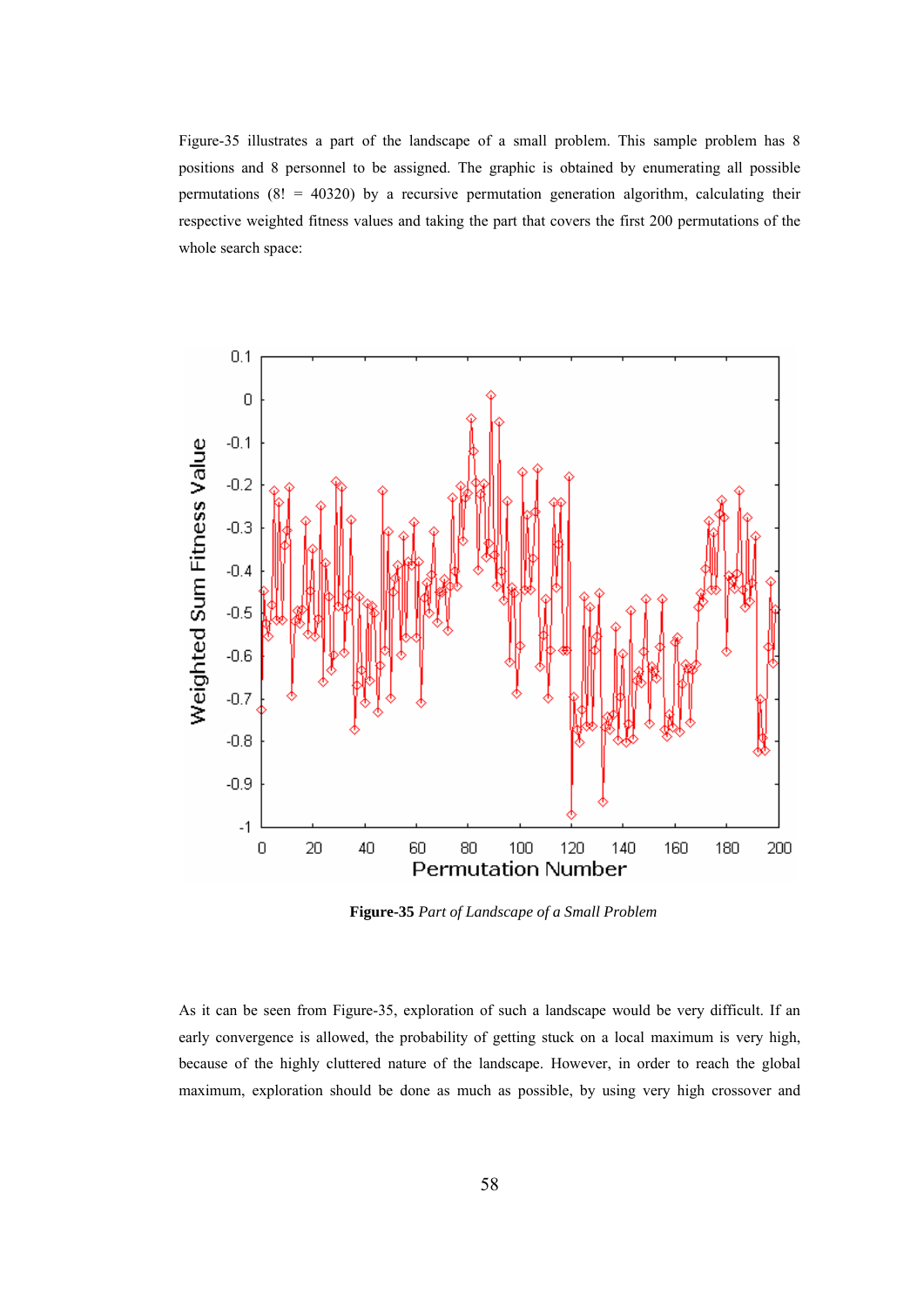mutation rates. When such landscapes are encountered, it must be usual for a genetic algorithm to have an inclination towards random search, while still making use of its inherent advantages.

### **6.2.5 Improving Performance of Weighted Sum**

According to the parameter configuration analysis, it was realized that the exploration-exploitation trade-off requires high elitism and high mutation and crossover rates. Therefore, the following parameter values and selection and crossover techniques are determined to be used on the problem:

**Table-9** *Improved Parameter Configuration for Weighted Sum*

| Parameter        | Value                       |
|------------------|-----------------------------|
| CROSSOVER RATE   | 1.0                         |
| MUTATION RATE    | 1.0                         |
| SELECTION METHOD | TOURNAMENT 20 (ELITISM 5 %) |
| CROSSOVER METHOD | CYCLE CROSSOVER (CX)        |

Again, population size is taken 100 and the algorithm is run 200 generations. According to this improved parameter configuration, the results demonstrated in Table-10 are obtained:

| USED WEIGHT CONFIGURATION |        |               |                                   | <b>SOLUTION</b> |        |
|---------------------------|--------|---------------|-----------------------------------|-----------------|--------|
|                           |        | <b>WEIGHT</b> |                                   |                 |        |
| HIERARCHICAL TEAM         |        | TOTAL         | <b>HIERARCHICAL</b>               | <b>TEAM</b>     | WEIGHT |
| <b>WEIGHT %</b>           | WEIGHT | % WEIGHT      | ℁<br><b>VIOLATIONS VIOLATIONS</b> |                 | TOTAL  |
| 33.3                      | 33.3   | 33.3          | 48                                | $\Omega$        | 8283   |
| 50                        | 25     | 25            | 37                                | $\Omega$        | 7857   |
| 25                        | 50     | 25            | 58                                | $\Omega$        | 8350   |
| 25                        | 25     | 50            | 67                                | $\Omega$        | 8567   |
| 10                        | 45     | 45            | 79                                | $\Omega$        | 8715   |
| 45                        | 10     | 45            | 42                                | 34              | 8562   |
| 45                        | 45     | 10            | 38                                | $\Omega$        | 7498   |
| 40                        | 30     | 30            | 44                                | 4               | 8084   |
| 30                        | 40     | 30            | 47                                | $\Omega$        | 8267   |
| 30                        | 30     | 40            | 60                                | $\Omega$        | 8444   |
| 30                        | 35     | 35            | 46                                | 4               | 8436   |
| 35                        | 30     | 35            | 50                                | $\Omega$        | 8269   |
| 35                        | 35     | 30            | 54                                | $\Omega$        | 8299   |
| 100                       | 0      | 0             | 30                                | 167             | 4917   |
| $\mathcal{O}$             | 100    | 0             | 240                               | $\Omega$        | 4769   |
| 0                         | 0      | 100           | 231                               | 183             | 9399   |

**Table-10** *Numerical Results of Weighted Sum with Improved Parameter Configuration*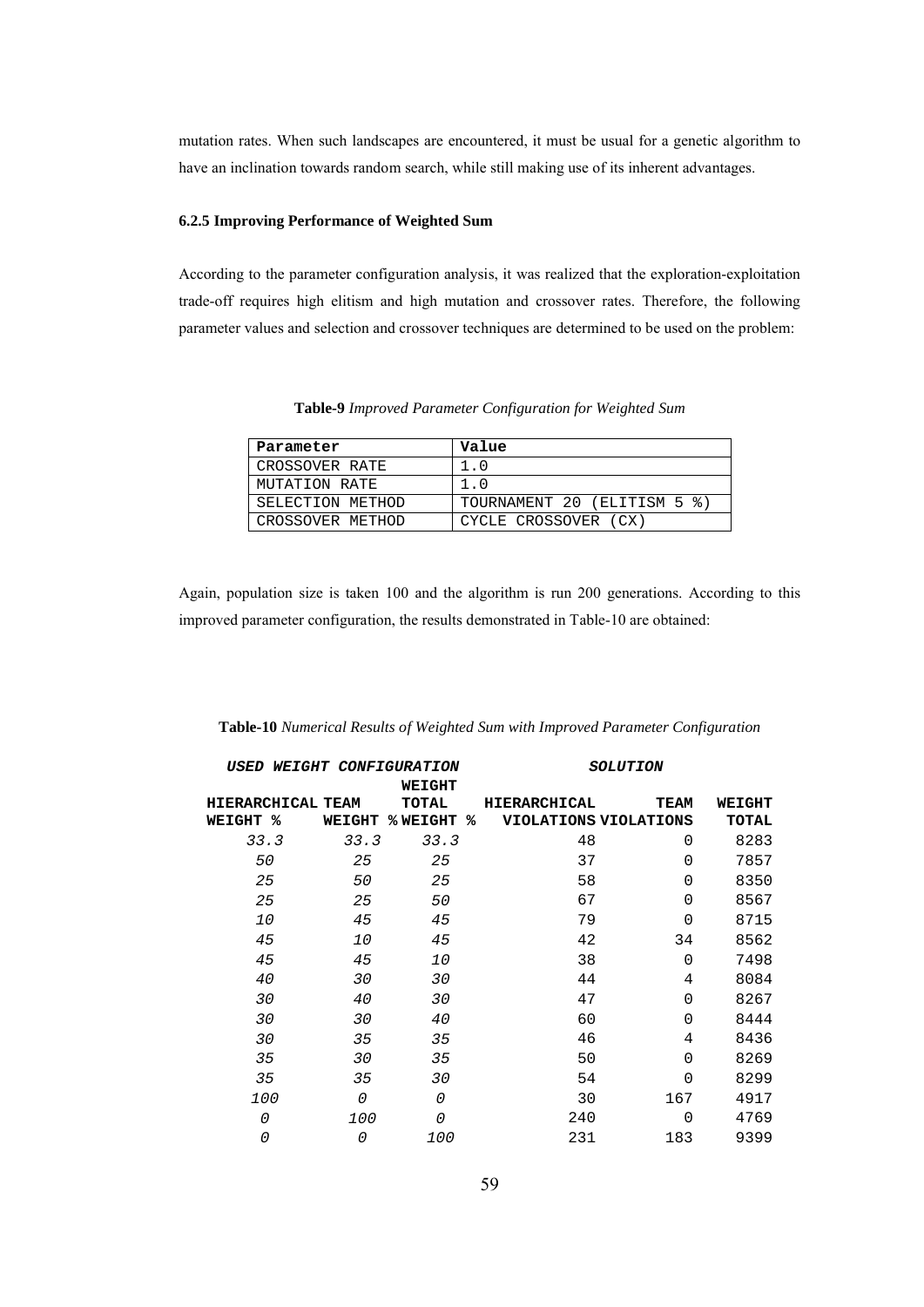If these values are compared with the results of the previous configuration (Table-4), incredibly better results are obtained, as Figure-36 illustrates:



**Figure-36** *Euclidian Distance with Improved Parameter Configuration*

### **6.3 Weighted-VEGA**

In Weighted Sum, the crossover and mutation are directly applied to the current population. However, in VEGA, a mating pool is created explicitly before crossover and mutation. The mating pool concept that is found in VEGA was implemented in the same way by selecting individuals according to each objective in turn and inserting them into the mating pool. By doing this, it was expected to keep also the other objectives in control when assigning extreme weight configurations that will concentrate on a single objective but ignore the others. After applying this scheme,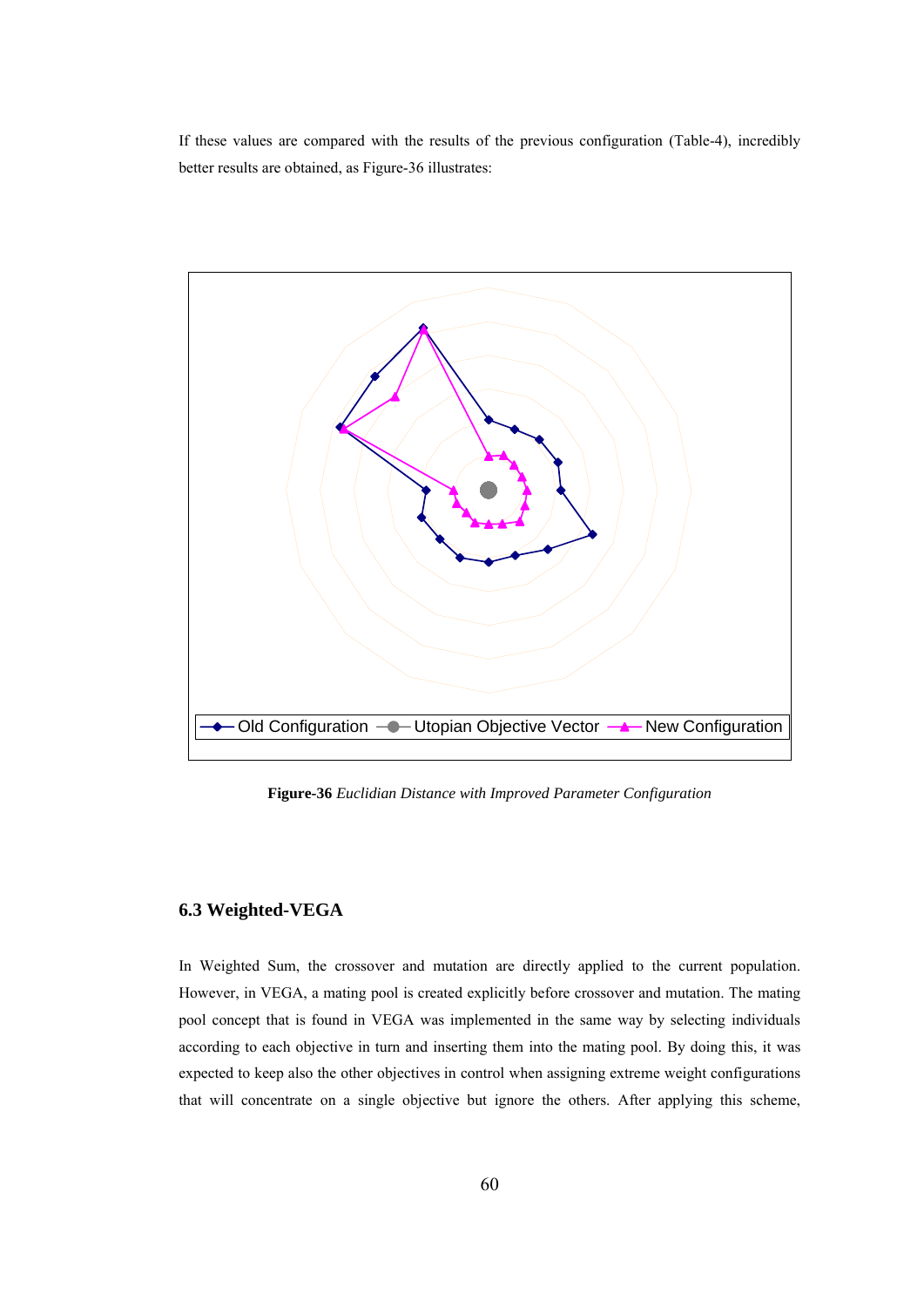considerably better results were obtained, not only in extreme weight configurations, but also in the others that care about all objectives:

| USED WEIGHT CONFIGURATION |               | <b>SOLUTION</b> |                              |             |              |
|---------------------------|---------------|-----------------|------------------------------|-------------|--------------|
|                           |               | WEIGHT          |                              |             |              |
| HIERARCHICAL TEAM         |               | <b>TOTAL</b>    | <b>HIERARCHICAL</b>          | <b>TEAM</b> | WEIGHT       |
| <b>WEIGHT %</b>           | <b>WEIGHT</b> | % WEIGHT<br>℁   | <b>VIOLATIONS VIOLATIONS</b> |             | <b>TOTAL</b> |
| 33.3                      | 33.3          | 33.3            | 46                           | $\Omega$    | 8513         |
| 50                        | 25            | 25              | 35                           | $\Omega$    | 8007         |
| 25                        | 50            | 25              | 48                           | $\Omega$    | 8652         |
| 25                        | 25            | 50              | 57                           | $\Omega$    | 8719         |
| 10                        | 45            | 45              | 68                           | $\Omega$    | 8744         |
| 45                        | 10            | 45              | 43                           | 8           | 8678         |
| 45                        | 45            | 10              | 37                           | $\Omega$    | 7800         |
| 40                        | 30            | 30              | 42                           | $\Omega$    | 8343         |
| 30                        | 40            | 30              | 42                           | $\Omega$    | 8379         |
| 30                        | 30            | 40              | 51                           | $\Omega$    | 8529         |
| 30                        | 35            | 35              | 53                           | 4           | 8466         |
| 35                        | 30            | 35              | 52                           | $\Omega$    | 8419         |
| 35                        | 35            | 30              | 47                           | $\Omega$    | 8468         |
| 100                       | 0             | 0               | 31                           | 137         | 6568         |
| $\Omega$                  | 100           | 0               | 156                          | $\Omega$    | 5928         |
| $\Omega$                  | 0             | 100             | 266                          | 172         | 9474         |

# **Table-11** *Numerical Results of Weighted-VEGA*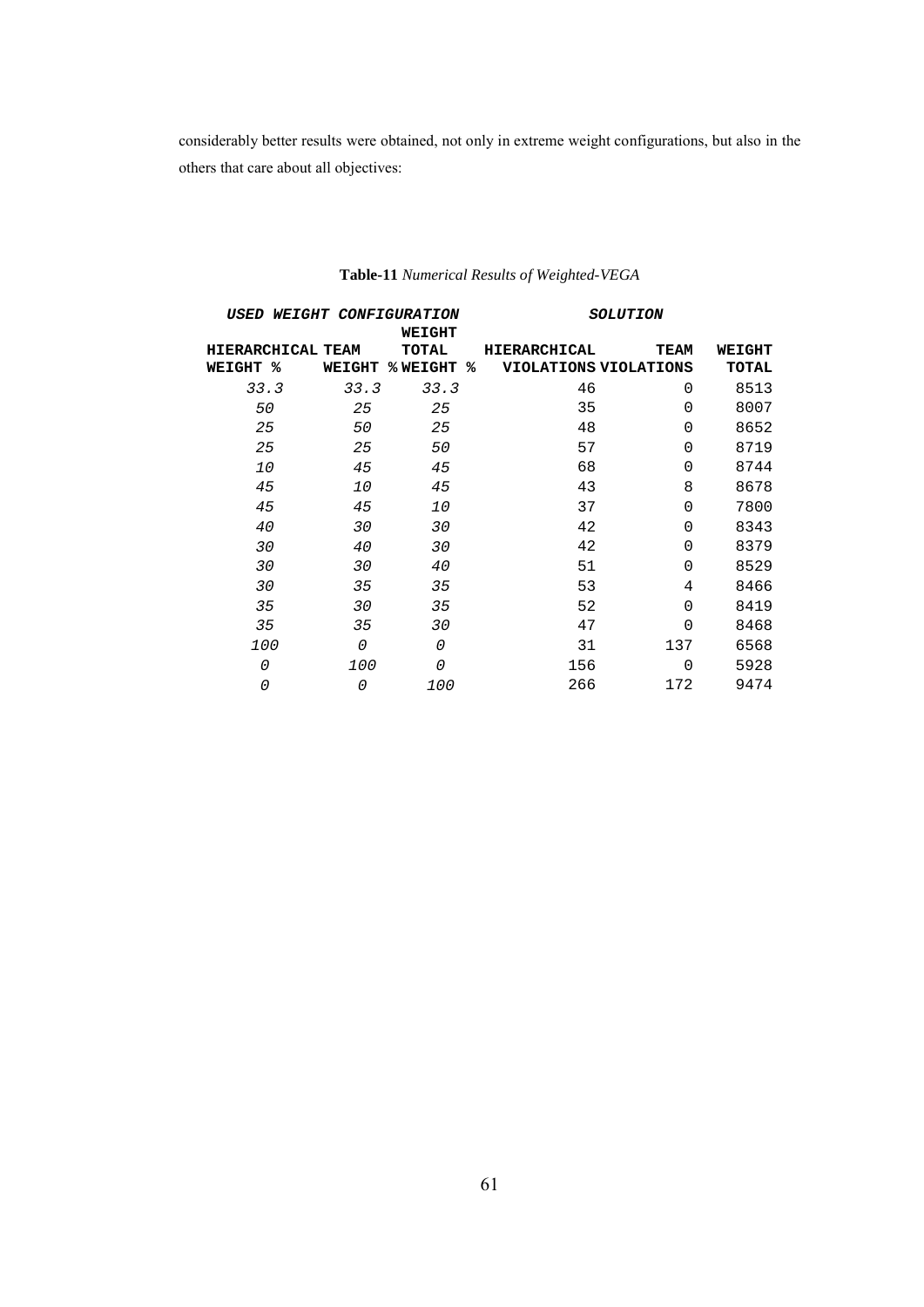

**Figure-37** *Euclidian Distance of Weighted-VEGA Results*

As Figure-37 illustrates, by populating the mating pool with individuals by selecting them using each objective in turn, as it is also the case in VEGA, considerably better overall results can be obtained. When populating the mating pool, again elitism was preferred. Thus, elitism is being applied in two steps: once in populating the mating pool, and once in selecting the individuals for crossover. There is no doubt that elitism has an important contribution in the success of Weighted Sum.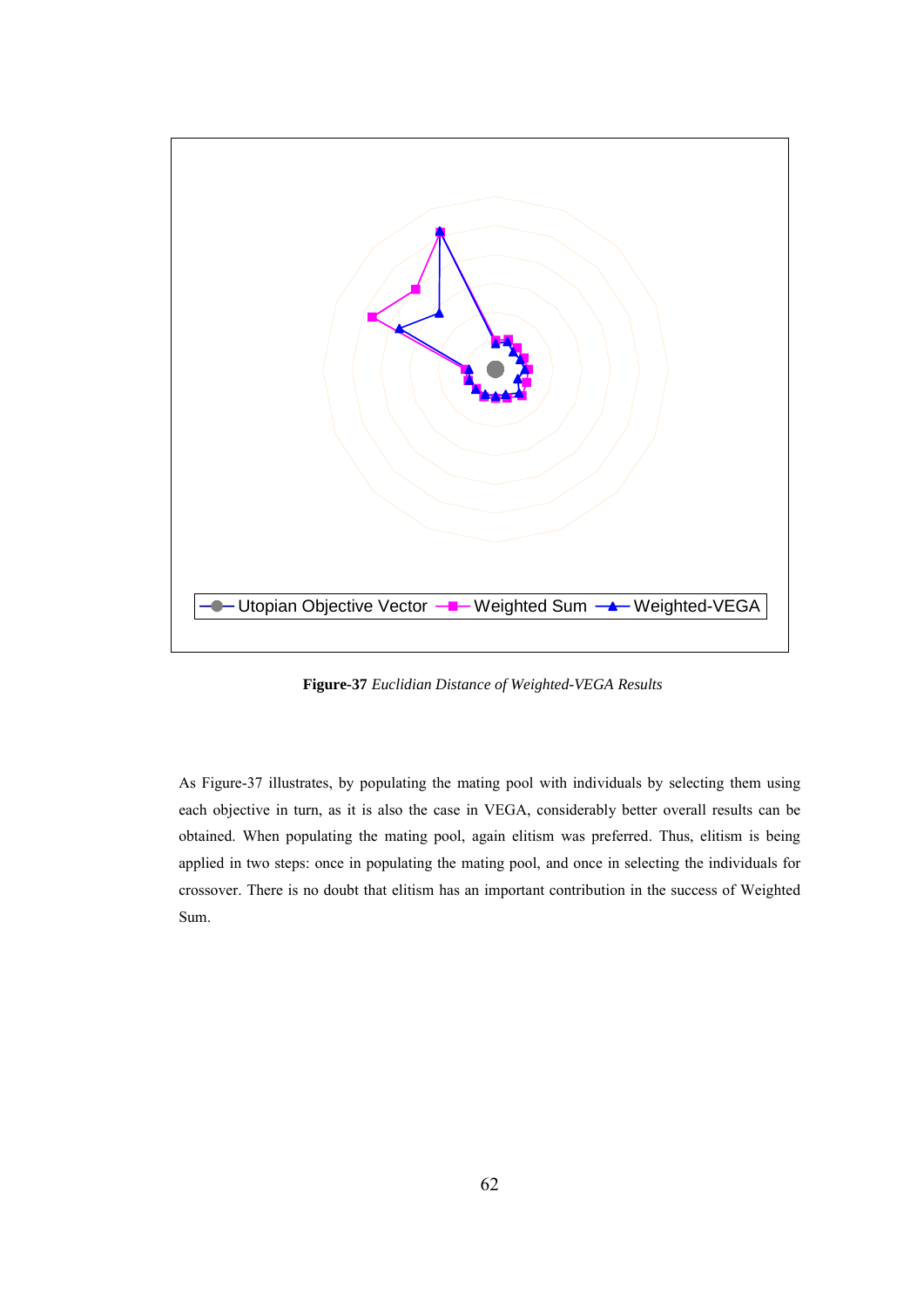### **CHAPTER 7**

## **CONCLUSION**

In this work, three different multi-objective optimization techniques, each of which represent a different class of multi-objective evolutionary algorithms are employed on multi-objective personnel assignment problem. According to the outcome of this analysis, the classical weighted sum method outperformed the other two in both diversity of solutions and closeness of solutions to the pareto-optimal front. Although SPEA is shown to be more successful in a set of problems in **[Zitzler et al. 2000]**, it did not turn out to be the same in this thesis work. The main reason for this may be the specific landscape of the problem. As it can also be seen from Figure-35, the landscape of multi-objective personnel assignment problem is highly cluttered. Moreover, its pareto-optimal front, which is highly non-convex, consists of a narrow set of solutions, which are dispersed nonuniformly and discontinuously (Figure-21). Under these extreme circumstances, multi-objective evolutionary algorithms may not be expected to return good results. On the contrary, it would be more logical to concentrate on a single solution close to the utopian objective vector, instead of trying to find out a set of non-dominated solutions. According to the results obtained in this work, Weighted Sum returns such a solution at each run, which generally dominates a considerable number of solutions that are found by the other methods.

Because of the extreme landscape conditions, Weighted Sum favors high mutation and crossover rates, in order to widely explore the landscape. However, it also tries to set a balance between exploration and exploitation by favoring the best solutions, making use of the elitism concept. Employing a parameter configuration in this direction, incredibly good results can be obtained, compared to the common GA parameter configurations.

When the concept of creation of the mating pool that is employed in VEGA by selecting individuals according to each objective in turn is adapted to Weighted Sum, even better results can be obtained. This is because, by introducing this scheme, two steps of elitism is introduced. Moreover, extreme weight configurations which favor a single objective and ignore others could be better controlled by this extension of Weighted Sum.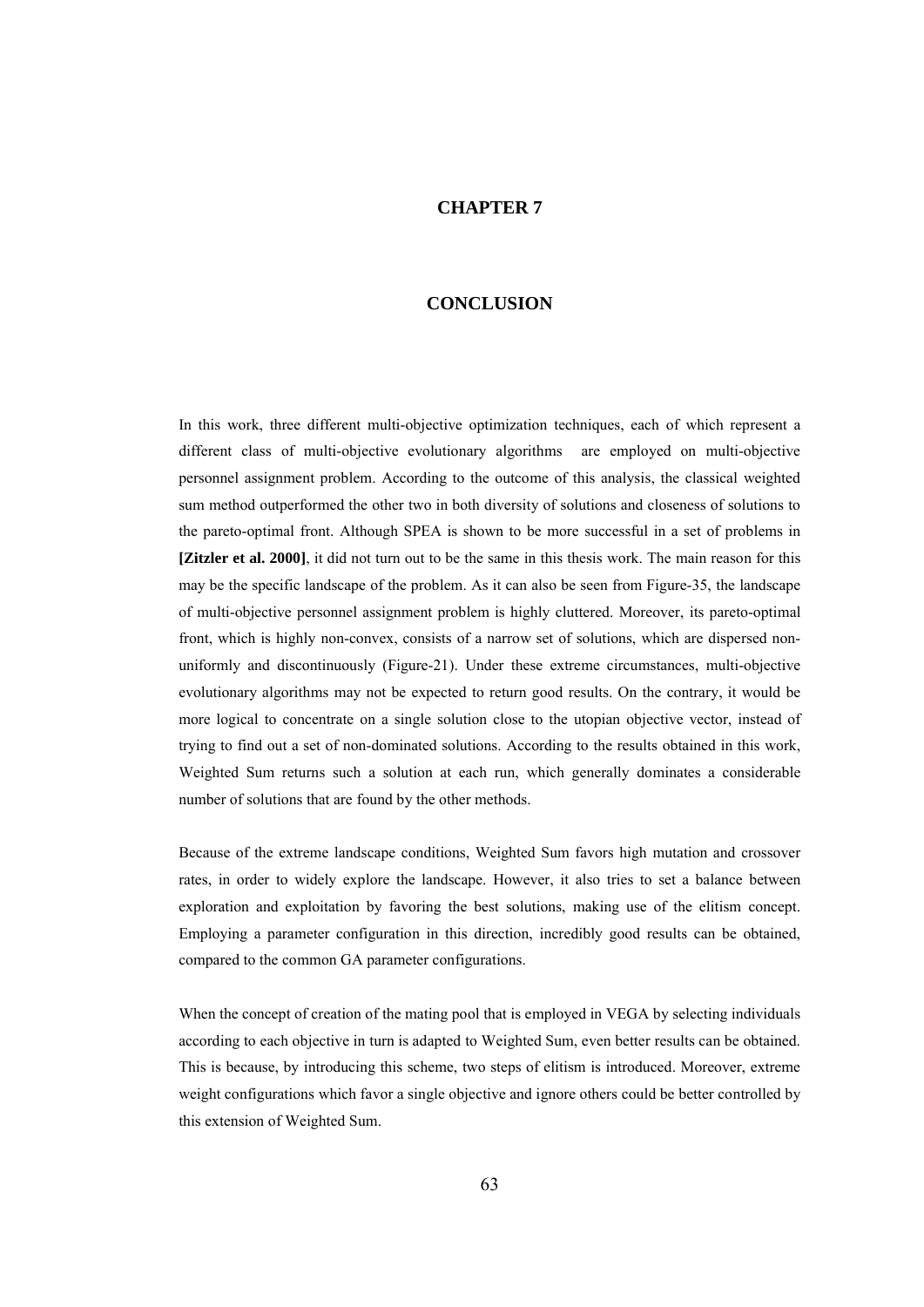#### **REFERENCES**

**Bodenhofer**, U. (**2004**). *Genetic Algorithms: Theory and Applications Lecture Notes*. Third Edition. Johannes Kepler Universität Linz.

**Caryl**, M. (**1997**). *MUTANTS: A generic genetic algorithm toolkit for Ada 95*. http://www.permutationcity.co.uk/projects/mutants/ (last accessed on: 05.12.2005)

**Cimen**, Z. (**2001**). *A Multi-Objective Decision Support Model for the Turkish Armed Forces Personnel Assignment System*. Master's Thesis. AIR FORCE INST OF TECH WRIGHT-PATTERSONAFB OH.

**Cleveland**, W. S. (**1994**). *Elements of Graphing Data*. Murray Hill, NJ: AT & T Bell Laboratories.

**Coello**, A. C. (**1999**). *A comprehensive survey of evolutionary-based multiobjective optimization techniques*. Knowledge and Information Systems, vol. 1, no. 3, pp. 269-308.

**Cormen**, T. H., Leiserson, C. E., Rivest, R. L., and Stein, C. (**2001**). Introduction to Algorithms. M.I.T. Press, Cambridge, Massachusetts, U.S.A

**Darwin**, C. R. (**1859**) *On the Origin of Species by means of Natural Selection and The Descent of Man and Selection in Relation to Sex*, third ed., vol. 49 of Great Books of theWesternWorld, Editor in chief: M. J. Adler. Robert P. Gwinn, Chicago, IL, 1991. First edition John Murray, London.

**Deb**, K. (**2001**). *Multi-objective optimization using evolutionary algorithms*. John Wiley & Sons Publishing.

**Davis**, L. (**1985**). *Applying Adaptive Algorithms to Epistatic Domains*. Proceedings of the International Joint Conference on Artificial Intelligence, pp. 162-164.

**Dinc**, K., and Oguztuzun, H. (**1998**). *Personnel assignment for Turkish Land Forces* (in Turkish). In Bilisim'98, TBD 15<sup>th</sup> National Informatics Congress, Istanbul, pp. 303-307.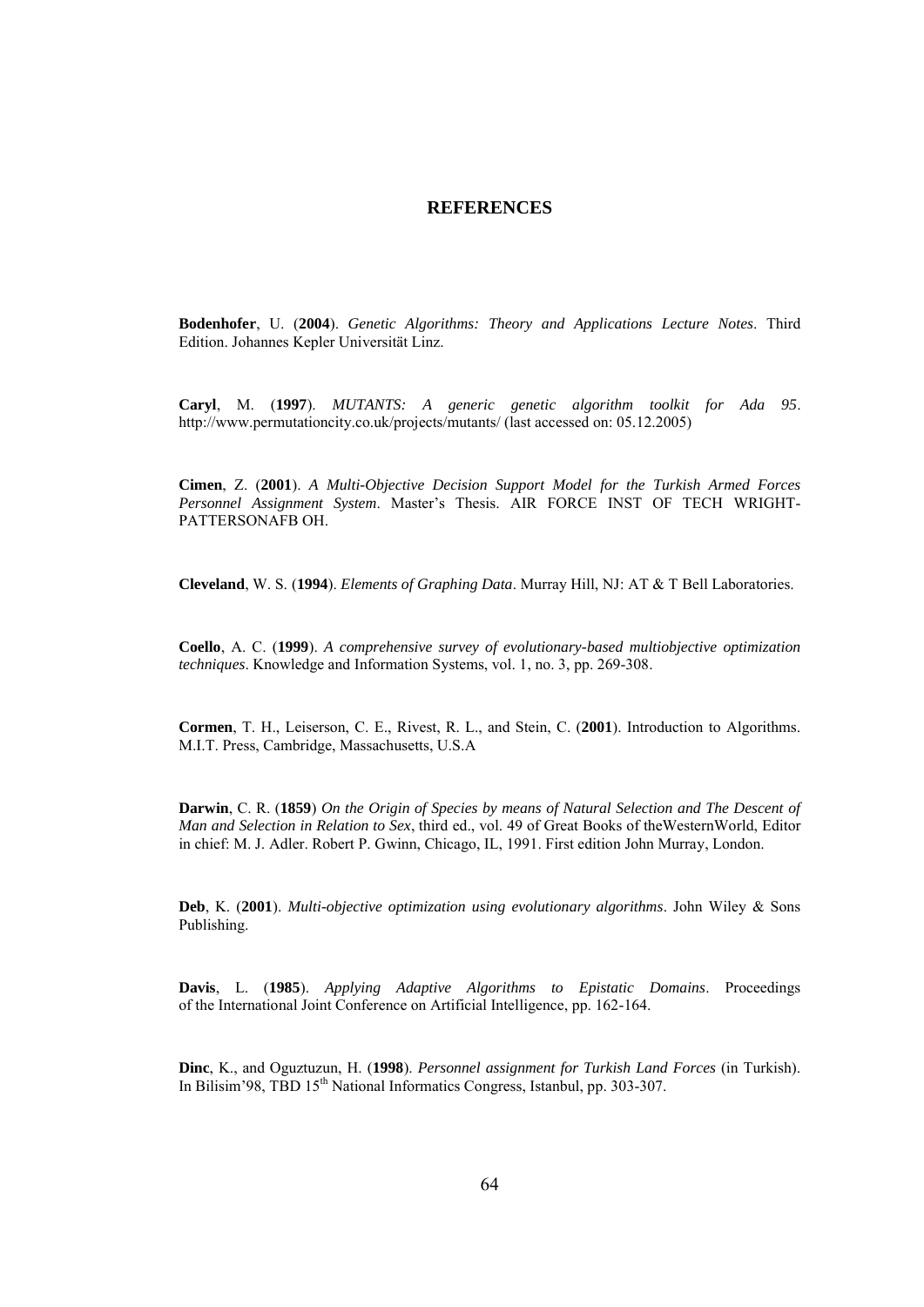**Edmonds** J. (**1965**). *Maximum matching and a polyhedron with (0,1) vertices*. J. Res. Nat. Bur. Standards Sect. B, Vol. 8, pp. 125-130.

**Ehrgott**, M., Xavier, G. (**2000**). *An Annotated Bibliography of Multiobjective Combinatorial Optimization*. Technical Report 62/2000, Fachbereich Mathematik, Universitat Kaiserslautern, Kaiserslautern, Germany.

**Eiben**, A. E., Schippers, C. A. (**1998**). *On evolutionary exploration and exploitation*. Fundamentae Informaticae, 35:35-50.

**Fonseca**, C. M., Fleming, P. J. (**1995**). *An overview of evolutionary algorithms in multi-objective optimization*. Evolutionary Computing, Vol. 3, No. 1, pp. 1-16.

**Fourman**, M. P. (**1985**). *Compaction of symbolic layout using genetic algorithms*. Proc. Int. Conf. on Genetic Algorithms and Their Applications, Pittsburg, PA, pp. 141-153.

**Garey**, M.R., Johnson, D.S., Tarjan, R.E., and Yannakakis, M. (**1983**). *Scheduling opposing forests*. SIAM J. on Algebraic and Discrete Methods, Vol. 4, No. 1, pp. 72-93.

**Galil**, Z. (**1986**). *Efficient algorithms for finding maximum matching in graphs*. ACM Comp. Surv., Vol. 18, pp. 23-38.

**Geoffrion**, A. M., Dyer, J. S., and Feinberg, A. (**1972**). *An interactive approach for multi-criterion optimization with an application to the operation of an academic department*. Management Science 19 (4), 357-368.

**Gen**, M., Ida, K., and Li, Y. (**1995**). *Solving bicriteria solid transportation problem with fuzzy numbers by genetic algorithm*. International Journal of Computers and Industrial Engineering, 29:537—543.

**Ghosh** A., Nath B. (**2004**). *Multi-objective rule mining using genetic algorithms*. Information Sciences, Vol. 163, pp. 123-133.

**Goldberg**, D. E. (**1989**). *Genetic Algorithms in Search, Optimization and Machine Learning*. Addison-Wesley Publishing.

**Goldberg**, D. E., Linge, Jr., R. (**1985**). *Alleles, Loci and the TSP*. Proc. 1st Int. Conf. Genetic Algorithms and Their Applications, Hillsdale, NJ, pp. 154-159.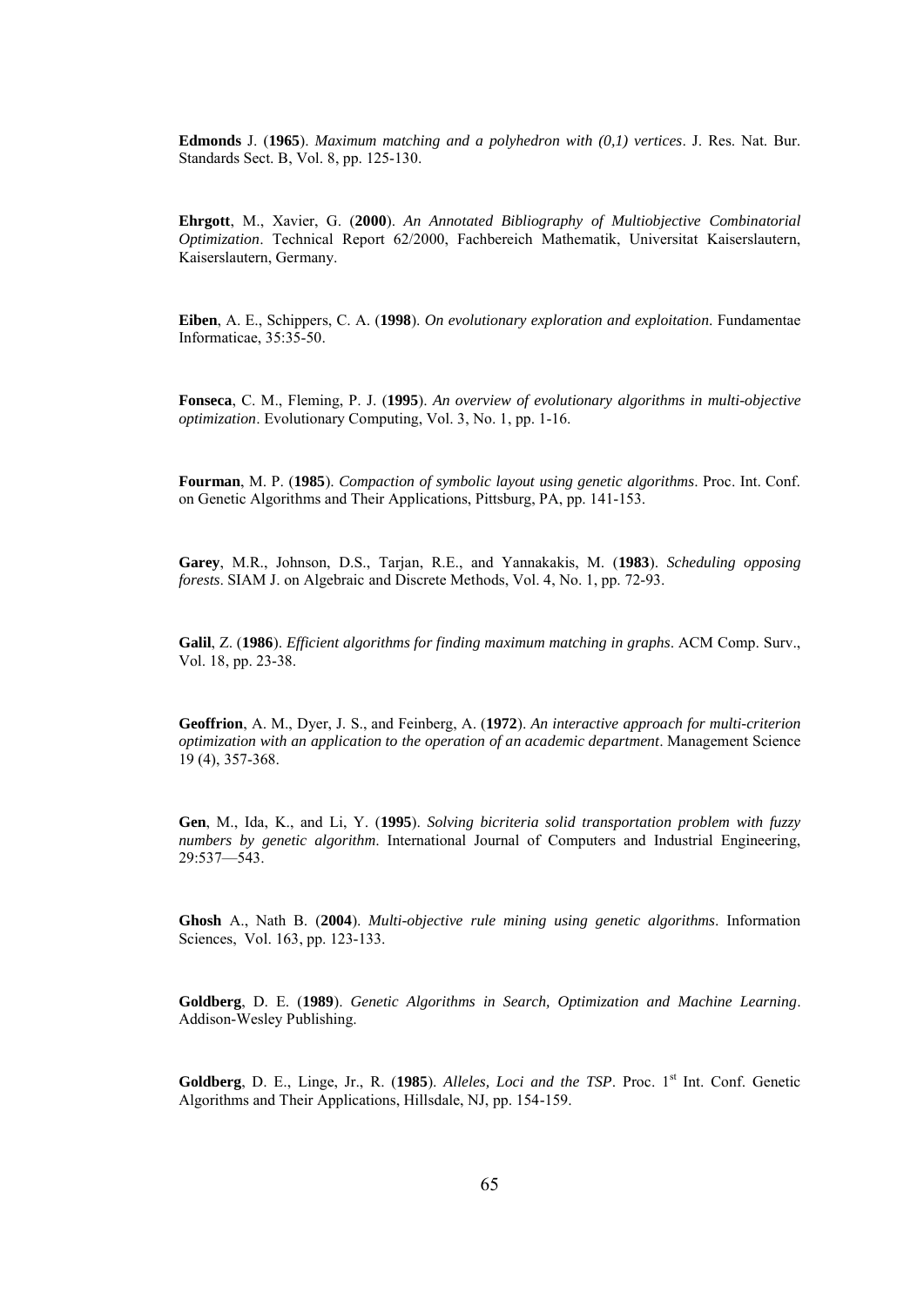**Holland**, J. H. (**1975**). *Adaptation in Natural and Artificial Systems*, Univ. of Michigan Press.

**Jakob**, W., Gorges-Schleuter, M., and Blume, C. (**1992**). *Application of genetic algorithms to task planning and learning*. In R. Manner and B. Manderick, editors, Parallel Problem Solving from Nature PPSN'2, LNCS, pages 291--300, Amsterdam. North-Holland.

**Kirkpatrick**, S., Gelatt, C. D., and Vecchi, M. P. (**1983**). *Optimization by Simulated Annealing*. Science, 220, 671-680.

**Kuhn**, H.W. (**1955**). *The Hungarian method for the assignment problem*. Naval Research Logistics Quarterly, Vol. 2, pp. 83-97.

Kursawe, F. (1992). *Evolution strategies for vector optimization*. Proc. 10<sup>th</sup> Int. Conf. Multiple Criteria Decision Making, Hsinchu, Taiwan, pp. 187-193.

**Larranga**, P., Kuijpers, C. M. H., Murga, R. H., Inza, I., Dizdarevic, S. (**1999**) *Genetic algorithms for the Travelling Salesman Problem: A review of Representations and Operators*. Artificial Intelligence Review, 13, 1999, pp. 129-170.

**Lawler**, E. L., Lenstra, J. K., Rinnooy Kan, A. H. G., Shmoys, D. B. (**1985**). *The Traveling Salesman Problem : A Guided Tour of Combinatorial Optimization*. John Wiley & Sons.

**Liu**, X., Begg, D., and Fishwick, R. J. (**1998**) *Genetic approach to optimal topology/controller design of adaptive structures*. International Journal for Numerical Methods in Engineering, 41:815—830.

**Mehlhorn**, K., Näher, S. (**1999**). *A Platform of Combinatorial and Geometric Computing LEDA*. Cambridge University Press.

**Meisel**, W. L. (**1973**). *Tradeoff decision in multiple criteria decision making*. In J. L. Cochrane and M. Zeleny (Eds), Multiple Criteria Decision Making, pp. 461-476. Columbia, SC: University of South Carolina Press.

**Mitchell**, M. (**1996**). *An Introduction to Genetic Algorithms*. MIT Press.

**Munkres**, J. (**1957**). *Algorithms for assignment and transportation problems*. J. Soc. Indust. Appl. Math., Vol. 5, pp. 32-38.

**Oguztuzun**, H., Toroslu, I. H., Iskender, C. (**1999**). *On the assignment problem under ordering constraint*. ISCIS'99, Kusadasi, pp. 273-279.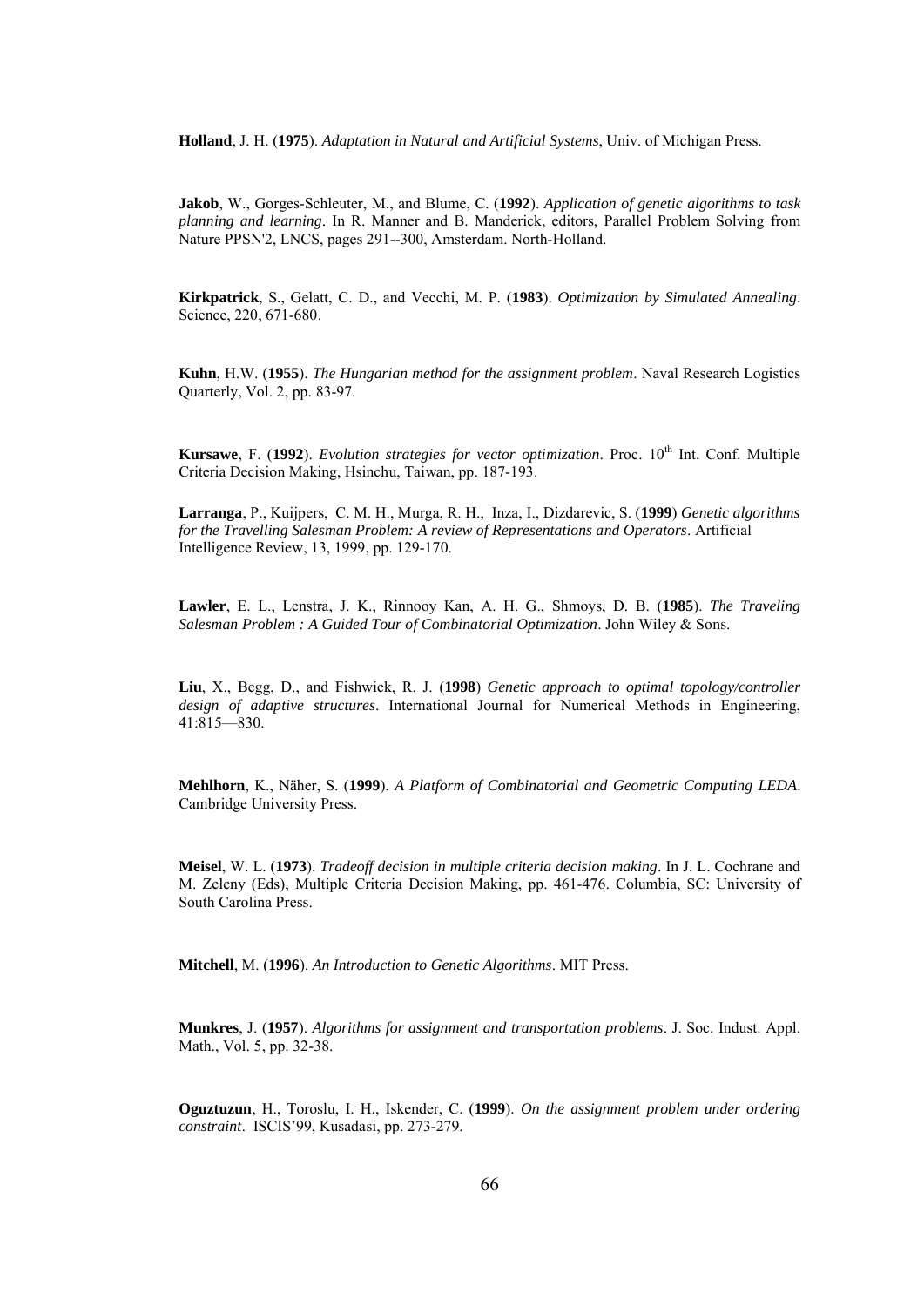**Oliver**, I. M., Smith, D. J., and Holland, J. R. C. (**1987**). *A Study of Permutation Crossover Operators on the Traveling Salesman Problem*. Proceedings of the 2nd International Conference on Genetic Algorithms, 224-230.

**Pearl**, J. (**1984**). *Heuristics: Intelligent Search Strategies for Computer Problem Solving*. Addison-Wesley, Reading, Massachusetts.

**Rao**, S.S. (**1984**). *Optimization: Theory and Applications*. New York: Wiley.

**Ritzel** B. J., Wayland E. J., Ranjithan S. (**1994**). *Using genetic algorithms to solve a multiple objective groundwater pollution containment problem*. Water Resources Research, 30, 5, 1589- 1603.

**Rubenstein-Montano**, B., Malaga, R. A. (**2002**). *A weighted sum genetic algorithm to support multiple-party multiple-objective negotiations*. IEEE Transactions on Evolutionary Computation, Vol. 6, No. 4, pp. 366 – 377.

**Russell**, S. J., Norvig, P. (**1995**). *Artificial intelligence: a modern approach.* Second edition, Prentice-Hall.

**Schaffer**, J. D. (**1985**). *Multiple objective optimization with vector evaluated genetic algorithms*. Proc. Int. Conf. on Genetic Algorithms and Their Applications, Pittsburg, PA, pp. 93-100.

**Surry**, P. D., Radcliffe, N. J., and Boyd, I. D. (**1995**). *A Multi-Objective Approach to Constrained Optimisation of Gas Supply Networks : The COMOGA Method*. In Terence C. Fogarty, editor, Evolutionary Computing. AISB Workshop. Selected Papers, Lecture Notes in Computer Science, pages 166-180. Springer-Verlag, Sheeld, U.K.

**Toroslu**, I. H. (**2003**). *Personnel assignment problem with hierarchical ordering constraints*. Computers and Industrial Engineering, Vol. 45, pp. 493-510.

**Ucoluk**, G. (**2002**). *Genetic Algorithm Solution of the TSP Avoiding Special Crossover and Mutation*. Intelligent Automation and Soft Computing, 3(8), TSI Press, 2002.

**Wall**, M. (**1996**). *GAlib: A C++ Library of Genetic Algorithm Components version 2.4 Documentation Revision B*. http://lancet.mit.edu/ga/dist/galibdoc.pdf (last accessed on: 05.12.2005)

**Zitzler**, E. (**1999**). *Evolutionary Algorithms for Multiobjective Optimization: Methods and Applications.* PhD Thesis, Swiss Federal Institute of Technology (ETH) Zurich. TIK-Schriftenreihe Nr. 30, Diss ETH No. 13398.

**Zitzler**, E., Deb K., Thiele L. (**2000**). *Comparison of Multiobjective Evolutionary Algorithms: Empirical Results*. Evolutionary Computation, Vol. 8, No. 2, pp.173-195.